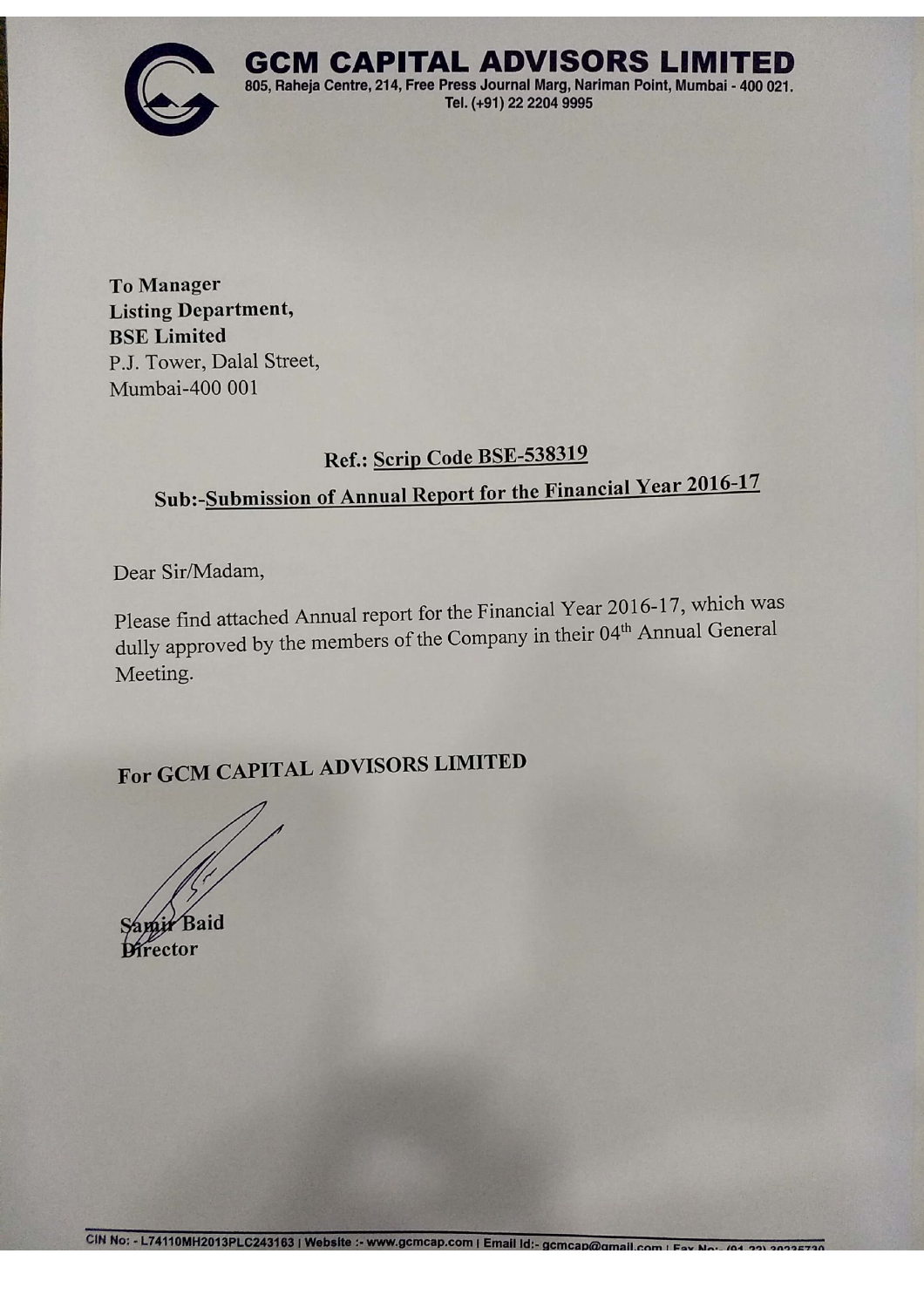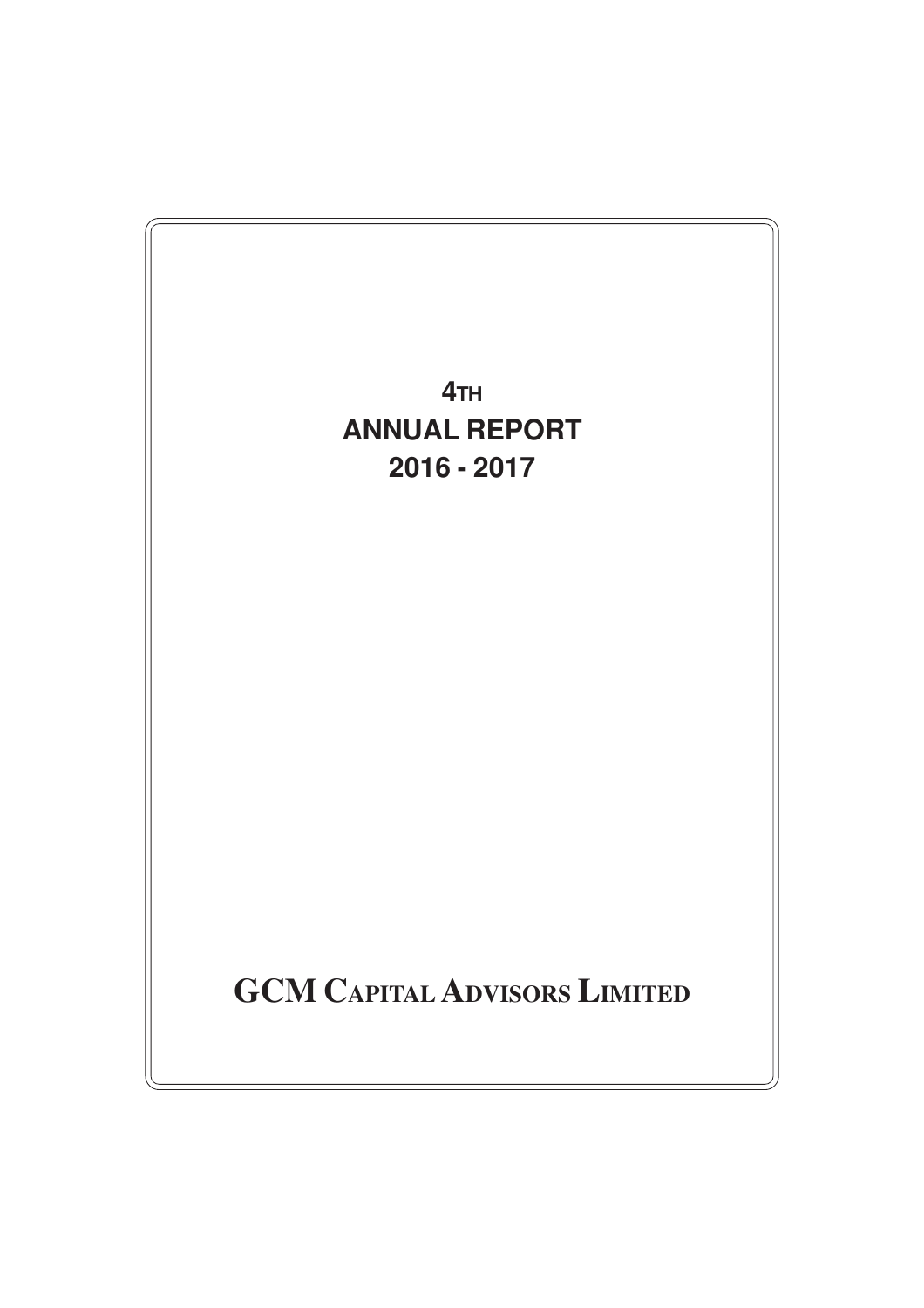GCM Capital Advisors Limited **CORPORATE INFORMATION BOARD OF DIRECTORS** Samir Baid Chairman & Managing Director Shilpa Baid Non-Executive Director Mitesh Manoharlal Mehta Independent Director Laxmi Narayan Sharma Independent Director **MANAGEMENT TEAM** Samir Baid Chairman & Managing Director Gaurav Bharat Kumar Mody Company Secretary Supratim Roychowdhury Chief Financial Officer **BANKERS** ICICI Bank Limited Indusind Limited **REGISTERED OFFICE** 805, 8th Floor, Raheja Center 214-Free Press Journal Marg, Nariman Point, Mumbai-400021 Tel. No. 022-22049995/30859108 Email: gcmcap@gmail.com **STATUTORY AUDITORS** M/s Maheshwari & Co. Chartered Accountants, Mumbai **REGISTRAR AND SHARE TRANSFER AGENTS** S.K. Infosolutions Private Limited 34/1A, Sudhir Chatterjee Street, Kolkata, West Bengal-700006 Tel. No.:033-22196797 Website: www.skcinfo.com Email: skcdilip@gmail.com **GCM Capital Advisors Limited Members are requested to bring their copy of Annual Report at the time of Meeting CONTENTS** \* Notice \* Director's Report \* Management discussion & Analysis **Extract of Annual Return (MGT-9)** \* Secretarial Audit Report (MR-3) \* Auditor's Report \* Balance Sheet \* Statement of Profit & Loss \* Statement of Cash Flow \* Notes on financial Statements \* Proxy/Ballot form (MGT-11) **04TH ANNUAL REPORT 2016 - 2017** Corporate Identification No. L74110MH2013PLC243163

4TH ANNUAL REPORT (1)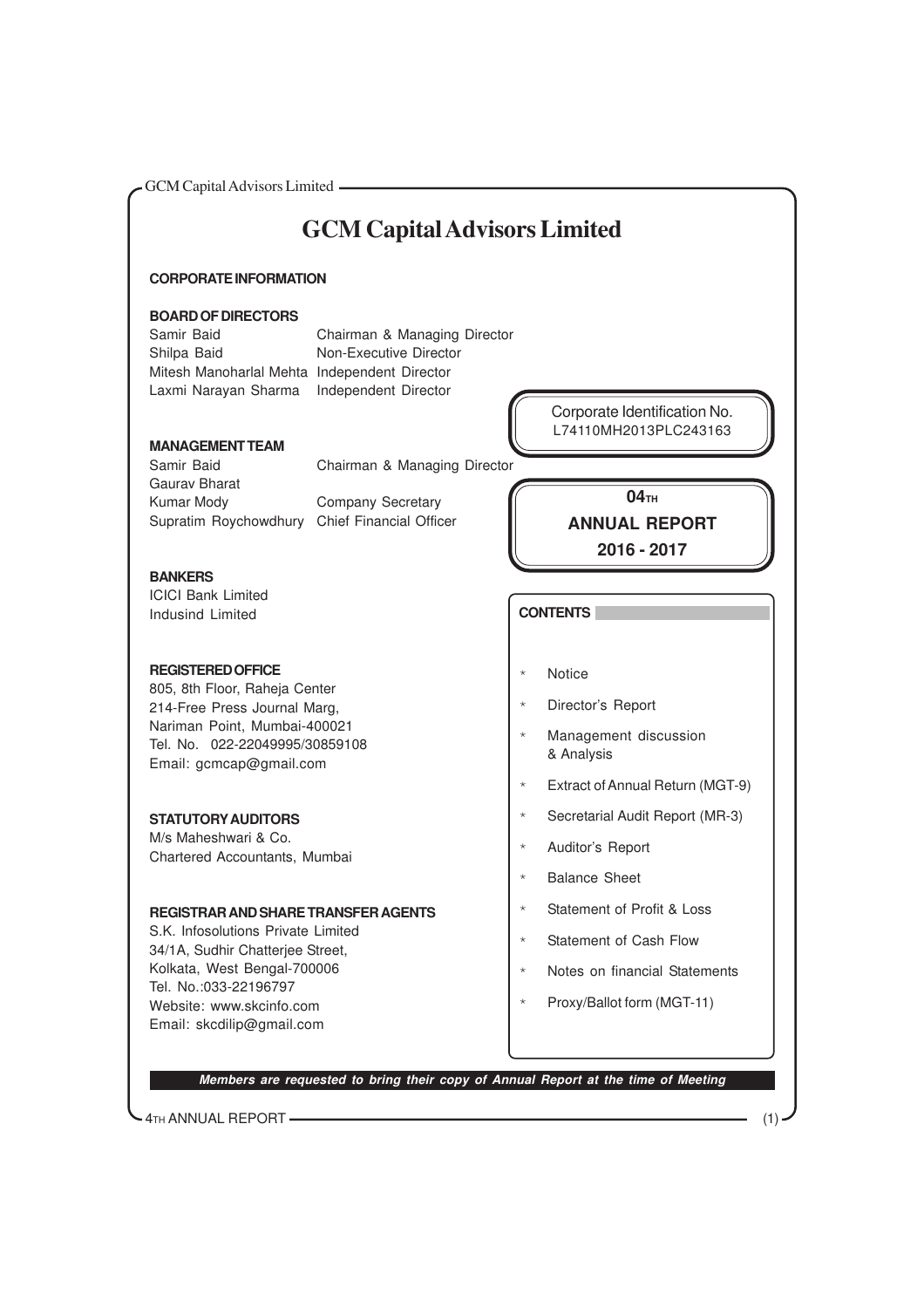## **NOTICE**

NOTICE is hereby given that the Fourth Annual General Meeting of the Members of GCM Capital Advisors Limited will be held on Thursday, 28th September, 2017 at 11:30 AM at 805, 8th Floor, 214- Free Press Journal Marg, Nariman Point, Mumbai-400021 Maharashtra to transact the following business:

#### **ORDINARY BUSINESS**

- 1. To consider and adopt the audited Financial Statement for the year ended on 31st March, 2017 together with the Reports of the Board of Directors and Auditors thereon.
- 2. To appoint Director in place of Samir Baid (DIN: 00243521), who retires by rotation an being eligible, offers himself for re-appointment.
- 3. To consider and it thought fit, to pass, the following Resolution as an Ordinary Business:

"**RESOLVED THAT** pursuant to the provision of section 139, 142 and other applicable provisions, if any, of the companies Act, 2013 and The Companies (Audit and Auditors) Rules, 2014 (including any statutory modification(s) or re-enactment thereof for the time being in force) and pursuant to the recommendation of the Audit Committee and the Board of Directors, M/s Maheshwari & Co., Chartered Accountants, Mumbai(Firm Registration No. 105834W),be and are hereby appointment as the Statutory Auditors of the Company, at such remuneration as may be mutually agreed between the Board of Directors of the company and the said Auditor.

"**RESOLVED FURTHER THAT** M/s Maheshwari & Co., Chartered Accountants, shall hold office from the conclusion of the Fourth Annual General up to the conclusion of the 05th consecutive Annual General Meeting (Subject to ratification by the members at every subsequent AGM).

"**RESOLVED FURTHER THAT** the Board of Directors (including its Committee thereof) of the company, be and is hereby authorised to do all such acts, deeds, matters and things as may be considered necessary, desirable or expedient to give effect to the Resolution."

#### **SPECIAL BUSINESS**

4. Approval for revision in remuneration of Managing Director Mr. Samir Baid

To consider and if thought fit, to pass the following resolution with or without modification as an Ordinary Resolution

**RESOLVED THAT** pursuant to the provisions of Sections 197 and other applicable provisions, if any, of the Companies Act, 2013 ("Act") read with Schedule V to the Act and the Rules made there under, including any statutory modification thereof, or any other law and subject to approval of shareholders, consent of the board be and is hereby accorded for the alteration in the remuneration structure of Mr.Samir Baid (Chairman & Managing Director) of the Company with effect from 01- 04-2017 as under:

**Consolidated Salary:** Up to a Maximum of Rs. 7,50,000/- per annum which includes the variable pay and perquisites, with the authority to Board to fix the salary within the said maximum amount from time to time.

**RESOLVED FURTHER THAT** pursuant to provisions of the Section 197 of the Companies Act, 2013 read with Schedule V to the Companies Act, 2013 the revised remuneration of Mr.Samir Baid, Managing Director is hereby confirmed that it is well within the prescribed limit mentioned in the said section.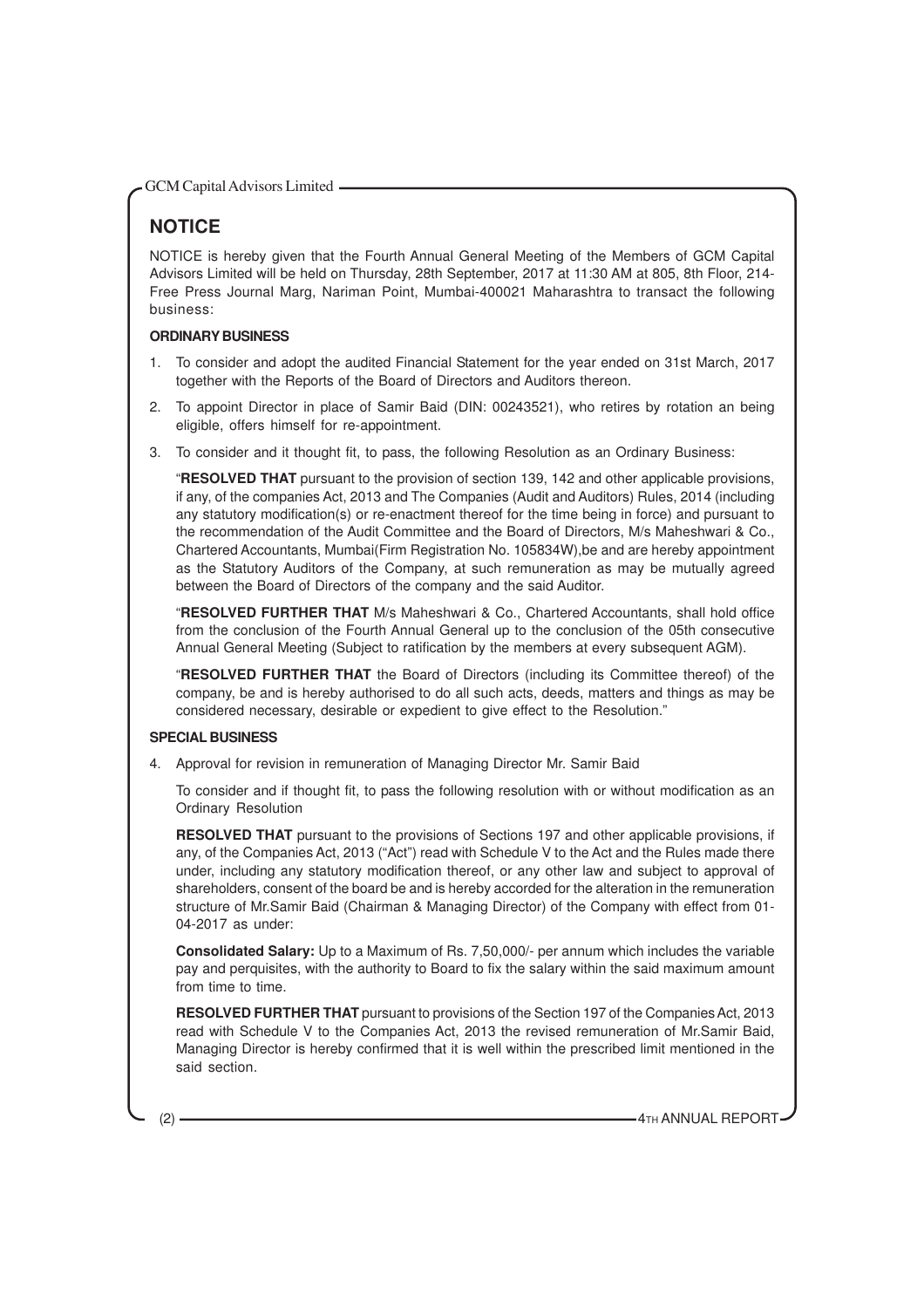**RESOLVED FURTHER THAT** Ms. Shilpa Baid, Director and Mr. Gourav Bharatkumar Mody, Company Secretary be and are hereby severally authorised to file necessary forms with the Registrar of Companies, and to do or cause to do such other acts, deeds and things as may be considered necessary in connection with or incidental to the above."

**Registered Office:**

805, 8th Floor, Raheja Center, 214-Free Press Journal Marg, Nariman Point, Mumbai, Maharashtra-400021 **SAMIR BAID**

Place: Mumbai By Order of the Board of Directors Data: September 1, 2017 **For all and Contract Contract Contract Contract Contract Contract Contract Contract Contract Contract Contract Contract Contract Contract Contract Contract Contract Contract Contract Contract Contr** 

DIN: 00243521

CIN: L74110MH2013PLC243163 Chairman

#### **Notes:**

1. A MEMBER ENTITLED TO ATTEND AND VOTE AT THE MEETING IS ENTITLED TO APPOINT A PROXY TO ATTEND AND VOTE INSTEAD OF HIMSELF/HERSELF AND THE PROXY NEED NOT BE A MEMBER OF THE COMPANY. Pursuant to Section 105 of Companies Act, 2013,a person can act as proxy on behalf of members not exceeding fifty (50) and holding in aggregate not more than ten present of the total share capital of the company. A member holding more than ten percent of the share capital of the company carrying voting rights may appoint a single person as proxy and such person shall not act as a proxy for any other person or shareholder.

Proxies to be effective must be deposited at the Registered Office of the Company duly completed and signed not less than 48 Hours before the time of the Meeting. Proxies submitted on behalf of the companies, societies etc. must be accompanied but an appropriate resolution, as applicable.

- 2. Corporate members intending to send their authorized representative to attend the Meeting Pursuant to Section 113 of the Companies Act, 2013 are requested to send to the Company a certified copy of the Board Resolution authorizing such representative to attend and vote on their behalf at the Meeting.
- 3. In case of joint holders attending the AGM, only such joint holder who is higher in the order of names will be entitled to vote.
- 4. The Register of Members and Share Transfer Books of the Company will remain closed from Friday 22nd September 2017 to Thursday 28th September 2017(both days inclusive).
- 5. Members may note that the Notice of the 04thAnnual General Meeting and the Annual Report for the year 2016-17 will also be available on the company's website www.gcmcap.com. The route map and prominent landmark for the venue of the meeting forms part of the annual report.
- 6. Members are requested to notify immediately any change in their address and/or bank details to the company's Registrar and Shares Transfer Agent, S.K. Infolsolutions Private Limited (SKIPL) for the shares held in physical form and to their respective Depository Participants (DP) for shares held in electronic form.
- 7. Members holding shares in physical form and who have not registered their e-mail IDs are requested to register the same with SKIPL.

4TH ANNUAL REPORT (3)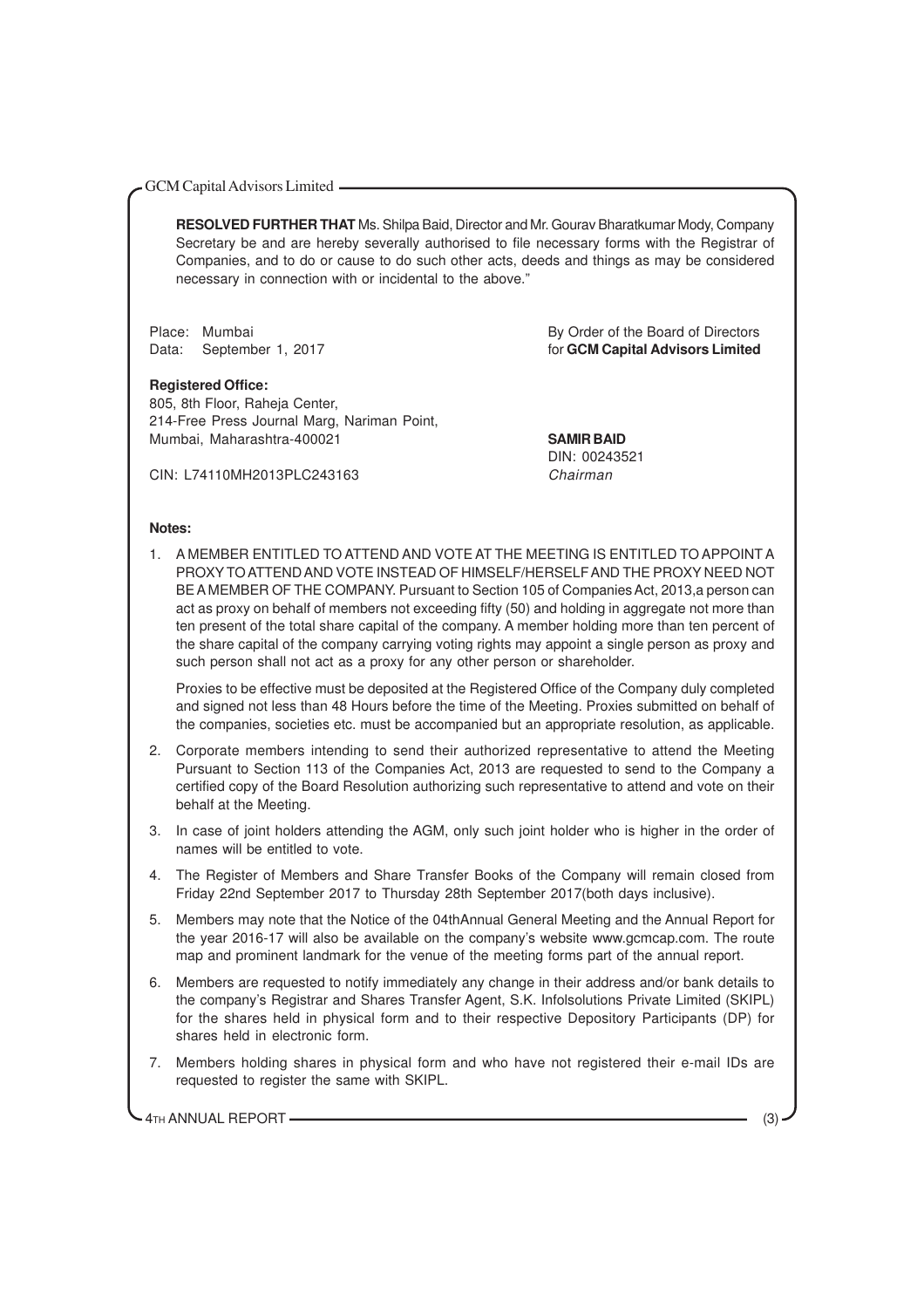- 8. The notice of AGM alongwith the Annual Report 2016-17 is being sent by electronic mode to those members whose e-mail address are registered with the Company/Depositories, unless any member has requested for the physical copy of the same.
- 9. For members who have not registered their e-mail address, physical copies are being sent by the permitted mode.
- 10. To support the "Green Initiative", members who have not registered their e-mail address are requested to register the same with SKIPL/Depositories.
- 11. The Register of Directors and Key Managerial Personnel and their shareholding, maintained under Section 170 of the Companies Act, 2013 will be available for inspection by the Members at the Annual General Meeting.
- 12. The Shares of the Company are mandated by the Securities & Exchange Board of India (SEBI) for trading in dematerialized form by all investors.
- 13. The identity/signature of Members holding shares in electronic/demat form is liable for verification with the specimen signatures furnished by NSDL/CDSL. Such Members are advised to bring the relevant identity card issued by the appropriate Authorities to the Annual General Meeting.
- 14. Members desirous of getting any information about the accounts of the Company, are requested to send their queries so as to reach at-least ten days before the meeting at the Registered Office of the Company, so that the information required can be made readily available at the meeting.
- 15. In compliance with the provisions of Section 108 of the Companies Act, 2013 and Rule 20 of the Companies (Management and Administration) Rules, 2014, the Company is pleased to provide to the members facility to exercise their votes at the 04thAGM by electronic means and the business may be transacted through e-voting as per details below:
	- a) Date and time of commencement of voting through electronic means: Monday 25, September, 2017 at 9.30 A.M.
	- b) Date and time of end of voting through electronic means beyond which voting will not be allowed: Wednesday, 27, September 2017 at 5.30 P.M.
	- c) During this period shareholders' of the Company, holding shares either in physical form or in dematerialized form, as on the cut-off date September 21, 2017, may cast their vote electronically irrespective of mode of receipt of notice by the shareholder. The e-voting module shall be disabled by CDSL for voting thereafter.
	- d) Details of Website: www.evotingindia.com
	- e) Details of Scrutinizer: CA Pawan Gattani, C/o Maheshwari and Co., Practising Chartered Accountant (FRN105834W), 11, Third Floor, Esplanade Building, 3 A.K. Naik Marg, Fort, Mumbai-400001.E-mail: info@maheshwariandco.in.
	- f) Once the vote on a resolution is cast by the shareholder, the shareholder shall not be allowed to change/ modify the vote subsequently.
- 1. The instructions for Members for e-voting are as under:

Applicable in all cases whether NOTICE is received by e-mail or in physical form:

- Log on to the e-voting website www.evotingindia.com during the voting period
- ii Click on "Shareholders" tab

(4) **4TH ANNUAL REPORT**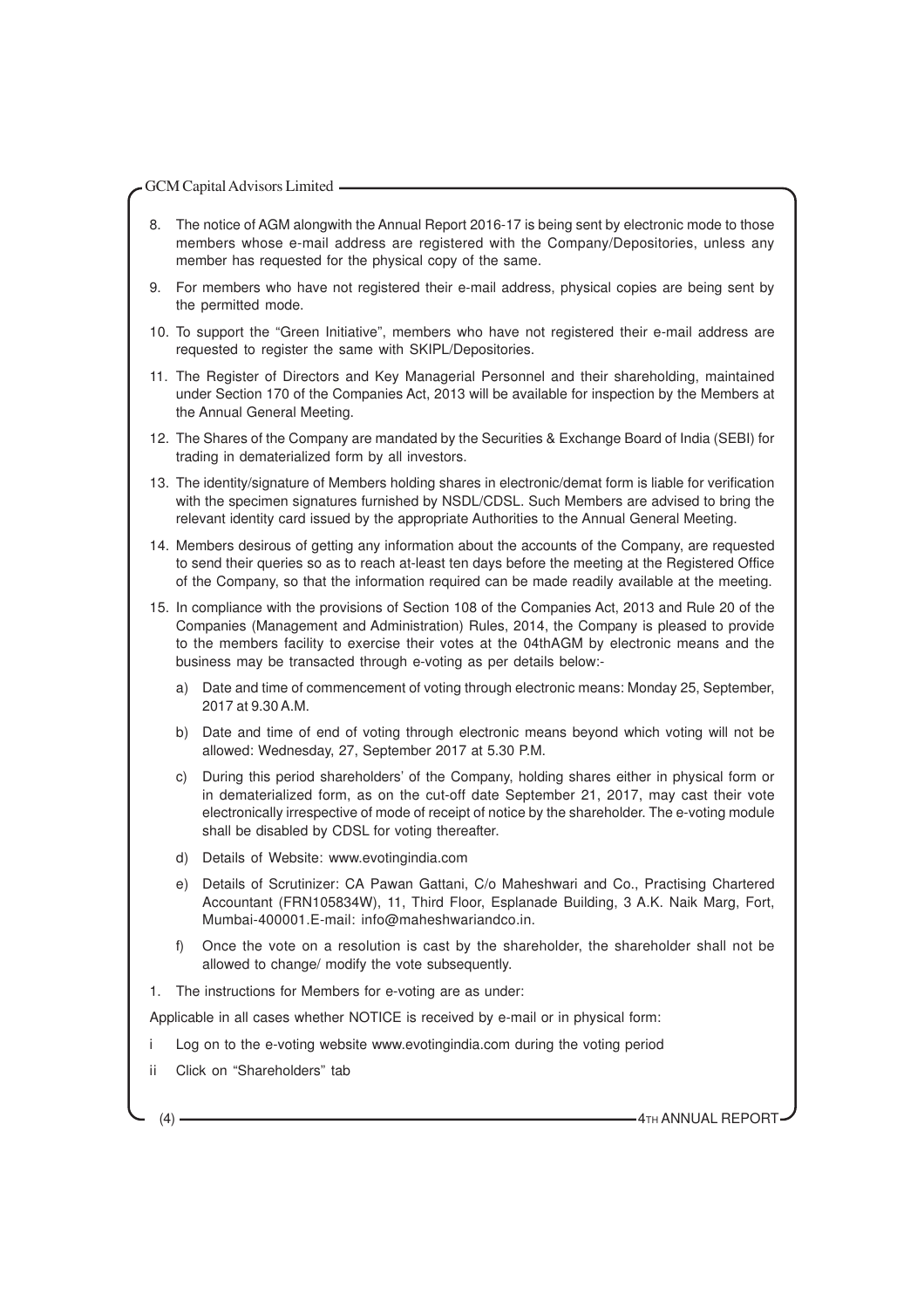- iii Now, select the GCM CAPITAL ADVISORS LIMITED from the drop down menu and click on "SUBMIT"
- iv Now Enter your User ID
	- a. For CDSL: 16 digits beneficiary ID,
	- b. For NSDL: 8 Character DP ID followed by 8 Digits Client ID,
	- c. Members holding shares in Physical Form should enter Folio Number registered with the Company.
- v Next enter the Image Verification as displayed and Click on Login.
- vi If you are holding shares in demat form and had logged on to www.evotingindia.com and voted on an earlier voting of any Company, then your existing password is to be used.
- vii If you are a first time user follow the steps given below:

**For Members holding shares in Demat Form and Physical Form** PAN Enter your 10 digit alpha-numeric PAN issued by Income Tax Department (Applicable for both demat shareholders as well as physical shareholders) • Members who have not updated their PAN with the Company/Depository Participant are requested to use the first two letters of their name and the last 8 digits of the demat account/folio number in the PAN Field. • In case the folio number is less than 8 digits enter the applicable number of 0's before the number after the first two characters of the name in CAPITAL letters. Eg. If your name is Ramesh Kumar with folio number 100 then enter RA00000100 in the PAN Field. DOB | Enter the Date of Birth as recorded in your demat account or in the Company records for the said demat account or folio in dd/mm/yyyy format.

- viii After entering these details appropriately, click on "SUBMIT" tab.
- ix Members holding shares in physical form will then reach directly the Company selection screen. However, members holding shares in demat form will now reach 'Password Creation' menu wherein they are required to mandatorily enter their login password in the new password field. Kindly note that this password is to be also used by the demat holders for voting for resolutions of any other Company on which they are eligible to vote, provided that Company opts for e-voting through CDSL platform. It is strongly recommended not to share your password with any other person and take utmost care to keep your password confidential.
- For Members holding shares in physical form, the details can be used only for e-voting on the resolutions contained in this Notice.
- xi Click on the EVSN for GCM CAPITALADVISORS LIMITED on which you choose to vote.
- xii On the voting page, you will see "RESOLUTION DESCRIPTION" and against the same the option "YES/NO" for voting. Select the option YES or NO as desired. The option YES implies that you assent to the Resolution and option NO implies that you dissent to the Resolution.
- xiii Click on the "RESOLUTIONS FILE LINK" if you wish to view the entire Resolution details.
- xiv After selecting the resolution you have decided to vote on, click on "SUBMIT". A confirmation box

4TH ANNUAL REPORT (5)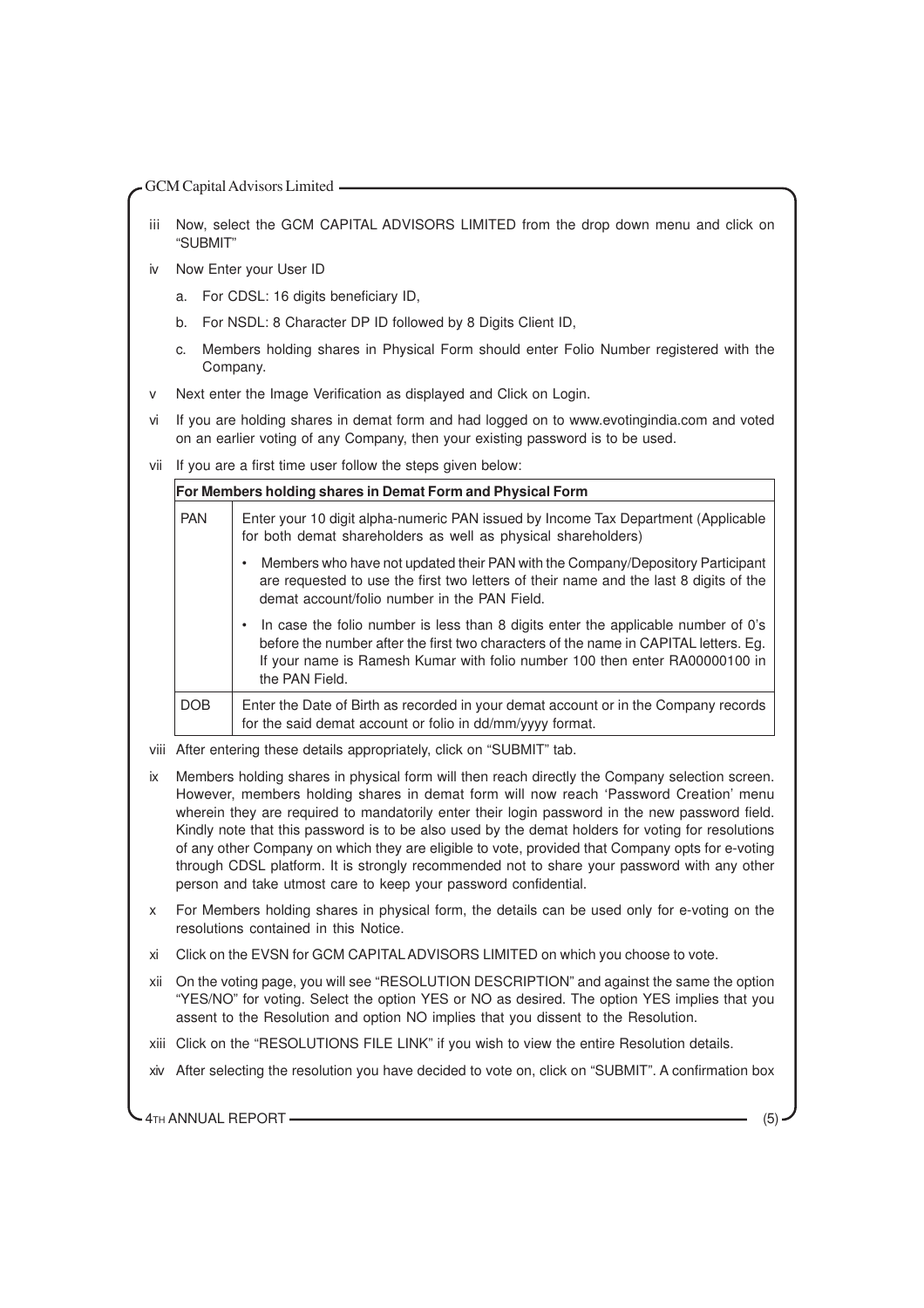will be displayed. If you wish to confirm your vote, click on "OK", else to change your vote, click on "CANCEL" and accordingly modify your vote.

- xv Once you "CONFIRM" your vote on the resolution, you will not be allowed to modify your vote.
- xvi You can also take out print of the voting done by you by clicking on "Click here to print" option on the Voting page.
- xvii If Demat account holder has forgotten the changed password then enter the User ID and the image verification code and click on Forgot Password & enter the details as prompted by the system.
	- Institutional shareholders (i.e. other than Individuals, HUF, NRI etc.) are required to log on to https://www.evotingindia.com and register themselves as Corporate.
	- They should submit a scanned copy of the Registration Form bearing the stamp and sign of the entity to helpdesk.evoting@cdslindia.com.
	- After receiving the login details they have to create a user who would be able to link the account(s) which they wish to vote on.
	- The list of accounts should be mailed to helpdesk. evoting@cdslindia.com and on approval of the accounts they would be able to cast their vote.
	- They should upload a scanned copy of the Board Resolution and Power of Attorney (POA) which they have issued in favour of the Custodian, if any, in PDF format in the system for the scrutinizer to verify the same.

In case you have any queries or issues regarding e-voting, you may refer the Frequently Asked Questions ("FAQs") and e-voting manual available at www.evotingindia.com under help section or write an email to helpdesk.evoting@cdslindia.com.

#### **Registered Office:**

805, 8th Floor, Raheja Center, 214-Free Press Journal Marg, Nariman Point, Mumbai, Maharashtra-400021 **SAMIR BAID**

CIN: L74110MH2013PLC243163 Chairman

Place: Mumbai **By Order of the Board of Directors** Data: September 1, 2017 **and Capital Advisors Limited** for **GCM Capital Advisors Limited** 

DIN: 00243521

(6) **4TH ANNUAL REPORT**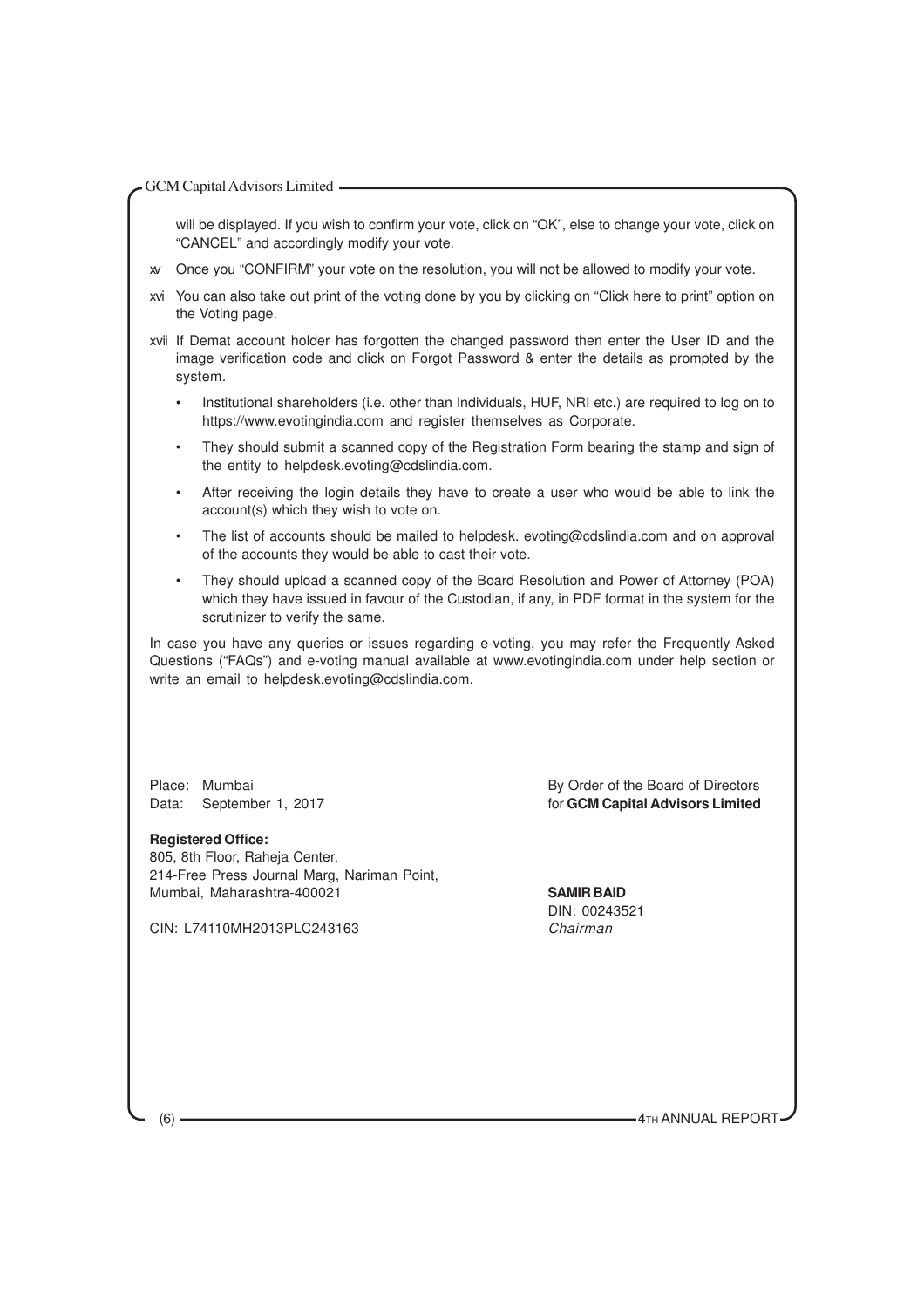## **Explanatory Statement pursuant to Section 102(1) of the Companies Act 2013**

#### **ITEM NO. 3**

Revision in the Remuneration of Mr. Samir Baid, Managing Director

Mr. Samir Baid, aged 39 Years, has completed his Bachelors in Commerce from University of Calcutta. He is a Chartered Accountant by Profession and is a Fellow member of the Institute of Chartered Accountants of India. He is having an experience of over 16 Years in Financial & income Tax and Accounting related activities as well as expertise in Financial Market activities and Corporate Law. He guides our Company through his experience and is instrumental in preparing our growth strategies.

Keeping in view, the significant progress made by the Company under the stewardship of Mr Samir Baid, the Board of Directors, subject to approval of the competent authorities and Members, has approved increase in remuneration of Mr Samir Baid as mentioned in the resolution. Details of revised Remuneration have already been provided in proposed resolution.

Your Directors, therefore, recommend the resolution, as set forth in Item No. 3 of this Notice, for your approval.

Save and except Mrs Shilpa Baid, relatives of Mr Samir Baid, none of the Directors, Key Managerial Personnel or relatives thereof is, in any way concerned or interested, financially or otherwise, in the said Resolution.

Place: Mumbai **By Order of the Board of Directors** Data: September 1, 2017 and the state of the separation of **GCM Capital Advisors Limited** 

#### **Registered Office:**

805, 8th Floor, Raheja Center, 214-Free Press Journal Marg, Nariman Point, Mumbai, Maharashtra-400021 **SAMIR BAID**

CIN: L74110MH2013PLC243163 Chairman

DIN: 00243521

4TH ANNUAL REPORT (7)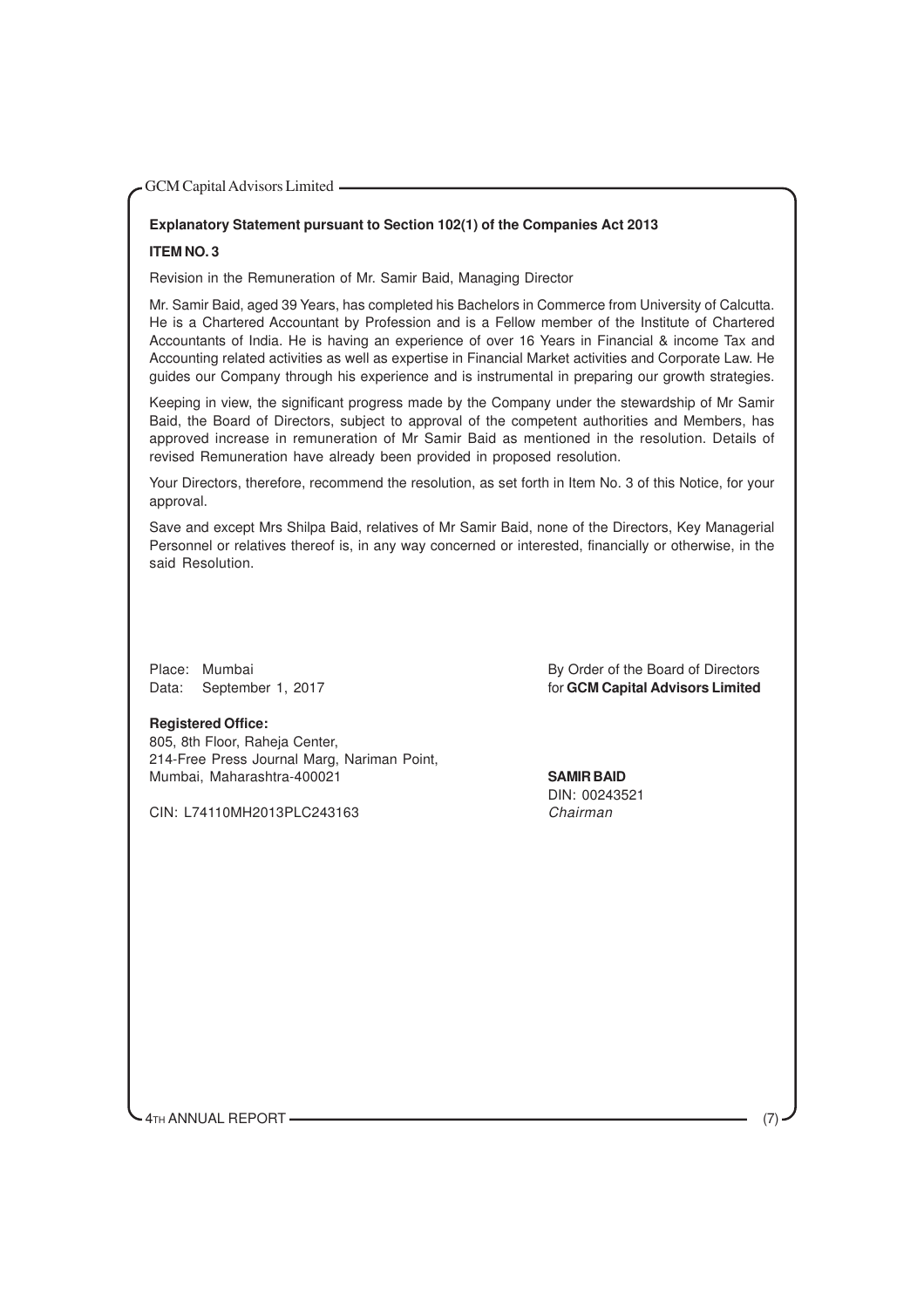## **DIRECTORS' REPORT**

#### To

The Members of, GCM Capital Advisors Limited

Your Directors have pleasure in presenting the 04thAnnual Report of your Company together with the Audited Statements of Accounts for the year ended March 31, 2017.

#### **FINANCIAL RESULTS:**

A summary of the Financial Performance of your company and its major associates, for the financial year ended March 31, 2017 is as under:

|                                                 |                     | ns III Lac       |
|-------------------------------------------------|---------------------|------------------|
| <b>Financial Results</b>                        | <b>Current Year</b> | Previous Year    |
|                                                 | Ended on            | Ended on         |
|                                                 | 31st March, 2017    | 31st March, 2016 |
| Operating Revenue                               | 686.29              | 389.26           |
| Others Income                                   | 30.41               | 24.65            |
| <b>Total Revenue</b>                            | 716.70              | 413.90           |
| <b>Total Expenditure</b>                        | 716.25              | 404.54           |
| Profit/(Loss) before Taxation                   | 0.45                | 13.93            |
| Provision for Taxation (including Deferred Tax) | (1.89)              | 4.58             |
| Profit/(Loss) after Taxation                    | 2.35                | 9.35             |
| Balance Carried forward to Balance Sheet        | 2.35                | 9.35             |

#### **MICROECONOMIC OVERVIEW**

India remains one of the fastest growing economies in the world. According to the Central Statistical Office's (CSO) revised estimates, India's GDP growth remained steady at 7.1% in FY17 with the third quarter registering a growth rate of 7% y-o-y despite the effects of demonetisation. Certain macroeconomic indicators suggest that the economy is steadily recovering from the impact of demonetisation, announced on 8th November, 2016, with the RBI forecasting GDP growth at 7.4% in FY18.

Consumer Inflation likely to be moderate and remain below 5% in the FY 2017. The central Government remains on the path of fiscal deficit to around 3% of GDP in FY18. Government continues to make efforts to revive investment cycle and is spending on building physical infrastructure. Government has been able to revive many stalled projects in the public sector; however, private sector investments remain weak given low capacity utilization and leveraged balance sheets.

We are on the verge of one of the most important reform measures in the country – the transition to the Goods and Services Tax (GST) from 1st July, 2017. The GST will unify India into a single market thereby simplifying the compliance process, broadening the tax base and improving productivity. While there remains a possibility of disruption in the short run, given the scale of change, recent experience with the demonetization exercise suggests that the disruption to economy from GST implementation, if any, is likely to be small and short lived. The long-term potential from GST is immense.

(8) **4TH ANNUAL REPORT** 

Rs in Lac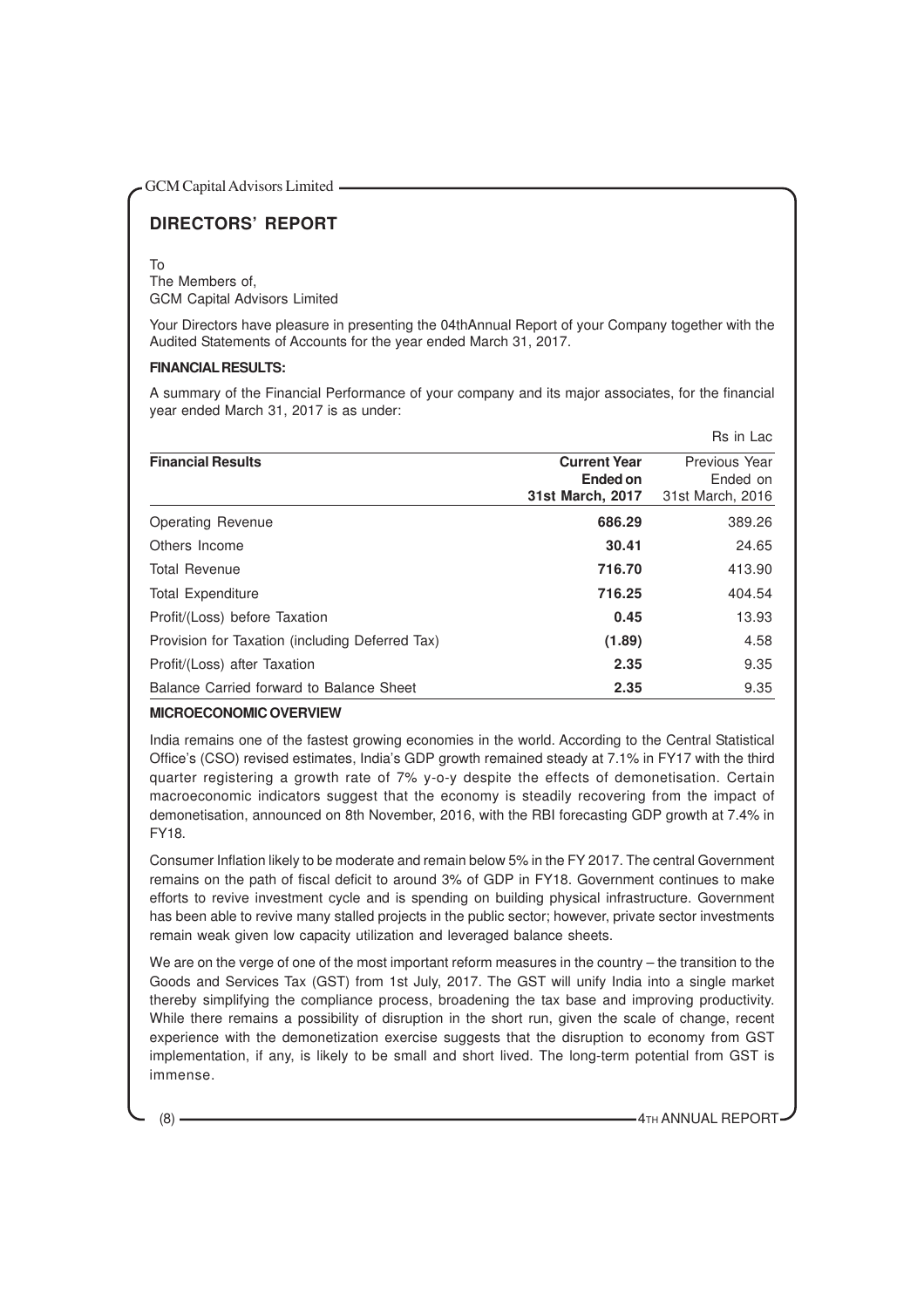#### **OVERALL PERFORMANCE & OUTLOOK**

Your Company is engages in Advisory services and listed on Bombay Stock Exchange Limited (BSE) in SME Segment.

Total Gross Revenue form operation for the year was Rs 716.70 Lakhs in comparison to previous financial year figures of Rs 413.90. The company has registered Net Profit/(Loss) before Tax for the year was of Rs 0.45 Lakhs in comparison to Previous Financial Year Rs 9.36 Lakhs.

#### **DIVIDEND AND RESERVES**

Due to inadequate profit during the year and in order to conserve resources for future, your Directors do not recommends any further Dividend payments for the year under review.

During the year under review, no amount was transferred to General Reserve.

#### **SHARE CAPITAL**

The Paid-up Equity Share Capital as on March 31, 2017 was Rs 16.940 Crore. During the year under review, the company has not issued shares with differential voting rights nor granted stock options nor sweat equity.

#### **SUBSIDIARY COMPANY**

The Company have not any Subsidiary or any Associate Company and Joint Venture within the meaning defined under Companies, Act 2013.

#### **RELATED PARTY TRANSACTIONS**

All related party transactions that were entered into during the financial year were on arm's length basis and were in the ordinary course of the business. There are no materially significant related party transactions made by the company with Promoters, Key Management Personal or to the designated person which may have potential conflict with interest of the company at large and hence do not attract the provisions of Section 188 of the Companies Act, 2013 thus disclosure in Form AOC-2 is not required.

#### **MANAGEMENT DISCUSSION & ANALYSIS**

As required by under Part B of Schedule V read with Regulation 34(3) of the Listing Regulations, 2015, the Management Discussion and Analysis is annexed and forms part of the Directors' Report.

#### **MANAGEMENT**

There was no change in Management of the Company during the year under review. Further none of the Directors of the Company are disqualified under sub-section (2) of Section 164 of the Companies Act, 2013.

Details of Meeting of Board of Directors and Committee and Members are annexed and forms part of the Director's Report.

#### **REMUNERATION POLICY:**

The Board has, on the recommendation of the Nomination and Remuneration Committee adopted the Remuneration Policy, Which inter-alia includes policy for selection and appointment of Directors, key Managerial Personnel, Senior Management Personnel and their remuneration. The Remuneration Policy is stated in the www.gcmcap.com.

4TH ANNUAL REPORT (9)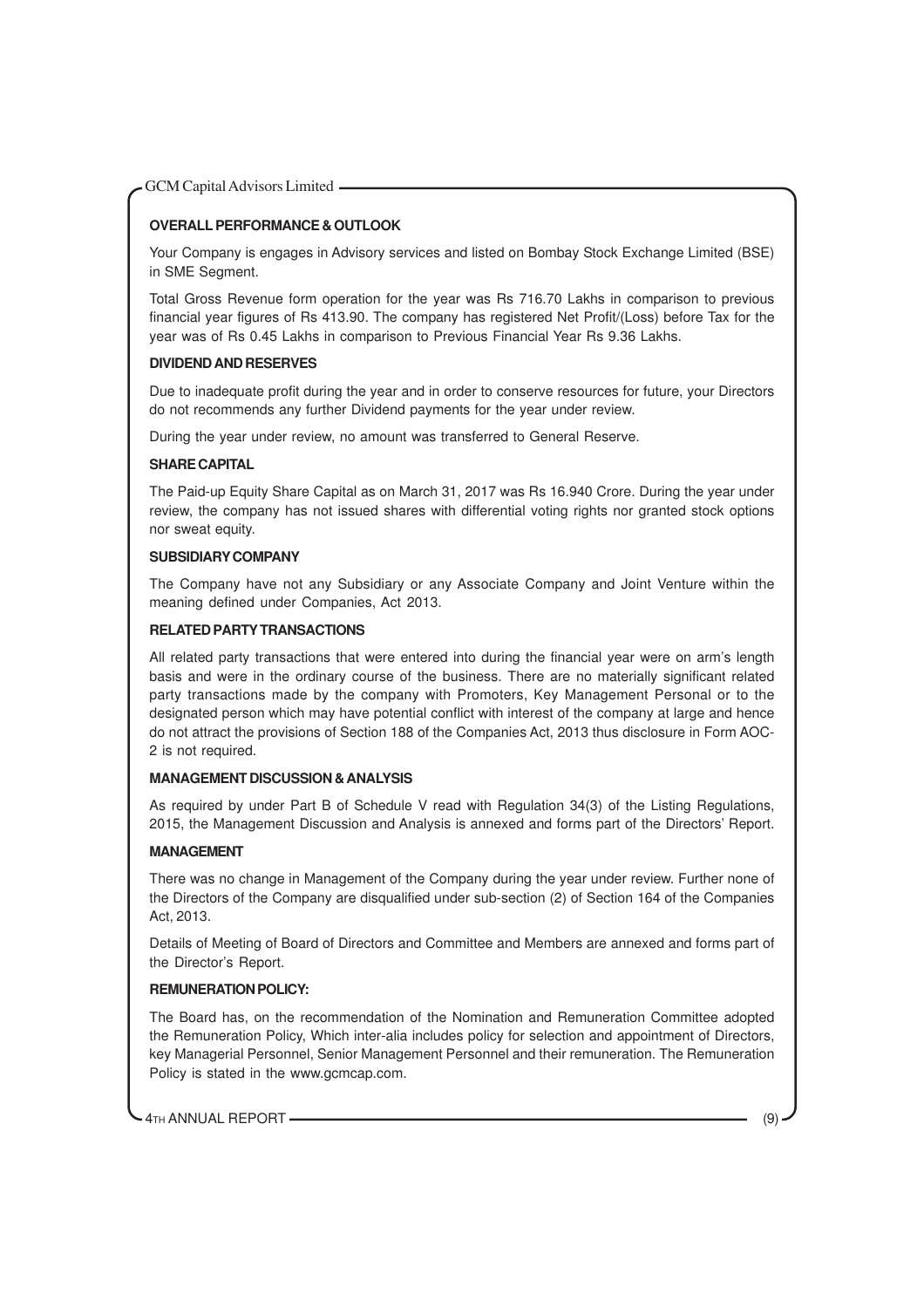#### **DIRECTORS**

There is no change in composition of Board during the Financial Year under review.

All Independence Director have given declarations that they meet the criteria of independence as laid down under Section 149(6) of the Companies Act, 2013 and Regulation 16 (b) of SEBI (LODR) Regulations, 2015.

Further none of the Directors of the company are disqualified under sub-Section (2) of Section 164 of the Companies Act, 2013.

#### **INDEPENDENT DIRECTORS**

As per provisions of Section 149 of the 2013 Act, independent directors shall hold office for a term up to five consecutive years on the board of a company, but shall be eligible for re-appointment for another term up to five years on passing of a special resolution by the company and disclosure of such appointment in Board's Report. Further Section 152 of the Act provides that the independent directors shall not be liable to retire by rotation in the Annual General Meeting ('AGM') of the Company.

#### **STATUTORY INFORMATION**

The Company is basically into the business of Advisory services. Apart from Advisory Services, the Company is also involved in the Trading and import and Export of fruits and Spices. In view of current line of business, requirements regarding and disclosures of particulars of Conversation of Energy and Technology Absorption prescribed by rule is not applicable to us.

#### **Significant and Material Orders Passed by the Regulators, Tribunals or Courts**

There are no significant and material orders passed by the Regulators/Courts that would impact the going concern status of the company and its future operations.

#### **RESEARCH & DEVELOPMENT**

The Company believes that technological obsolescence is a reality. Only progressive research and development will help us to measure up to future challenges and opportunities. We invest in and encourage continuous innovation. During the year under review, expenditure on research and development is not significant in relation to the nature size of operations of your Company.

#### **DETAILS OF DIRECTORS/KMPAPPOINTED AND RESIGNED DERING THE YEAR**

| SI.<br>No. | <b>Name</b> | <b>Designation</b>       | Date of<br>Appointment   | Date of<br><b>Resignation</b> |
|------------|-------------|--------------------------|--------------------------|-------------------------------|
| . .        | -           | $\overline{\phantom{a}}$ | $\overline{\phantom{a}}$ | $\overline{\phantom{0}}$      |

#### **VIGIL MECHANISM/WHISTLE BLOWER POLICY**

The Company has a whistle Blower Policy to report genuine concern or grievances. The Whistle Blower Policy has been posted on the website of the Company.

#### **AUDITORS**

#### **Statutory Auditors**

The Auditors M/s Maheshwari & Co., Chartered Accountants, Mumbai who are Statutory Auditors of the Company and holds the office until the conclusion of ensuing Annual General Meeting and are recommended for re-appointment to audit the accounts of the Company from the conclusion

(10)  $\longrightarrow$  4TH ANNUAL REPORT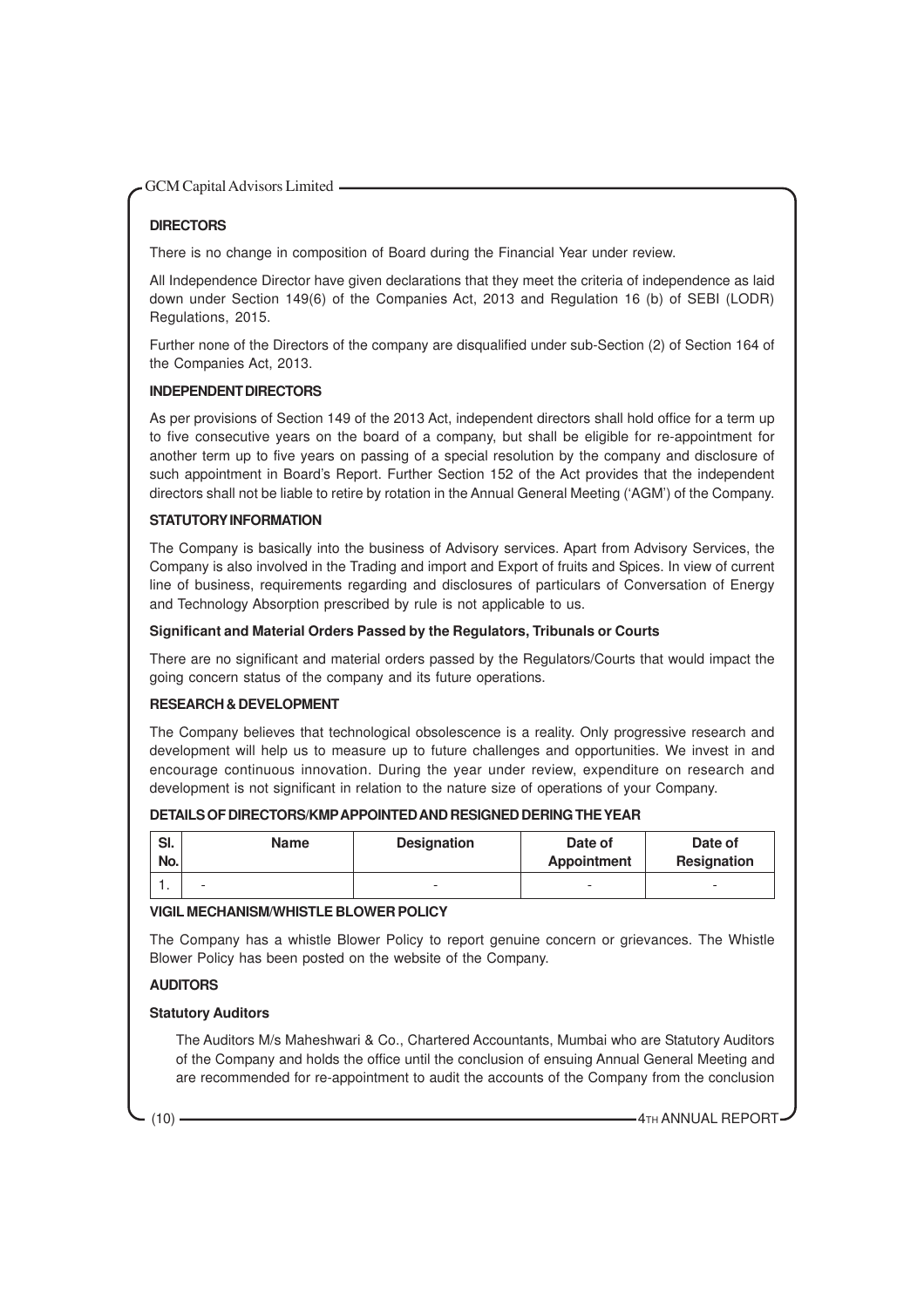of the 04th Annual General Meeting up to the conclusion of the 7th consecutive Annual General Meeting (subject to ratification by the members at every subsequent AGM). As required under the provisions of Section 139 & 142 of the Companies Act, 2013 the Company has obtained written confirmation from M/s Maheshwari & Co. that their appointment, if made, would be in conformity with the limits specified in the said Section.

#### **Secretarial Auditors**

Pursuant to the provisions of Section 204 of the Companies Act, 2013 and The Companies (Appointment and Remuneration of Managerial Personnel) Rules 2014, the Company has appointed Ms. Kriti Daga, Company Secretaries in Practice (CP No.14023) to undertake the Secretarial Audit of the Company. The Report of the Secretarial Audit Report is annexed in this Annual Report as Annexure.

#### **Internal Auditors**

The Company has appointed M/s Baid Ray & Associates, Chartered Accountants, Kolkata (CP No. 055737) as Internal Auditors of the Company for the current financial year.

#### **Extract of Annual Return**

Pursuant to provisions of Section 134(3) (a) of the Companies act, 2013, extract of the Annual Return for the financial year ended 31st March, 2017 made under the provisions of Section 92(3) of the Act is attached as Annexure.

#### **REPORT ON CORPORATE GOVERNANCE**

As per SEBI circular no. SECURITIES AND EXCHANGE BOARD OF INDIA (LISTING OBLIGATIONS AND DISCLOUSURE REQUIRNMENTS) REGULATION, 2015 No. SEBI/LAD-NRO/GN/2015-16/013 dated September 02, 2015 Company's paid up capital is less than Rs. 10 Crores and Net Worth is also less than Rs. 25 Crore or Company listed on SME Platform Company was not required to comply with the norms of the corporate Governance.

Since the Company was listed on SME Exchange only as on Financial Year ending 31st march 2017, therefore the provisions relation to Corporate Governance are not applicable to the Company.

#### **COMMENTS ON AUDITOR'S REPORT:**

The notes referred to in the Auditor's Report are self-explanatory and as such they do not call for any further explanation as required under the Companies Act, 2013.

#### **PARTICULARS OF EMPLOYEES**

People are the backbone of our operations. It is a matter of great satisfaction for our Company that our employees have been very supportive of the Company's plan. By far the employee's relations have been cordial throughout the year.

The information as required by provisions of the Companies Act, 2013 is reported to be NIL.

#### **FOREIGN EXCHANGE EARNINGS AND OUTGO**

The Company has not earned or used foreign exchange earnings/outgoings during the year under review.

4TH ANNUAL REPORT (11) (11)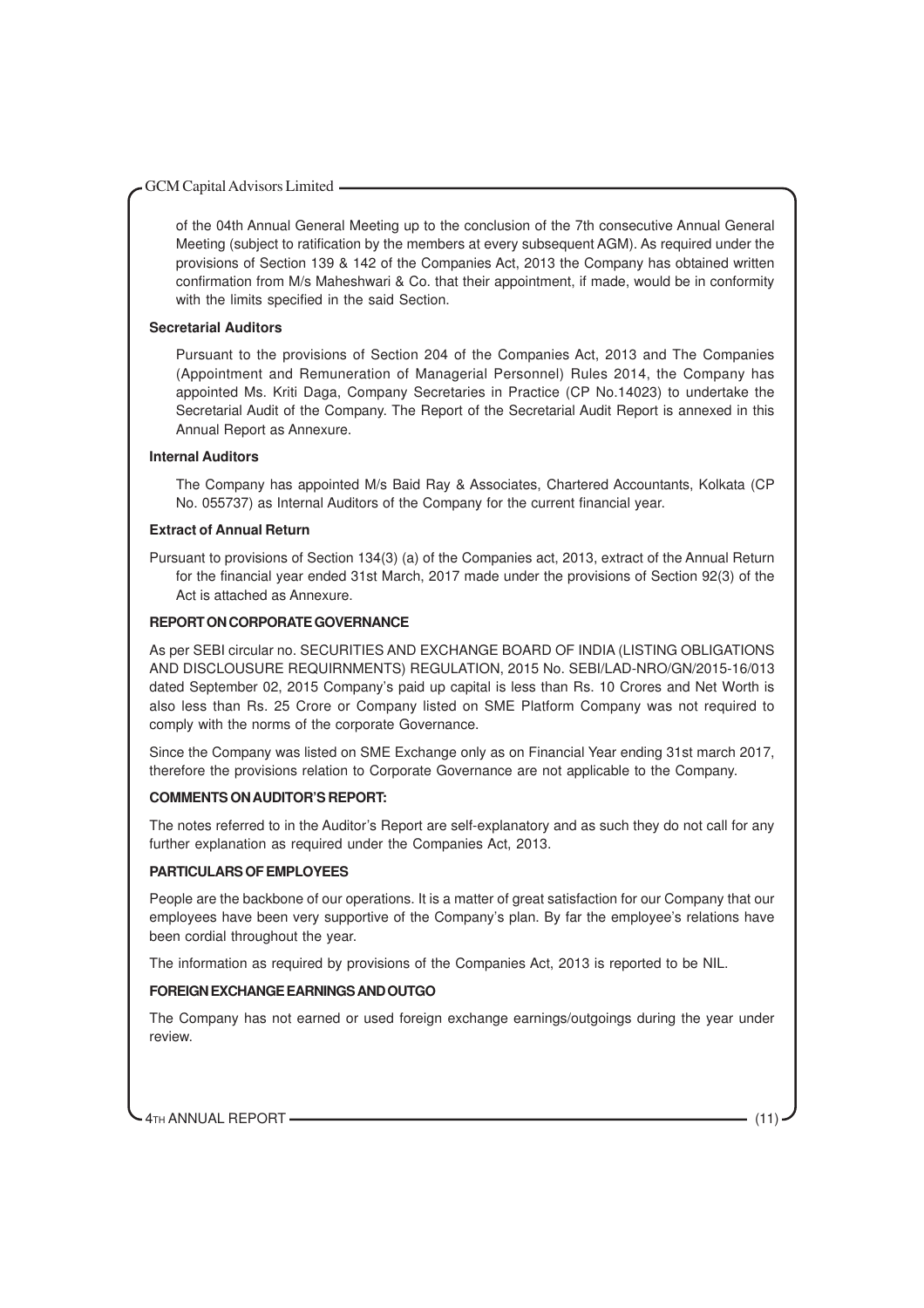#### **PUBLIC DEPOSITS**

During the year under review, your Company has not accepted any deposits from the public within the meaning/ambit of Section 73 of the Companies Act 2013 and The Companies (Acceptance of Deposits) Rules, 2014.

#### **APPRECIATION**

Your Directors wish to place on record their appreciation towards the contribution of all the employees of the Company and their gratitude to the Company's valued customers, bankers, vendors and members for their continued support and confidence in the Company.

**Registered Office:** 805, 8th Floor, Raheja Center, 214-Free Press Journal Marg, Nariman Point, Mumbai, Maharashtra-400021 **SAMIR BAID**

CIN: L74110MH2013PLC243163 Chairman

Place: Mumbai By Order of the Board of Directors<br>
Data: May 30, 2017 **By Order of the Board of Directors** for **GCM Capital Advisors Limited** 

DIN: 00243521

(12) **CONTRACTED ACCORDING TO A THE ANNUAL REPORT**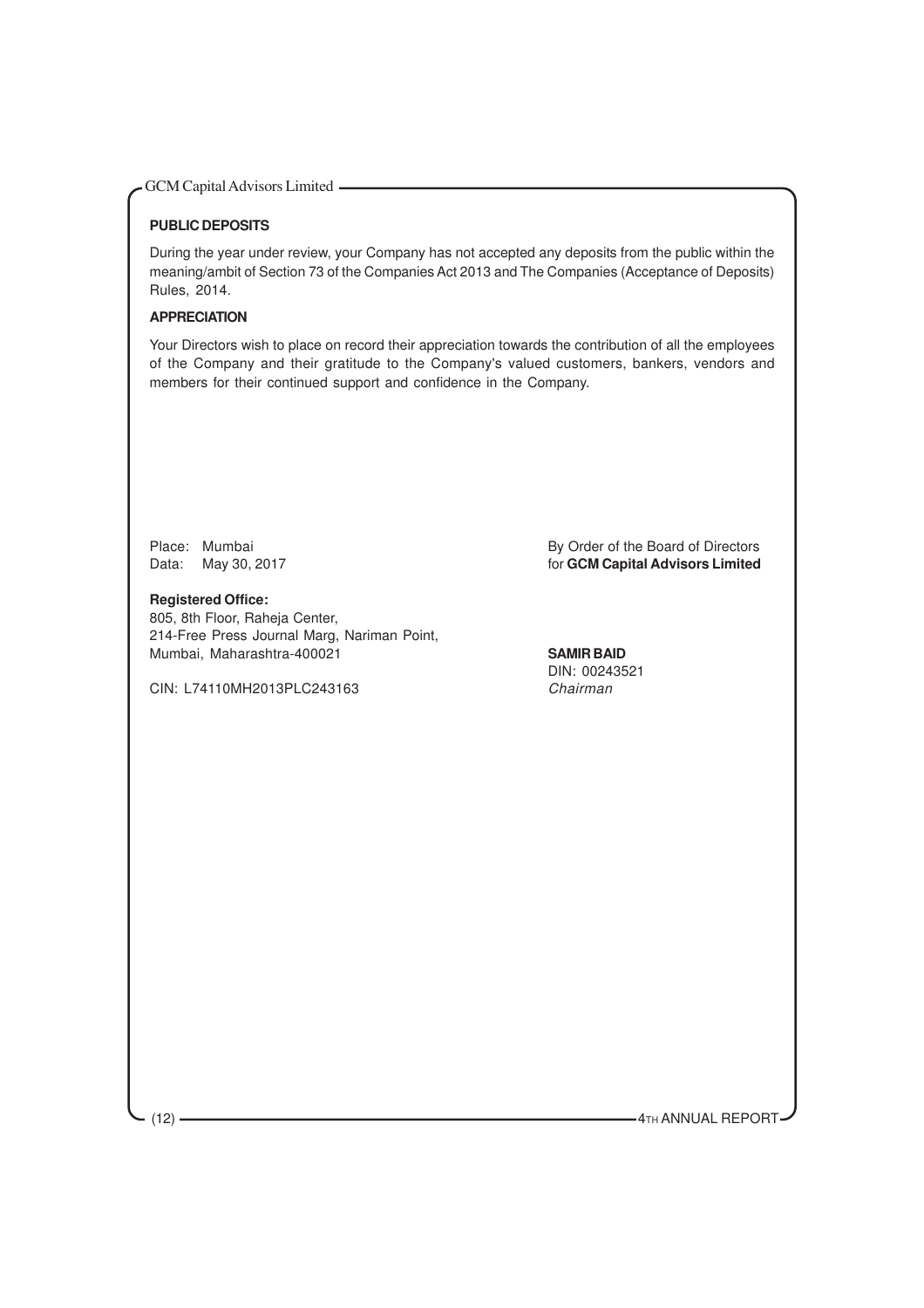### **Annexure of the Director's Report**

Your Director have pleasure in presenting the Corporate Governance Report for the ended 31st March, 2017.

#### **COMPANY'S PHILOSOPHY ON GOVERNANCE:**

Your Company believes that good Corporate Governance enhances the confidence of investors and help in meeting the needs and aspirations of its shareholders. Your company is committed to continuing the high values and traditions in transparent functioning of the organization.

#### **BOARD OF DIRECTORS MEETING**

The Company's policy is to maintain optimum combination of Executive and Non-Executive Directors. Presentably, the Board consists of six directors, out of whom four are Independent Director. One is Managing Director and on is Chairman of the Company.

#### **COMPOSITION AND DETAILS OF DIRECTORS**

| Sr.            | Name                 | Designation                  | Date of     | Attendance | As on 31st March, 2017 in other listed |                               |                | Attendance  |
|----------------|----------------------|------------------------------|-------------|------------|----------------------------------------|-------------------------------|----------------|-------------|
| No.            |                      |                              | Appointment | at Board   | companies                              |                               |                | at last AGM |
|                |                      |                              |             | Meeting    | No. of Direc-                          |                               |                |             |
|                |                      |                              |             | during     |                                        | torship(S) Committee Position |                |             |
|                |                      |                              |             | 2016-17    | held in listed                         | Chairman                      | Member         |             |
|                |                      |                              |             | No. of     | Cos.                                   |                               |                |             |
|                |                      |                              |             | Meetings   |                                        |                               |                |             |
| 1.             | Samir Baid           | Chairman & Managing Director | 09.05.2013  | 8          | 4                                      | <b>NIL</b>                    | <b>NIL</b>     | <b>YES</b>  |
| $\overline{2}$ | Shilpa Baid          | Non-Executive Director       | 25.04.2015  | 8          | <b>NIL</b>                             | <b>NIL</b>                    | <b>NIL</b>     | <b>YES</b>  |
| 3.             | Mitesh M. Mehta      | Independent Director         | 11.03.2014  | 8          | <b>NIL</b>                             | 5                             | $\overline{7}$ | <b>YES</b>  |
| 4.             | Laxmi Narayan Sharma | Independent Director         | 18.04.2015  | 8          | 6                                      | <b>NIL</b>                    | <b>NIL</b>     | <b>YES</b>  |

#### **BOARD MEETINGS:**

During the year 2016-17 Eight Meetings of the Board of the Directors were held and the gap between two such meetings does not exceeds 120 days. Meetings were held on followings dates:

| Sr No. | Date of Board Meetings Held |
|--------|-----------------------------|
| 1.     | 08 April 2016               |
| 2.     | 11 May 2016                 |
| 3.     | 28 May 2016                 |
| 4.     | 19 August 2016              |
| 5.     | 29 September 2016           |
| 6.     | 07 November 2016            |
| 7.     | 10 November 2016            |
| 8.     | 13 February 2017            |

#### **AUDIT COMMITTEE MEETINGS:**

In compliance with Section 177 of Companies Act, 2013 and Regulation 18 of the SEBI (Listing Obligations and Disclosure Requirements) Regulations, 2015, there were no occasions during the year where the Board of Directors did not accept the recommendations of the Audit Committee.Meetings were held on 28th May 2016, 19th August 2016, 29th September 2016, 10th November 2016 and 13th February 2017.

4TH ANNUAL REPORT (13)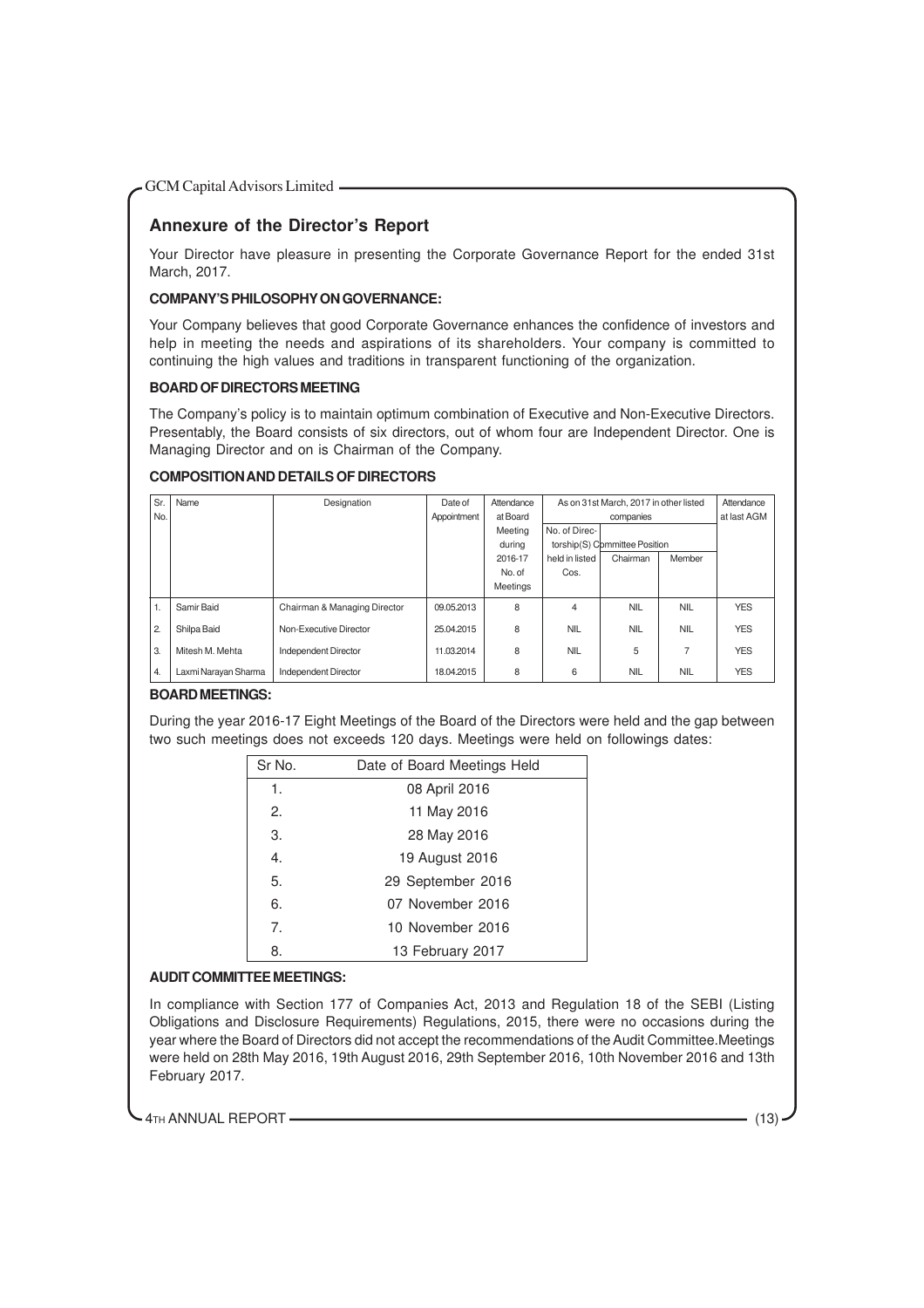| Sr<br>No. | Name                 | Designation              | Positions | Number of<br>Meetings attended |
|-----------|----------------------|--------------------------|-----------|--------------------------------|
|           | Laxmi Narayan Sharma | Independent Director     | Chairman  | 5                              |
| 2.        | Samir Baid           | <b>Managing Director</b> | Member    | 5                              |
| З.        | Mitesh Mehta         | Independent Director     | Member    | 5                              |

#### **NOMINATION AND REMUNERATION COMMITTEE MEETING:**

The said Committee lays down the Policy on Remuneration stating therein the Positive attributes required for the Managing Director, Independent Directors and Key Managerial Personnel. The said policy also states the modus operandi for determining the remuneration to the above said personnel. The Remuneration Policy of the Company can be viewed on the Company's website www.gamcap.com

During the year 2016-17 TWO Meetings of the Nomination and remuneration committee were held on 11th May 2016, 29th September 2016.

Attendance of the Nomination and remuneration committee meetings.

| Sr No. Name          | Designation          | Positions | Meetings attended |
|----------------------|----------------------|-----------|-------------------|
| Laxmi Narayan Sharma | Independent Director | Chairman  |                   |
| Samir Baid           | Managing Director    | Member    |                   |
| Mitesh Mehta         | Independent Director | Member    |                   |

#### **STAKEHOLDERS' RELATIONSHIP COMMITTEE MEETINGS:**

In compliance with section 178(5) of the Companies Act, 2013 and Regulation 20 of the SEBI (Listing Obligations and Disclosure Requirements) regulations, 2015, the Company has constituted a stakeholders Relationship Committee consisting of 2 Independent Directors and the Managing Director, During the Year 2016-17 meetings were held on 28th May 2016 and 10 November 2016 of the stakeholders Relationship Committee.

Attendance of the Stakeholders Relationship Committee meeting.

| Sr No. Name          | Designation              | Positions | Meetings attended |
|----------------------|--------------------------|-----------|-------------------|
| Laxmi Narayan Sharma | Independent Director     | Chairman  |                   |
| Samir Baid           | <b>Managing Director</b> | Member    |                   |
| Mitesh Mehta         | Independent Director     | Member    |                   |

 $(14)$   $\longrightarrow$   $4$ TH ANNUAL REPORT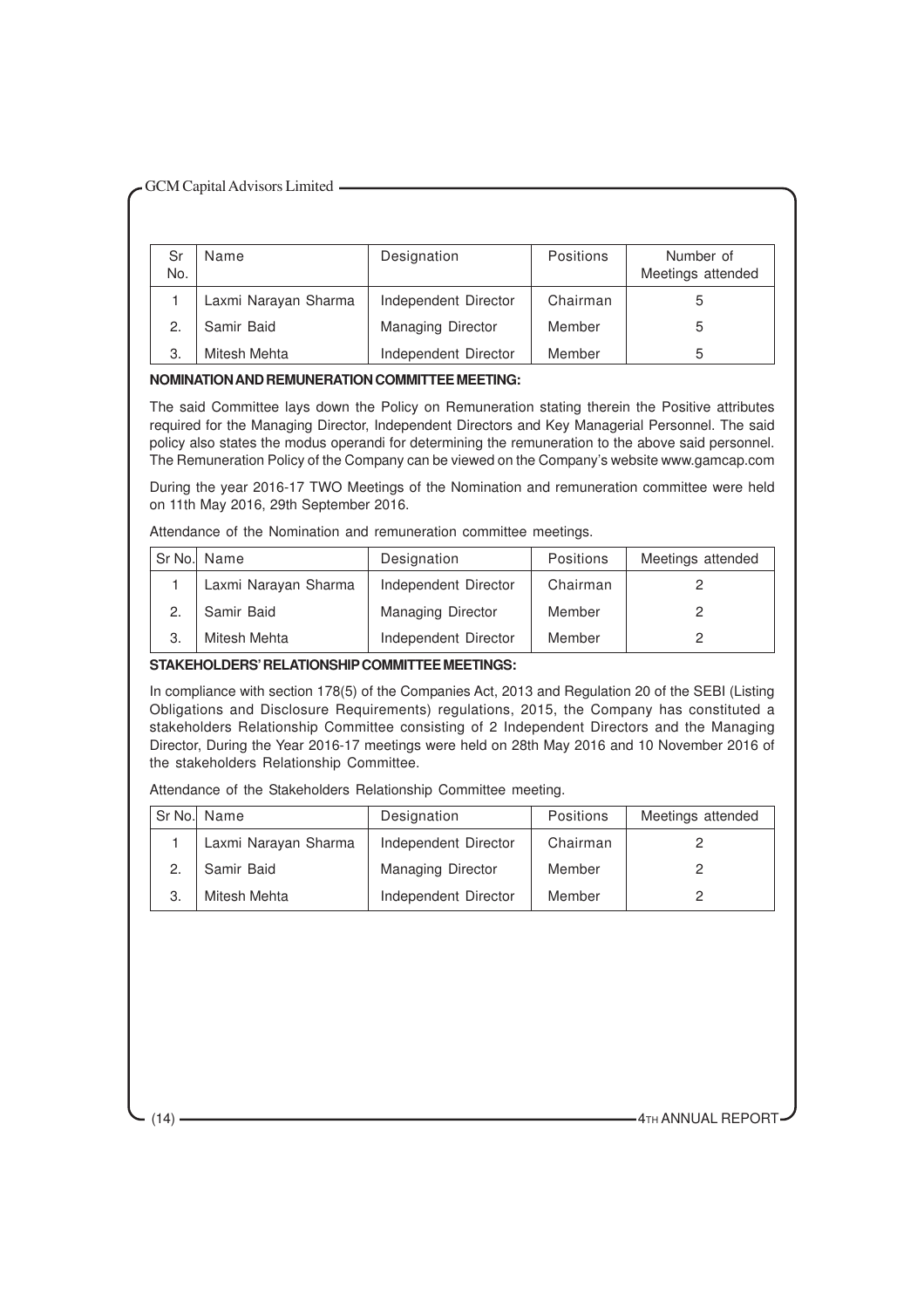### **PARTICULARS OF PAST 3 AGMS.**

| Sr.<br>No. | Annual General<br>Meeting      | Date & Time                         | Venue                                                                                                                          | Whether Special<br><b>Resolution Passed</b> |  |
|------------|--------------------------------|-------------------------------------|--------------------------------------------------------------------------------------------------------------------------------|---------------------------------------------|--|
| 1          | 3rd Annual General<br>Meeting  | 29th September,<br>2016<br>12:00 PM | 805, 8th Floor, 214-Free Press<br>Journal Marg, Nariman Point,<br>Mumbai-400021, Maharashtra                                   | NO.                                         |  |
| 2.         | 2nd Annual General<br>Meeting  | 29th September,<br>2015<br>11:00 AM | Ramee Guest Line Hotel,<br>462, A.B. Nair Road, Opp.<br>Sun-N-Sand Hotel, Juhu,<br>Vile Parle(W), Mumbai-400049<br>Maharashtra | <b>YES</b>                                  |  |
| 3.         | 01st Annual General<br>Meeting | 30th September,<br>2014<br>11:30 AM | 505, 5th Floor, 214-Free Press<br>Journal Marg, Nariman Point,<br>Mumbai-400021, Maharashtra                                   | <b>NO</b>                                   |  |

#### **DETAILS OF SPECIAL RESOLUTION PASSED IN PAST 3 AGMS**

The Company has passed a Special Resolution in pursuance of the prevailing Laws, Rules, Regulations, ect. In 2ndAnnual General Meeting:

• Adoption of New Articles of Association of company containing Regulation in conformity with Companies Act, 2013.

#### **GENERAL SHAREHOLDER INFORMATION:**

|     | 04th Annual General Meeting | 28th September, 2017 at 11:30 AM                                                                                                           |  |
|-----|-----------------------------|--------------------------------------------------------------------------------------------------------------------------------------------|--|
| ii  | Venue                       | <b>Registered Office</b><br>805, 8th Floor, Raheja Centre,<br>214-Free Press Journal Marg,<br>Nariman Point, Mumbai,<br>Maharashtra-400021 |  |
| iii | <b>Financial Year</b>       | 2016-17                                                                                                                                    |  |
| iv  | Listing on Stock Exchanges  | The BSE Limited, Mumbai                                                                                                                    |  |
| v   | Company Scrip Code          | BSE 538319                                                                                                                                 |  |
| vi  | <b>ISIN Number</b>          | INE191P01017                                                                                                                               |  |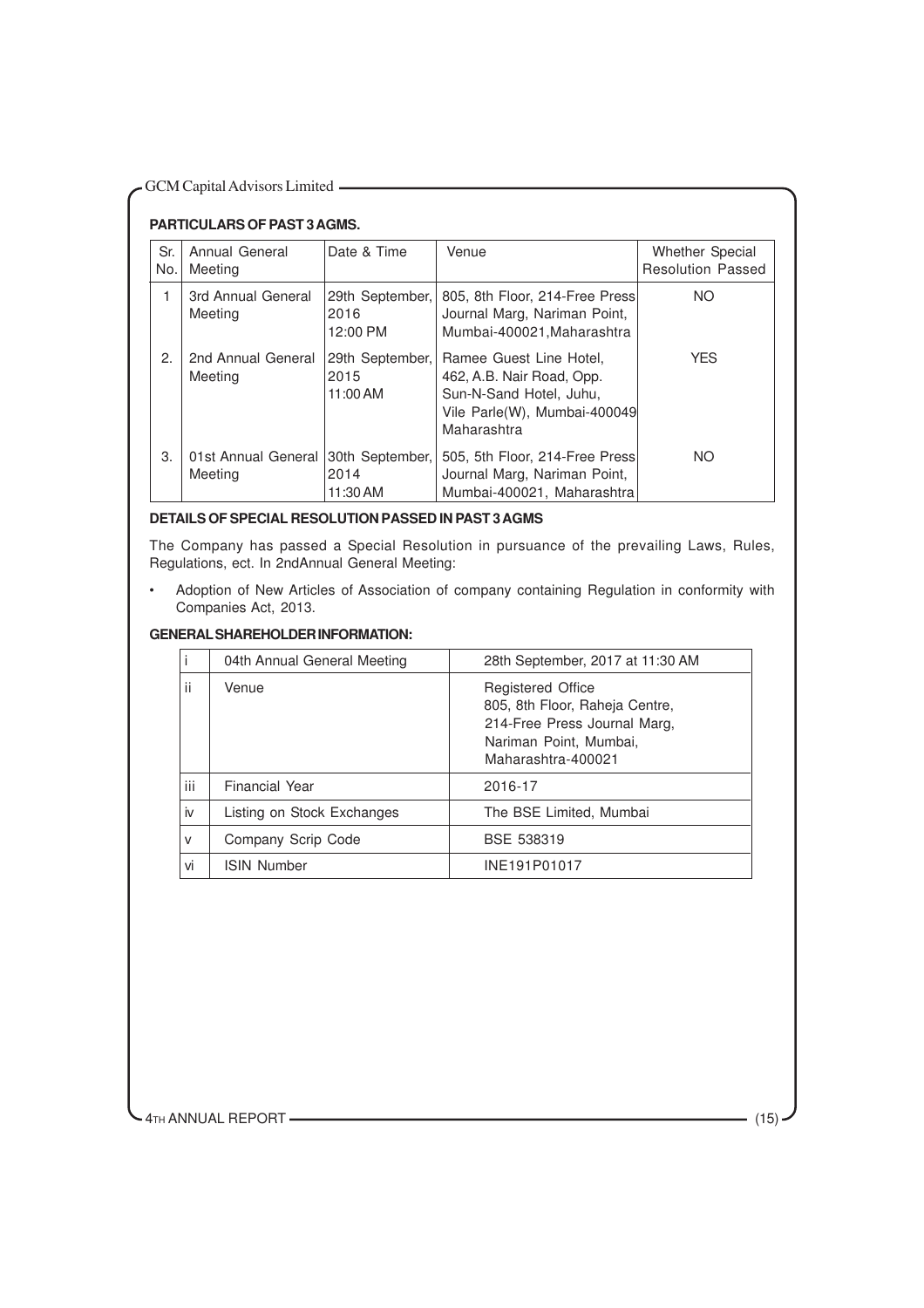### **Annexure of the Director's Report**

#### **MANAGEMENT DISCUSSION AND ANALYSIS REPORT:**

Your Directors have pleasure in presenting the Management Discussion and Analysis report for the year ended on 31st March 2017.

#### **FORWARD-LOOKING STATEMENTS:**

This report contains forward-looking statements based on certain assumptions and expectations of future events. The Company, therefore, cannot guarantee that these assumptions and expectations are accurate or will be realised. The Company's actual results, performance or achievements can thus differ materially from those projected in any such forward-looking statements. The Company assumes no responsibility to publicly amend, modify or revise any forward looking statements, on the basis of any subsequent developments, information or events.

#### **PERFORMANCE:**

The Company is in the business of providing Financial Advisory and Consultancy to various Companies. The Operating Income of the Company amounted to Rs. 686.29 Lakhs with a Profit before taxation of Rs. 0.45 Lakhs and Profit after Taxation amounting to Rs. 2.35 Lakhs.

#### **SEGMENT-WISE PERFORMANCE:**

The Company is a diversified financial services company mainly engaged in the business of providing financial advisory & consultancy services and engaged in treasury operations by providing funding solutions to the clients, both in form of Debt & Equity and investment activities.

Further as part of treasury operations, the company is also engaged in making investment in the form of Equity in various companies and not bound by pre defined restriction in regards to search of investments activities. Also the company has started trading and Import and Export of Fresh Fruits and Spices.

#### **OPPORTUNITIES AND THREATS:**

The fundamental growth drivers of the country's economy as well as our company continue to remain strong despite the pressures of slowdown and inflationary conditions and changes in various Laws and Regulations prevalent till recently in the nation and also globally.

The Geo-Political crisis globally would be biggest threat to the company and various changes and stricter Laws and Regulators and volatility in Exchange rate would become a major concern for the company going forward.

#### **MANAGEMENT TEAM:**

The existing management has a strong technical, management and Legal knowledge and experience in the Advisory and Merchant Banking Business and also Trading business.

Mr. Samir Baid Chairman and Managing Director of the Company is a Chartered Accountant by qualification and an entrepreneur and is having vast knowledge and expertise in handling various businesses including the business of the Company.

Mrs Shilpa Baid, Non-Executive Director is having ample knowledge in the field of Marketing, Company managements and administration.

#### **INTERNAL CONTROL SYSTEM AND THEIR ADEQUACY:**

The Company has proper and adequate internal control system commensurate with the size of the

(16) **4TH ANNUAL REPORT**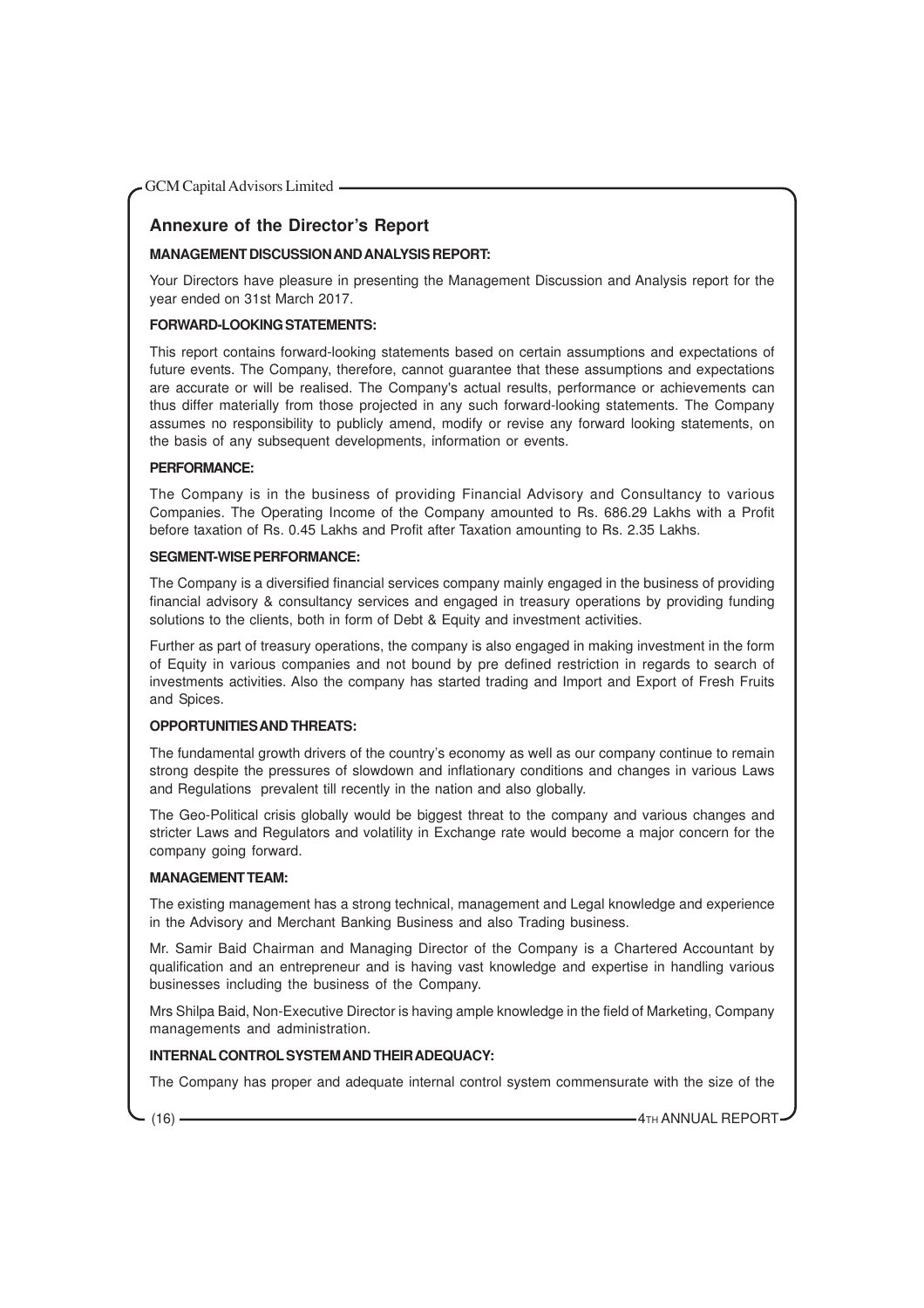business operations geared towards achieving efficiency in its various business operations, safeguarding assets, optimum utilization of resources and compliance with statutory regulations. The management is ensuring an effective internal control system to safeguard the assets of the company. Efforts for continued improvement of internal control system are being consistently made in this regard. The company has cleared secured bank liability against assets.

#### **HUMAN RESOURCES VIS-À-VIS INDUSTRIAL RELATIONS:**

The Company values and appreciates the dedication and drive with which its employees have contributed towards improved performance during the year under review. The industrial relations with staff and officers are cordial during the year under review. All issues pertaining to staff matters are resolved in harmonious and cordial manner.

#### **CAUTIONARY STATEMENT:**

Statements in the Management Discussion and Analysis describing the Company's objectives, projections, estimates and expectations may be 'forward looking statements' within the meaning of applicable securities laws and regulations. Actual results could differ materially from those expressed or implied. Important factors that could make a difference to the Company's operations include economic conditions affecting demand/supply and price conditions in the domestic and overseas markets in which the Company operates changes in the Government regulations, tax laws, and other statutes and other incidental factors.

#### **Registered Office:**

805, 8th Floor, Raheja Center, 214-Free Press Journal Marg, Nariman Point, Mumbai, Maharashtra-400021 **SAMIR BAID**

CIN: L74110MH2013PLC243163 Chairman

Place: Mumbai **By Order of the Board of Directors** Data: May 30, 2017 *Data: May 30, 2017 COM Capital Advisors Limited* 

DIN: 00243521

4TH ANNUAL REPORT -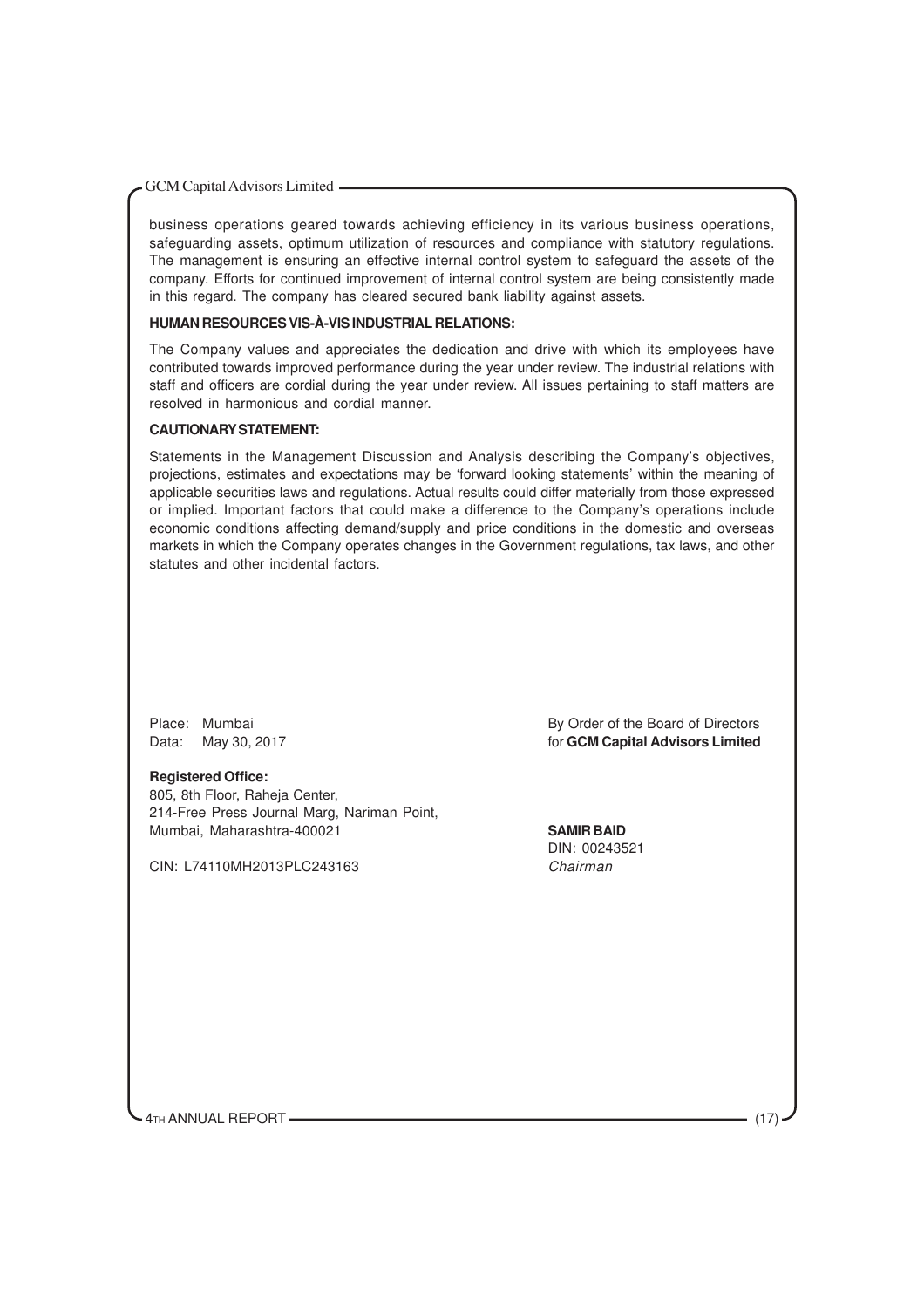#### **EXTRACT OF ANNUAL RETURN**

Annexure-III

As on the financial year ended on 31st March, 2017 [Pursuant to Section 92(3) of the Companies Act, 2013 and rule 12(1) of the Companies (Management and Administration) Rules, 2014]

### **FORM NO. MGT-9**

|       | <b>REGISTRATION AND OTHER DETAILS</b>                                        |                                                                                                                                      |
|-------|------------------------------------------------------------------------------|--------------------------------------------------------------------------------------------------------------------------------------|
| I.    | CIN                                                                          | L74110MH2013PLC243163                                                                                                                |
| ii.   | <b>Registration Date</b>                                                     | 09-05-2013                                                                                                                           |
| iii.  | Name of the Company                                                          | <b>GCM Capital Advisors Limited</b>                                                                                                  |
| iv.   | Category/Sub-Category of the Company                                         | Category:- Company having Share Capital                                                                                              |
| V.    | Address of the Registered office and<br>contact details                      | 805, 8th Floor, 214-Raheja Centre, Free Press<br>Journal Marg, Nariman Point,<br>Mumbai-400021 Maharashtra<br>Tel No.:- 022-22049995 |
| vi.   | Whether listed company                                                       | Yes                                                                                                                                  |
| lvii. | Name, Address and Contact details<br>of Registrar and Transfer Agent, if any | S. K. Infosolutions Private Limited<br>34/1A, Sudhir Chatterjee Street,<br>Kolkata, West Bengal-700006                               |

| PRINCIPAL BUSINESS ACTIVITIES OF THE COMPANY<br>Ш                                                          |       |                                                                       |  |  |
|------------------------------------------------------------------------------------------------------------|-------|-----------------------------------------------------------------------|--|--|
| All the business activities contributing 10% or more of thetotal turnover of the company shall be stated:- |       |                                                                       |  |  |
| Name and Description of main Businesses<br>Sr.<br>No.                                                      |       | NIC Code of the % of Total Turnover<br>Product/service of the Company |  |  |
| 1 Corporate Advisory Services                                                                              | 66190 | 51%                                                                   |  |  |
| 2 Trading activities                                                                                       | 46909 | 49 $%$                                                                |  |  |

| III. | <b>PARTICULARS OF HOLDING, SUBSIDIARY AND ASSOCIATE COMPANIES</b> |                       |                                       |                     |                       |  |  |  |
|------|-------------------------------------------------------------------|-----------------------|---------------------------------------|---------------------|-----------------------|--|--|--|
| Sr   | Name & Address of<br>Company                                      | CIN/GLN               | Holding/<br>Subsidiary /<br>Associate | % of Shares<br>Held | Applicable<br>Section |  |  |  |
|      | Lucrare Technology<br><b>Private Limited</b>                      | U74999MH2016PTC288587 | Subsidiary                            | 55%                 | 2(87)                 |  |  |  |

(18) **4TH ANNUAL REPORT**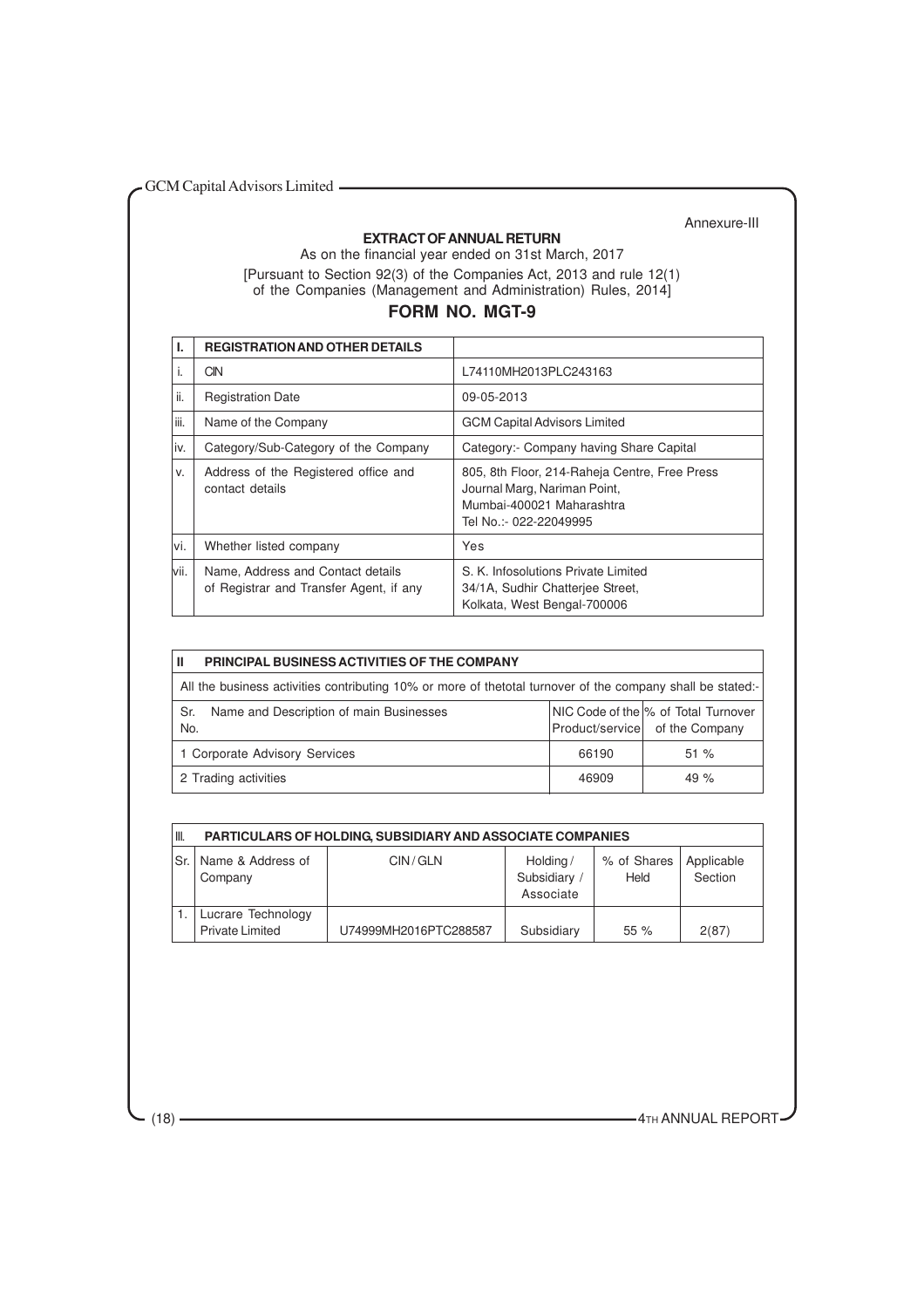#### IV) SHARE HOLDING PATTERN (Equity Share Capital Breakup as % of Total Equity) i) Category-wise Share Holding

| Category of Shareholders                     | No of Shares held at the beginning |             |          | No of Shares held at the end |          |          |          |                     |                    |
|----------------------------------------------|------------------------------------|-------------|----------|------------------------------|----------|----------|----------|---------------------|--------------------|
|                                              |                                    | of the year |          | of the year                  |          |          | %change  |                     |                    |
|                                              | Demat                              | Physical    | Total    | % of Tota<br>Shares          | Demat    | Physical | Total    | %of Total<br>Shares | during<br>the Year |
| A. Promoters                                 |                                    |             |          |                              |          |          |          |                     |                    |
| (1) Indian                                   |                                    |             |          |                              |          |          |          |                     |                    |
| a)Individual/HUF                             | 20000                              | 0           | 20000    | 0.12                         | 20000    | 0        | 20000    | 0.12                |                    |
| b)Central Govt.                              |                                    |             |          |                              |          |          |          |                     |                    |
| c)State Govt.(s)                             |                                    | ÷.          |          | ÷.                           |          | ÷        |          | ÷.                  |                    |
| d)Bodies Corp                                | 6592500                            | 0           | 6592500  | 38.92                        | 6592500  |          | 6592500  | 38.92               |                    |
| e)Banks / Fl                                 |                                    |             |          |                              |          |          |          |                     |                    |
| f)Any Other                                  |                                    | ÷.          |          |                              |          | ÷.       |          |                     |                    |
| Sub-total(A)(1):-                            | 6612500                            | 0           | 6612500  | 39.04                        | 6612500  | 0        | 6612500  | 39.03               |                    |
| 2)Foreign                                    |                                    |             |          |                              |          |          |          |                     |                    |
| g)NRIs-Individuals                           |                                    |             |          |                              |          |          |          |                     |                    |
| h)Other-Individuals                          |                                    |             |          |                              |          |          |          |                     |                    |
| i)Bodies Corp.                               |                                    |             |          |                              |          |          |          |                     |                    |
| j)Banks / Fl                                 |                                    |             |          |                              | ÷        |          | ٠        |                     |                    |
| k) Any Other                                 |                                    |             |          |                              |          |          |          |                     |                    |
| Sub-total(A)(2):-                            |                                    |             |          |                              |          |          |          |                     |                    |
| <b>B.Public Shareholding</b>                 |                                    |             |          |                              |          |          |          |                     |                    |
| 1.Institutions                               |                                    |             |          |                              |          |          |          |                     |                    |
| a)Mutual Funds                               |                                    |             |          |                              |          |          |          |                     |                    |
| b)Banks / Fl                                 |                                    |             |          |                              |          |          |          |                     |                    |
| c)Central Govt                               |                                    |             |          |                              |          |          |          |                     |                    |
| d)State Govt(s)                              |                                    |             |          |                              |          |          |          |                     |                    |
| e) Venture Capital Funds                     |                                    |             |          |                              |          |          |          |                     |                    |
| f)Insurance Companies                        |                                    |             |          |                              |          |          |          |                     |                    |
| g)FlIs                                       |                                    |             |          |                              |          |          |          |                     |                    |
| h) Foreign Venture Capital Funds             |                                    |             |          |                              |          |          |          |                     |                    |
| i)Others (specify)                           |                                    |             |          |                              |          |          |          |                     |                    |
| Sub-total (B)(1)                             |                                    |             |          |                              |          |          |          |                     |                    |
| 2. Non Institutions                          |                                    |             |          |                              |          |          |          |                     |                    |
| a)Bodies Corp.                               |                                    |             |          |                              |          |          |          |                     |                    |
| (i) Indian                                   | 862000                             | 0           | 862000   | 5.09                         | 690000   | ä,       | 690000   | 4.08                | 1.01               |
| (ii) Overseas                                |                                    |             |          |                              |          | ä,       |          |                     | ٠                  |
| b)Individuals                                |                                    |             |          |                              |          |          |          |                     |                    |
| (i) Individual shareholders holding nominal  |                                    |             |          |                              |          |          |          |                     |                    |
| share capital upto Rs. 2 lakh                | 9019500                            | 198000      | 9217500  | 54.41                        | 8822500  | L,       | 8822500  | 52.08               | 2.33               |
| (ii) Individual shareholders holding nominal |                                    |             |          |                              |          |          |          |                     |                    |
| share capital in excess of Rs 2 lakh         | 248000                             |             | 248000   | 1.46                         | 806000   | 0        | 806000   | 4.76                | 3.3                |
| c)Others(Specify)                            |                                    |             | ÷,       | $\qquad \qquad \blacksquare$ |          |          |          |                     |                    |
| i)NRI                                        |                                    |             |          | Ĭ.                           | 9000     | 0        | 9000     | 0.05                |                    |
| Sub-total(B)(2)                              | 10129500                           | 198000      | 10327500 | 60.96                        | 10327500 | 0        | 10327500 | 60.97               |                    |
| Total Public Shareholding (B)=(B)(1)+ (B)(2) | 10129500                           | 198000      | 10327500 | 60.96                        | 10327500 | 0        | 10327500 | 60.97               |                    |
| C.Shares held by Custodian for GDRs & ADRs   |                                    |             |          |                              |          | ÷,       |          |                     |                    |
| <b>Grand Total</b>                           |                                    |             |          |                              |          |          |          |                     |                    |
| $(A+B+C)$                                    | 16742000                           | 198000      | 16940000 | 100                          | 16940000 | 0        | 16940000 | 100                 | $\overline{a}$     |

**4TH ANNUAL REPORT** (19)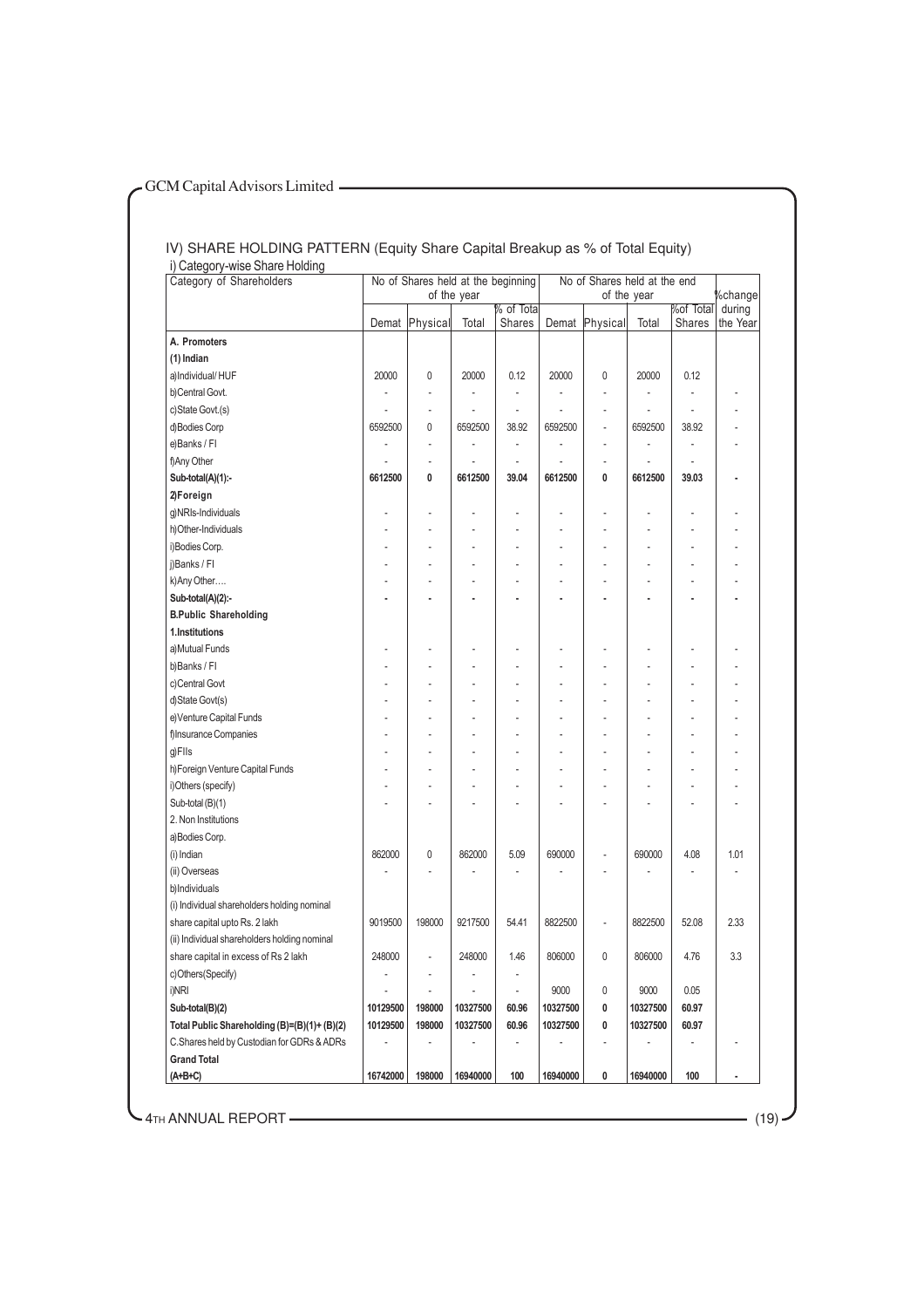#### **ii) Shareholding of Promoters**

|                                                 | Shareholding at the beginning |                 |               | Shareholding during and |                        |             | % change in |
|-------------------------------------------------|-------------------------------|-----------------|---------------|-------------------------|------------------------|-------------|-------------|
|                                                 |                               | of year         |               |                         | at the end of the year |             |             |
|                                                 |                               | % of total      | % of Shares   |                         | % of total             | % of Shares | holding     |
| Sr. Shareholders Name                           | No. of                        | shares          | Pledged /     | No. of                  | shares                 | Pledged /   | during the  |
| No. Shares                                      | of the                        | encumbered      | <b>Shares</b> | of the                  | encumbered             | year        |             |
|                                                 | Company                       | to total shares |               | Company                 | to total shares        |             |             |
| 1. Inder Chand Baid                             | 5000                          | 0.03            |               | 5000                    | 0.03                   |             |             |
| Manish Baid<br>2.                               | 5000                          | 0.03            |               | 5000                    | 0.03                   |             |             |
| Samir Baid<br>3.                                | 5000                          | 0.03            |               | 5000                    | 0.03                   |             |             |
| Saroj Baid<br>4.                                | 5000                          | 0.03            |               | 5000                    | 0.03                   |             |             |
| GCM Commodity &<br>5.                           |                               |                 |               |                         |                        |             |             |
| Derivatives Limited                             | 497500                        | 2.94            |               | 497500                  | 2.94                   |             |             |
| <b>Global Capital Markets</b><br>6.             |                               |                 |               |                         |                        |             |             |
| & Infrastructure Limited                        | 5000                          | 0.03            |               | 5000                    | 0.03                   |             |             |
| <b>GCM Securities Limited</b><br>7 <sub>1</sub> | 6090000                       | 35.95           |               | 6090000                 | 35.95                  |             |             |
| Total                                           | 6612500                       | 39.03           |               | 6612500                 | 39.03                  |             |             |

#### **iii) Change in Pomoters' Shareholding (Please specify, if there is no change)**

| <b>Particulars</b>                                                                                               | Shareholding at the              |        | <b>Cumulative Shareholding</b> |
|------------------------------------------------------------------------------------------------------------------|----------------------------------|--------|--------------------------------|
|                                                                                                                  | beginning of the year            |        | during the year                |
|                                                                                                                  | No. of Shares  % of total shares | No. of | % of total shares              |
|                                                                                                                  | of the Company                   | Shares | of the Company                 |
| At the beginning of the year                                                                                     | NO Change During the Year        |        |                                |
| Date wise Increase / Decrease in Promoters Shareholding<br>during the year specifying the reasons for increase / |                                  |        |                                |
| decrease (e.g. allotment / transfer / bonus/ sweat equity etc)                                                   | NO Change During the Year        |        |                                |
| At the End of the year                                                                                           | NO Change During the Year        |        |                                |

#### **iv) Shareholding of Top Ten Shareholders (Other than Directors, Promoters and Holders of GDRs & ADRs)**

| For Each of the Top 10 Shareholders      |                  | Shareholding at the<br>beginning of the year | Shareholding during and<br>at the end of the year |                                        |
|------------------------------------------|------------------|----------------------------------------------|---------------------------------------------------|----------------------------------------|
|                                          | No. of<br>Shares | % of total<br>shares of the                  | No. of<br><b>Shares</b><br>Company                | % of total<br>shares of the<br>Company |
| <b>RAJ RANI SECURITIES PVT LTD</b>       | 250000           | 1.47%                                        | <b>NIL</b>                                        |                                        |
| MRIDUL SECURITIES PRIVATE LIMITED        | 180000           | 1.06%                                        | <b>NIL</b>                                        | ٠                                      |
| POLPIK TRADERS PRIVATE LIMITED           | 120000           | 0.70%                                        | 5000                                              | 0.03%                                  |
| SHREE AERAN MARKETING PRIVATE LIMITED    | 20000            | 0.12%                                        | 380000                                            | 2.24%                                  |
| <b>HEADFIRST VINIMAY PRIVATE LIMITED</b> | 72000            | 0.42%                                        | 3000                                              | 0.02%                                  |
| KHOOBSURAT LIMITED                       | 60000            | 0.35%                                        | 10000                                             | 0.06%                                  |
| MRIDUL SECURITIES PVT LTD                | 60000            | 0.35%                                        | <b>NIL</b>                                        | $\sim$                                 |
| <b>JYOTHI C</b>                          | 50000            | 0.30%                                        | 50000                                             | 0.30%                                  |
| ROYCHAND CHENRAJ                         | 3556800          | 1.87%                                        | 50000                                             | 0.30%                                  |
| <b>VIVEK KEJRIWAL</b>                    | 3463200          | 1.82%                                        | 100000                                            | 0.60%                                  |
| ANIL KUMAR KHEMKA                        | 3372800          | 1.77 %                                       | 48000                                             | 0.28%                                  |
| KRISHAN KUMAR GUPTA                      | Nil              |                                              | 250000                                            | 1.48%                                  |
| GOLDENSIGHT COMMOTRADE PRIVATE LIMITED   | 1000             | 0.01%                                        | 111000                                            | 0.66%                                  |
| SHANKAR T CHAVVAN                        | <b>NIL</b>       | $\sim$                                       | 80000                                             | 0.47%                                  |
| <b>RUPESH JHA</b>                        | <b>NIL</b>       |                                              | 128000                                            | 0.76%                                  |
| ANUSHRI MANDAR KHANVILKAR                | <b>NIL</b>       | $\sim$                                       | 50000                                             | 0.30%                                  |
| TARUN KUMAR AGARWALA                     | 10000            | 0.06%                                        | 50000                                             | 0.30%                                  |

(20) **4TH ANNUAL REPORT**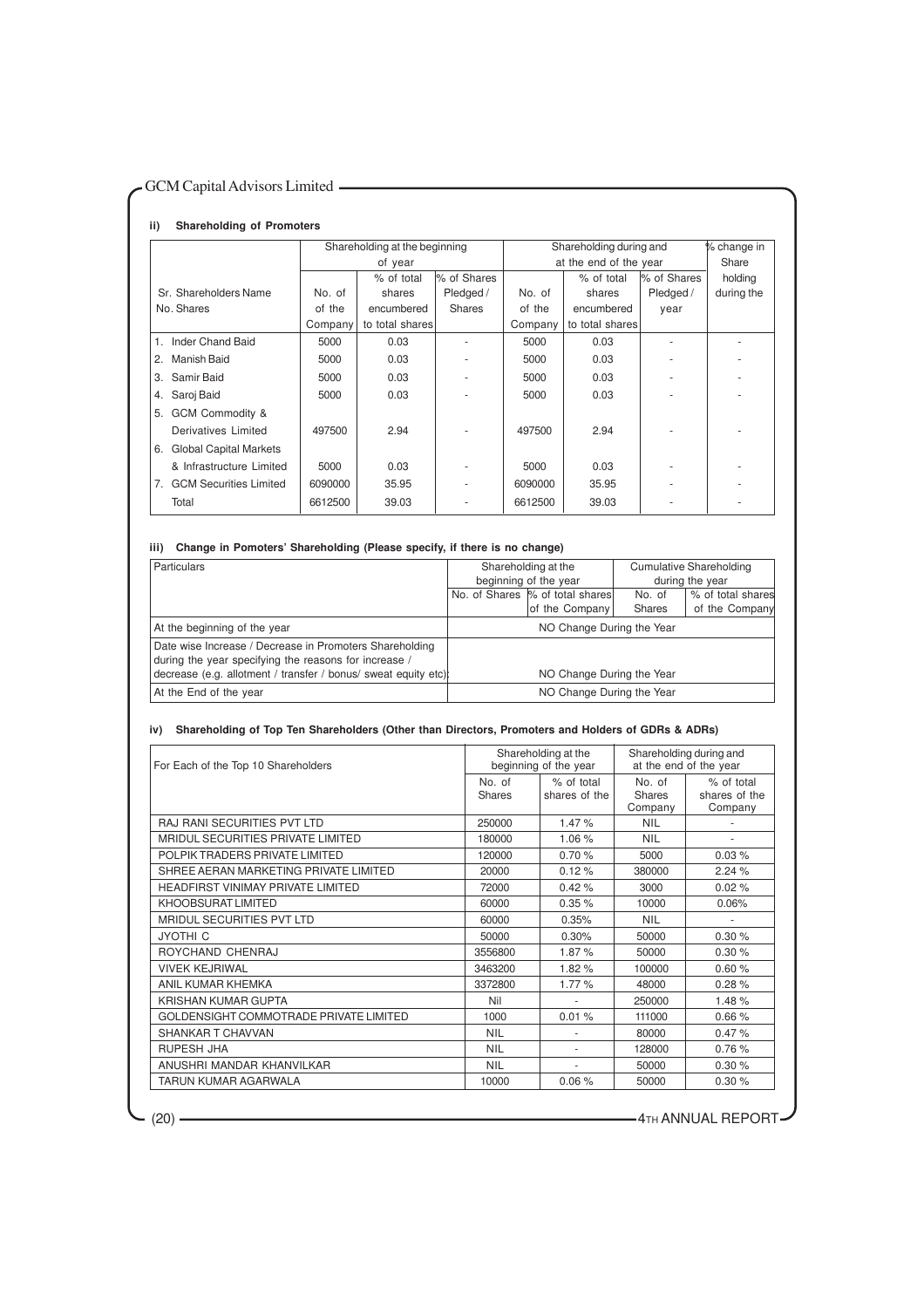#### **v) INDEBTEDNESS**

In Indebtedness of the Company including interest outstanding/accrued but not due for payment

|                                                        | Secured Loans<br><b>Excluding deposits</b><br>Rs in Lac | Unsecured<br>Loans<br>Rs in Lac | Deposits<br>Rs in Lac | Total<br>Indebtedness<br>Rs in Lac |
|--------------------------------------------------------|---------------------------------------------------------|---------------------------------|-----------------------|------------------------------------|
| Indebtedness at the beginning<br>of the financial year | 9.18                                                    | ۰.                              | ۰                     | 9.18                               |
| Change in Indebtedness during<br>the financial year    |                                                         |                                 |                       |                                    |
| - Addition                                             | 39.26                                                   |                                 | ۰                     | 39.26                              |
| - Reduction                                            | 5.17                                                    |                                 | ٠                     | 5.17                               |
| Indebtedness at the<br>end of the financial year       | 43.27                                                   |                                 |                       | 43.27                              |

#### **VI. REMUNERATION OF DIRECTORS AND KEY MANAGERIAL PERSONNEL**

| SI.<br>No. | Particulars of Remuneration | <b>Managing Director</b><br>Samir Baid | <b>CFO</b><br>Supratim Roy Chowdhury | Company Secretary<br>Gourav Mody |
|------------|-----------------------------|----------------------------------------|--------------------------------------|----------------------------------|
| 1.         | Gross salary                | $3,00,000/-$                           | 1,80,000/-                           | $6,80,400/-$                     |
| 2.         | Valueofperquisites          | Nil                                    | Nil                                  | Nil                              |
| 3.         | StockOption                 | Nil                                    | Nil                                  | Nil                              |
| 4.         | <b>Sweat Equity</b>         | Nil                                    | Nil                                  | Nil                              |
| 5.         | Commission                  | Nil                                    | Nil                                  | Nil                              |
| 6.         | Others, please specify      | Nil                                    | Nil                                  | Nil                              |
| 7.         | Total(A)                    | $3,00,000/-$                           | 1,80,000/-                           | $6,80,400/-$                     |

#### **VII. PENALTIES / PUNISHMENT / COMPOUNDING OF OFFENCES:**

| Type                         | Section of the<br>Companies<br>Act | <b>Brief</b><br>Description | Details of Penalty /<br>Punishment /<br>Compounding fees<br>imposed | Authority<br>[RD / NCLT /<br>COURT] | Appeal made, if<br>any (give details) |
|------------------------------|------------------------------------|-----------------------------|---------------------------------------------------------------------|-------------------------------------|---------------------------------------|
| A. Company                   |                                    |                             |                                                                     |                                     |                                       |
| Penalty                      |                                    |                             |                                                                     |                                     |                                       |
| Punishment                   |                                    |                             | No Instance                                                         |                                     |                                       |
| Compounding                  |                                    |                             |                                                                     |                                     |                                       |
| <b>B.</b> Directors          |                                    |                             |                                                                     |                                     |                                       |
| Penalty                      |                                    |                             |                                                                     |                                     |                                       |
| Punishment                   |                                    |                             | No Instance                                                         |                                     |                                       |
| Compounding                  |                                    |                             |                                                                     |                                     |                                       |
| C. Other Officers in Default |                                    |                             |                                                                     |                                     |                                       |
| Penalty                      |                                    |                             |                                                                     |                                     |                                       |
| Punishment                   |                                    |                             | No Instance                                                         |                                     |                                       |
| Compounding                  |                                    |                             |                                                                     |                                     |                                       |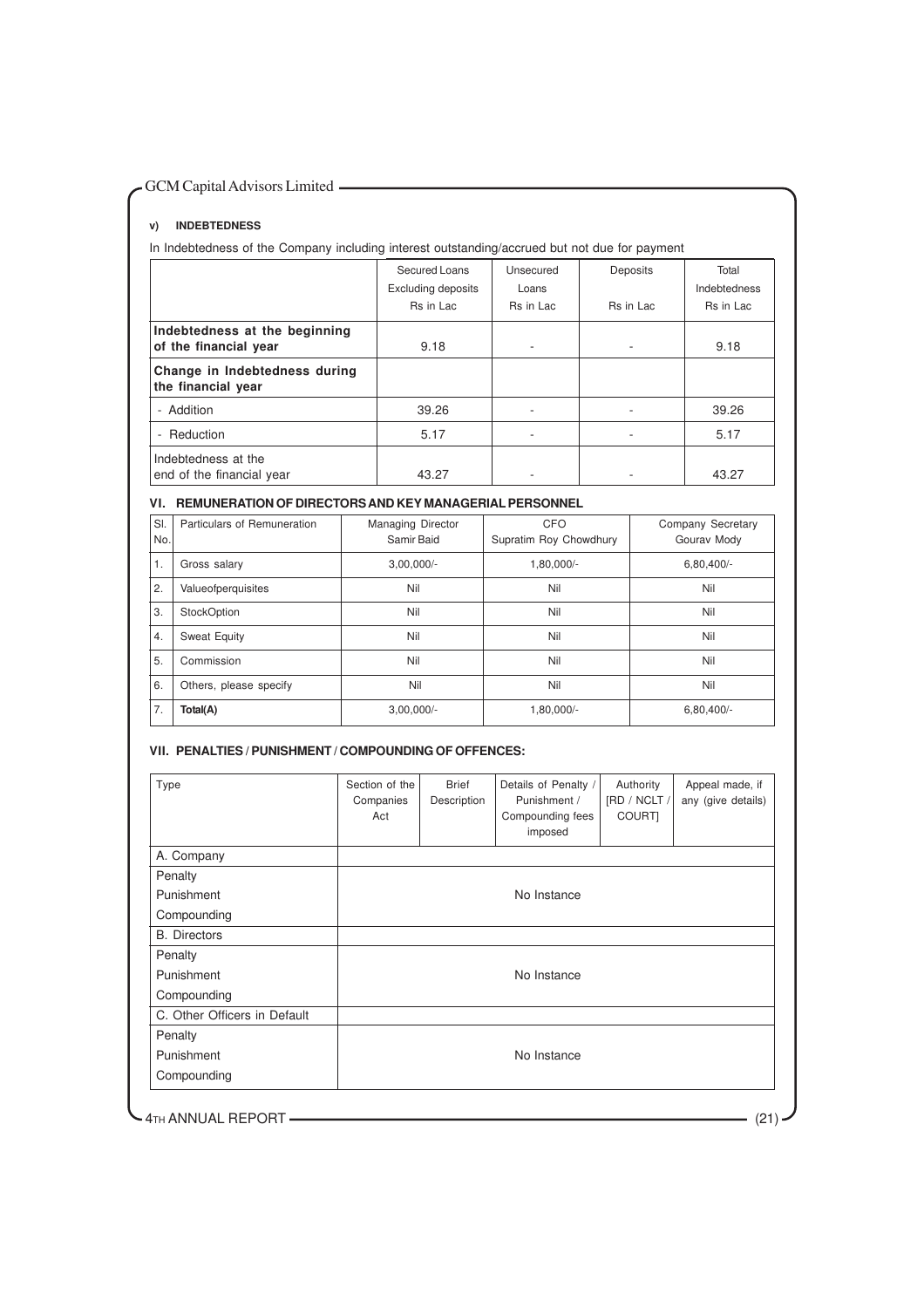#### **SECRETARIAL AUDIT REPORT**

**Form No. MR-3**

#### **FOR THE FINANCIAL YEAR ENDED 31st March, 2017**

[Pursuant to section 204(1) of the Companies Act, 2013 and rule No.9 of the Companies (Appointment and Remuneration Personnel) Rules, 2014]

The Members,

GCM Capital Advisors Limited

I have conducted the secretarial audit of the compliance of applicable statutory provisions and the adherence to good corporate practices by GCM Capital Advisors Limited (hereinafter called the company). Secretarial Audit was conducted in a manner that provided us a reasonable basis for evaluating the corporate conducts/statutory compliances and expressing my opinion thereon.

Based on my verification of the GCM Capital Advisors Limited books, papers, minute books, forms and returns filed and other records maintained by the company and also the information provided by the Company, its officers, agents and authorized representatives during the conduct of secretarial audit, we hereby report that in our opinion, the company has, during the audit period covering the financial year ended on 31st March, 2017, complied with the statutory provisions listed hereunder and also that the Company has proper Board-processes and compliance-mechanism in place to the extent, in the manner and subject to the reporting made hereinafter:

We have examined the books, papers, minute books, forms and returns filed and other records maintained by GCM Capital Advisors Limited for the financial year ended on 31st March, 2017, according to the provisions of:

- i. The Companies Act, 2013 (the Act) and the rules made thereunder;
- ii. The Securities Contracts (Regulation) Act, 1956 ('SCRA') and the rules made thereunder;
- iii. The Depositories Act, 1996 and the Regulations and Bye-laws framed thereunder;
- iv. Foreign Exchange Management Act, 1999 and the rules and regulations made thereunder
- v. The following Regulations and Guidelines prescribed under the Securities and Exchange Board of India Act, 1992 ('SEBI Act'):
	- a) The Securities and Exchange Board of India (Substantial Acquisition of Shares and Takeovers) Regulations, 2013;
	- b) The Securities and Exchange Board of India (Prohibition of Insider Trading) Regulations, 1992;
	- c) The Securities and Exchange Board of India (Issue of Capital and Disclosure Requirements) Regulations, 2009;
	- d) The Securities and Exchange Board of India (Employee Stock Option Scheme and Employee Stock Purchase Scheme) Guidelines, 1999;
	- e) The Securities and Exchange Board of India (Issue and Listing of Debt Securities) Regulations, 2008;

(22) **4TH ANNUAL REPORT**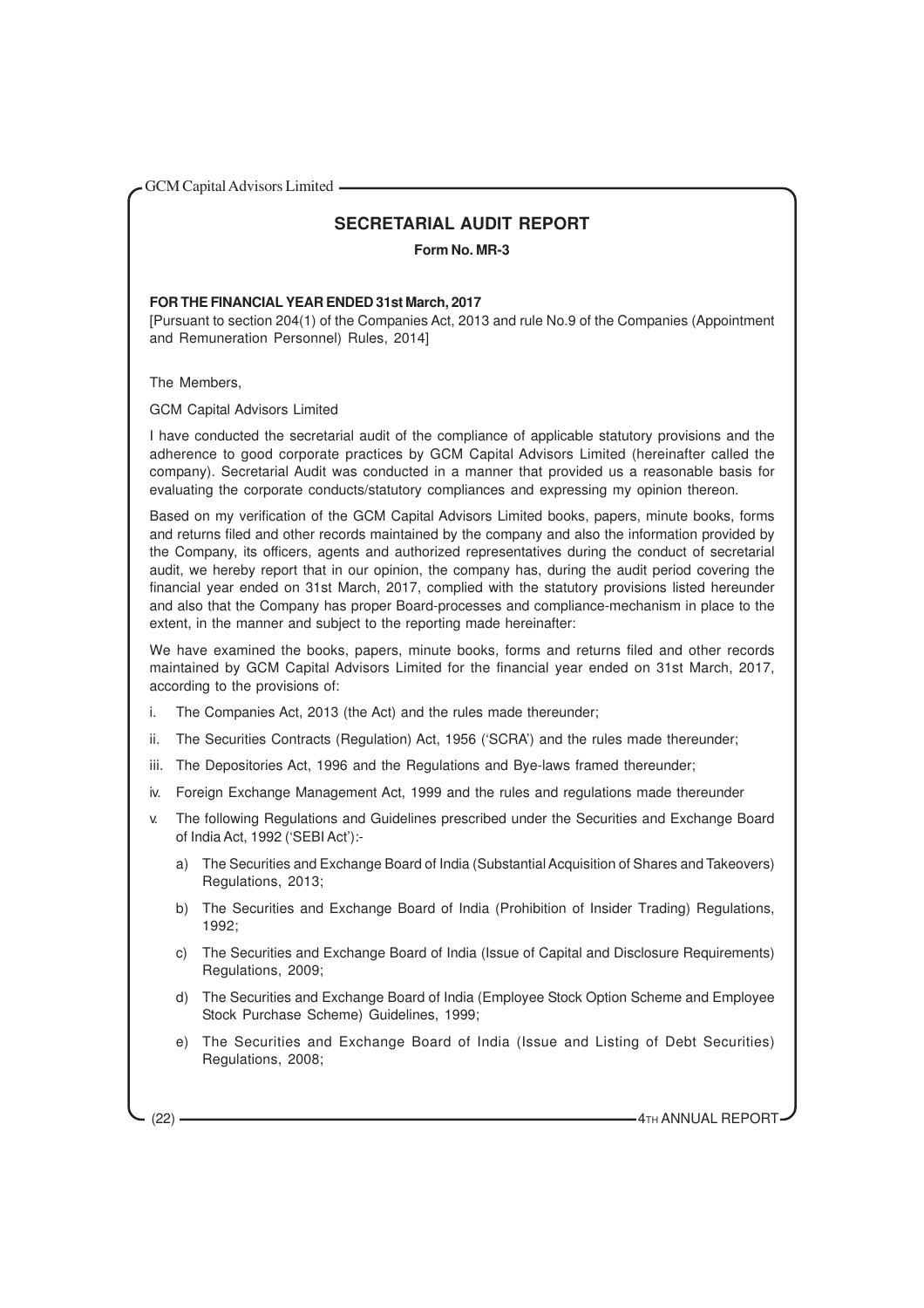- f) The Securities and Exchange Board of India (Registrars to an 12 Issue and Share Transfer Agents) Regulations, 1993 regarding the Companies Act and dealing with client;
- g) The Securities and Exchange Board of India (Delisting of Equity Shares) Regulations, 2009; and
- h) The Securities and Exchange Board of India (Buyback of Securities) Regulations, 1998;
- vi. We have also examined compliance with the applicable clauses of the following:
	- a) Secretarial Standards issued by The Institute of Company Secretaries of India.
	- b) The Listing Agreements entered into by the Company with Bombay Stock Exchange Limited

During the period under review the Company has complied with the provisions of the Act, Rules, Regulations, Guidelines, Standards, etc. mentioned above.

We further report that The Board of Directors of the Company is duly constituted with proper balance of Executive Directors, Non-Executive Directors and Independent Directors. The changes in the composition of the Board of Directors that took place during the period under review were carried out in compliance with the provisions of the Act.

Adequate notice is given to all directors to schedule the Board Meetings, agenda and detailed notes on agenda were sent at least seven days in advance, and a system exists for seeking and obtaining further information and clarifications on the agenda items before the meeting and for meaningful participation at the meeting.

Majority decision is carried through while the dissenting members' views are captured and recorded as part of the minutes.

We further report that there are adequate systems and processes in the company commensurate with the size and operations of the company to monitor and ensure compliance with applicable laws, rules, regulations and guidelines.

We further report that during the audit period the company, there were no instances of:

- (i) Public/Right/Preferential issue of shares / debentures/sweat equity, etc.
- (ii) Redemption / buy-back of securities
- (iii) Major decisions taken by the members in pursuance to section 180 of the Companies Act, 2013
- (iv) Merger / amalgamation / reconstruction, etc.
- (v) Foreign technical collaborations.

 **Kriti Daga** Place: Kolkata Company Secretaries Company Secretaries Data: May 30, 2017 Membership No.26425

4TH ANNUAL REPORT (23)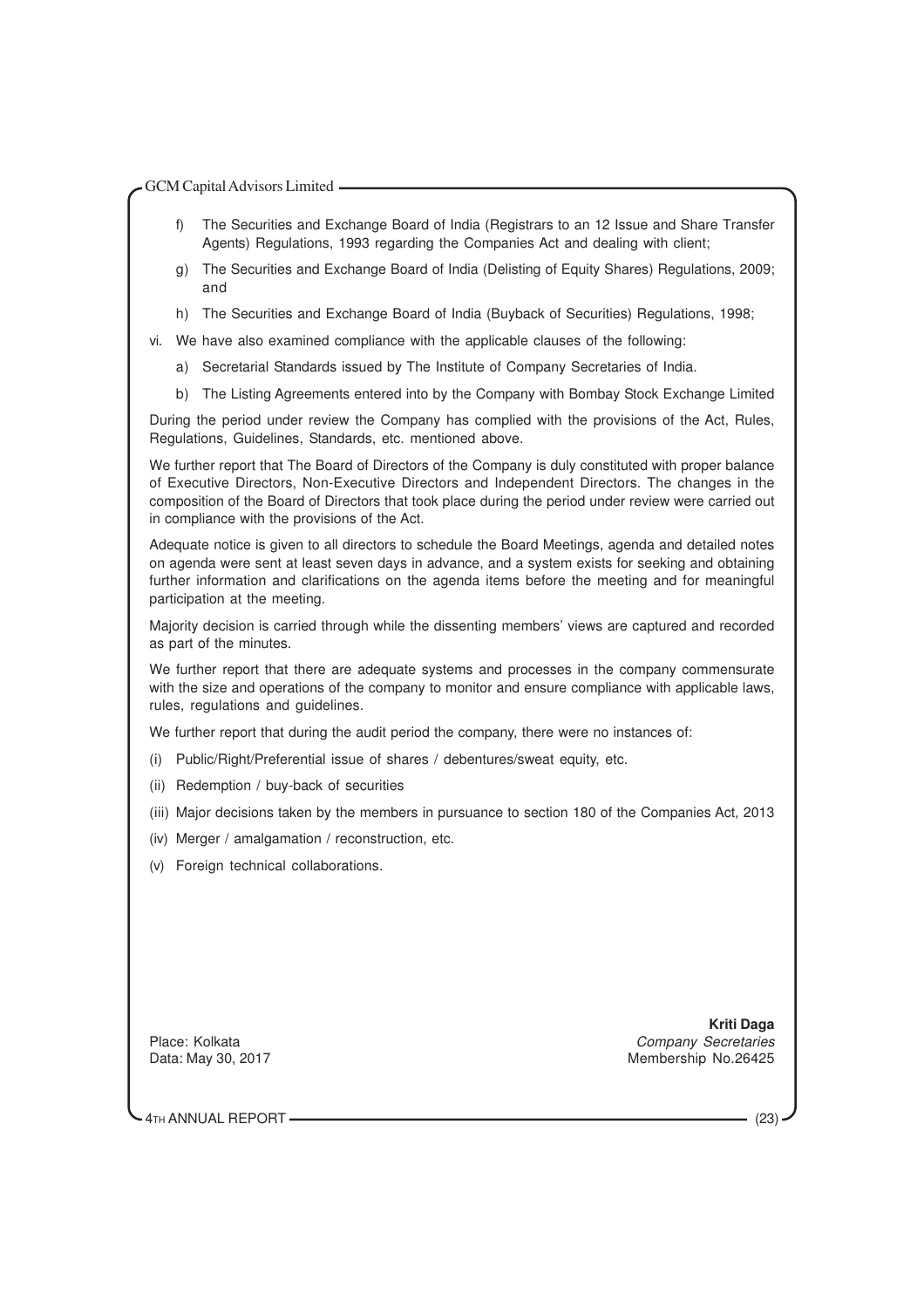### **INDEPENDENT AUDITORS' REPORT**

To The Members GCM CAPITALADVISORS LIMITED

#### **Report on the Financial Statements**

We have audited the accompanying financial statements of **GCM CAPITAL ADVISORS LIMITED** ('the Company') which comprise the Balance Sheet as at March 31, 2017, the Statement of Profit and Loss, Cash Flow Statement for the year then ended, and a summary of significant accounting policies and other explanatory information.

#### **Management's Responsibility for the Financial Statements**

The Company's Board of Directors is responsible for the matters stated in Section 134(5) of the Companies Act, 2013 ("the Act") with respect to the preparation and presentation of these financial statements that give a true and fair view of the financial position, financial performance and cash flows of the Company in accordance with the accounting principles generally accepted in India, including the Accounting Standards specified under Section 133 of the Act, read with Rule 7 of the Companies (Accounts) Rules,2014.

This responsibility also includes maintenance of adequate accounting records in accordance with the provisions of the Act for safeguarding the assets of the Company and for preventing and detecting frauds and other irregularities; selection and application of appropriate accounting policies; making judgments and estimates that are reasonable and prudent; and design, implementation and maintenance of adequate internal financial controls, that were operating effectively for ensuring the accuracy and completeness of the accounting records, relevant to the preparation and presentation of the financial statements that give a true and fair view and are free from material misstatement, whether due to fraud or error.

#### **Auditor's Responsibility**

Our responsibility is to express an opinion on these financial statements based on our audit.

We have taken into account the provisions of the Act, the accounting and auditing standards and matters which are required to be included in the audit report under the provisions of the Act and the Rules made thereunder.

We conducted our audit in accordance with the Standards on Auditing specified under Section 143(10) of the Act. Those Standards require that we comply with ethical requirements and plan and perform the audit to obtain reasonable assurance about whether the financial statements are free from material misstatement.

An audit involves performing procedures to obtain audit evidence about the amounts and the disclosures in the financial statements. The procedures selected depend on the auditor's judgment, including the assessment of the risks of material misstatement of the financial statements, whether due to fraud or error. In making those risk assessments, the auditor considers internal financial control relevant to the Company's preparation of the financial statements that give a true and fair view in order to design audit procedures that are appropriate in the circumstances. An audit also includes evaluating the appropriateness of the accounting policies used and the reasonableness of the accounting estimates made by the Company's Directors, as well as evaluating the overall presentation of the financial statements.

We believe that the audit evidence we have obtained is sufficient and appropriate to provide a basis for our audit opinion

#### **Emphasis of Matters**

We draw your attention to the Note 25 of the Financial Statements regarding non reconciliation and

(24) **4TH ANNUAL REPORT**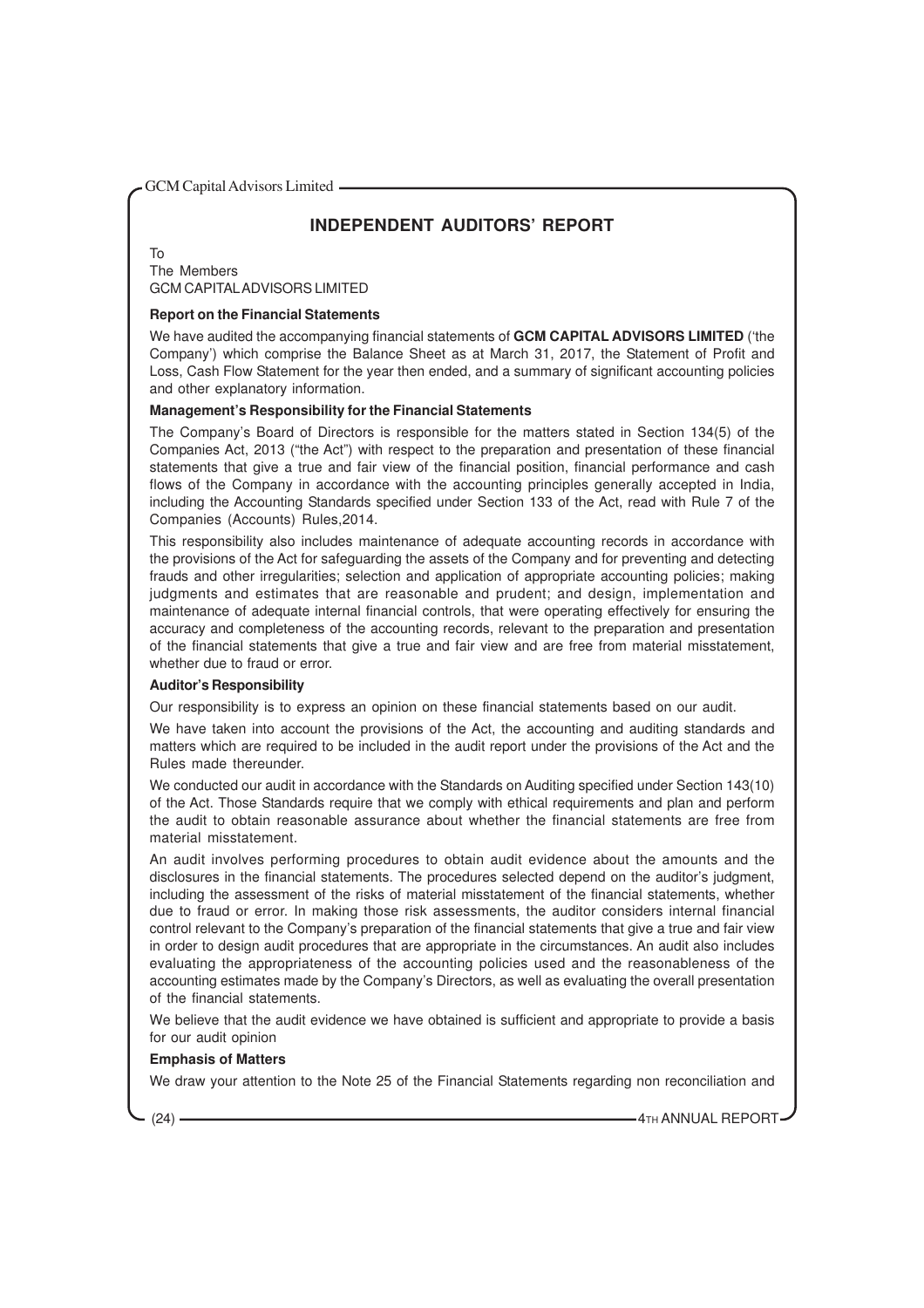non-availability of balance confirmation from various Lendors (Secured and unsecured), Trade Payables, Trade Receivables, and parties to whom loans and Advances and Deposits have been made.

#### **Opinion**

In our opinion and to the best of our information and according to the explanations given to us, the aforesaid financial statements give the information required by the Act in the manner so required and give a true and fair view in conformity with the accounting principles generally accepted in India, of the state of affairs of the Company as at March 31, 2017, and its Profit and its Cash Flow for the year ended on that date.

#### **Report on Other Legal and Regulatory Requirements**

1. As required by the Companies (Auditor's Report) Order, 2016 ("the Order"), as amended, issued by the Central Government of India in terms of sub-section (11) of section 143 of the Act, we give in the "Annexure A" a statement on the matters specified in paragraphs 3 and 4 of the Order.

- 2. As required by section 143 (3) of the Act, we report that:
	- a. We have sought and obtained all the information and explanations which to the best of our knowledge and belief were necessary for the purpose of our audit;
	- b. In our opinion proper books of account as required by law have been kept by the Company so far as it appears from our examination of those books;
	- c. The Balance Sheet, the Statement of Profit and Loss and the Cash Flow Statement dealt with by this Report are in agreement with the books of account
	- d. In our opinion, the aforesaid financial statements comply with the Accounting Standards specified under section 133 of the Act, read with Rule 7 of the Companies (Accounts) Rules, 2014.
	- e. On the basis of written representations received from the directors as on March 31, 2017 taken on record by the Board of Directors, none of the directors is disqualified as on March 31, 2017 from being appointed as a director in terms of Section 164 (2) of the Act
	- f. With respect to the adequacy of the internal financial controls over financial reporting of the Company and the operating effectiveness of such controls, refer to our separate Report in "Annexure B".
	- g. With respect to the other matters to be included in the Auditor's Report in accordance with Rule 11 of the Companies (Audit and Auditors) Rules, 2014, in our opinion and to the best of our information and according to the explanations given to us:
		- i. The Company does not have any pending litigation which would impact its financial position in its financial statements;
		- ii. The Company did not have any long-term contracts including derivative contracts for which there were any material foreseeable losses; and
		- iii. There were no amounts which were required to be transferred to the Investor Education and Protection Fund by the Company.
		- iv. The Company had provided requisite disclosures in its financial statements as to holdings as well as dealings in Specified Bank Notes during the period from 8 November 2016 to 30 December 2016 and these are in accordance with the books of accounts maintained by the Company. Refer note 28 to the financial statements.

For **Maheshwari & Co** Chartered Accountants Firm Registration No - 105834W **K. K. Maloo** Membership No - 075872

Place: - Mumbai (Partner)<br>Date: 30th May. 2017

4TH ANNUAL REPORT (25)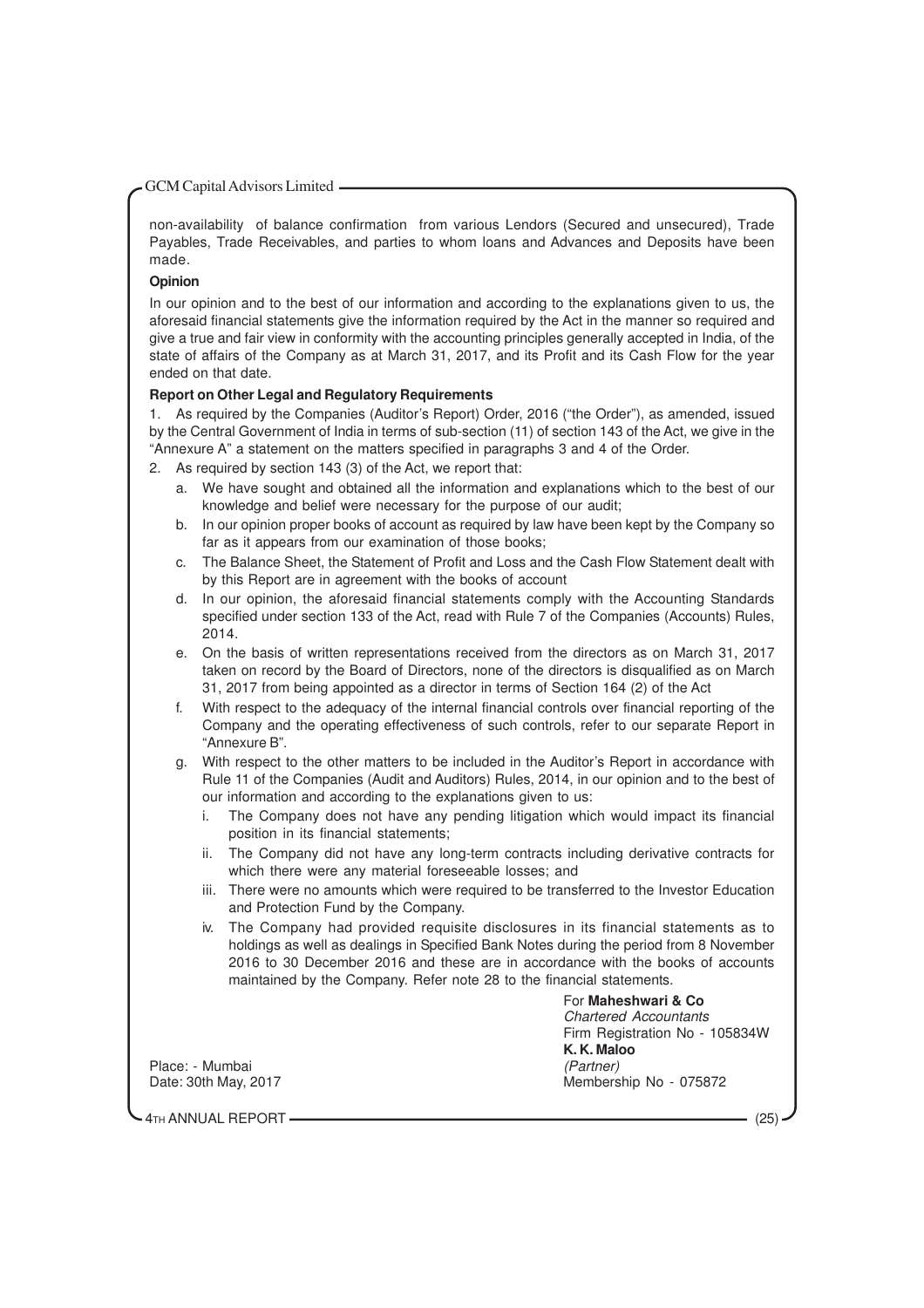### **ANNEXURE A TO INDEPENDENT AUDITORS' REPORT**

The Annexure referred to in Independent Auditor's Report to the members of the Company on the Financial Statements for the year ended 31st March 2017, we report that :-

- 1. a) According to information and explanations given to us, the Company has maintained proper records showing full particulars, including quantitative details and situation of fixed assets;
	- b) As explained to us, all the fixed assets have been physically verified by the management in a phased periodical manner, which in our opinion is reasonable, having regard to the size of the Company and nature of its assets.
	- c) According to the information and explanations given to us, the company does not hold title deeds of immovable property.
- 2. According to information and explanations given to us, the inventory has been physically verified by the management at regular intervals during the year and no material discrepancies were noticed on such verification by the management.
- 3. According to information and explanations given to us, the Company has not granted any loan, secured or unsecured to companies, firms, Limited Liability Partnerships or other parties covered in the register maintained under Section 189 of the Act. Accordingly, the paragraph 3(iii) of the Order is not applicable to the Company during the year.
- 4. According to information and explanations given to us, the Company has not granted any secured or unsecured loan or provided any guarantee or security as per provisions of Section 185 of the Act. The Company has complied with the provisions of Section 186 of the Act with regard to the investments made during the year, if any.
- 5. According to the information and explanations given to us, the Company has not accepted any deposits within the meaning of Sections 73 to 76 of the Act and the rules framed thereunder during the year. Accordingly, the paragraph 3(v) of the Order is not applicable to the Company during the year.
- 6. According to the information and explanations given to us, the requirement for maintenance of cost records specified by the Central Government under Section 148(1) of the Act is not applicable to the Company during the year.
- 7. (a) According to the information and explanation given to us, the Company has been generally regular in depositing the undisputed statutory dues including provident fund, employees' state insurance, income tax, sales tax, service tax, custom duty, excise duty, value added tax, cess and other material statutory dues as applicable to the appropriate authorities. No undisputed amounts payable in respect of aforesaid statutory dues were outstanding as on the last day of the financial year for a period of more than six months from the date they became payable.
	- (b) According to the information and explanations given to us, there are no dues of income tax, sales tax, service tax, custom duty, excise duty and value added tax which have not been deposited on account of any dispute.
- 8. The Company does not have any loans or borrowings from any financial institution, banks, government or debenture holders during the year. Accordingly, paragraph 3(viii) of the Order is not applicable.

(26) **4TH ANNUAL REPORT**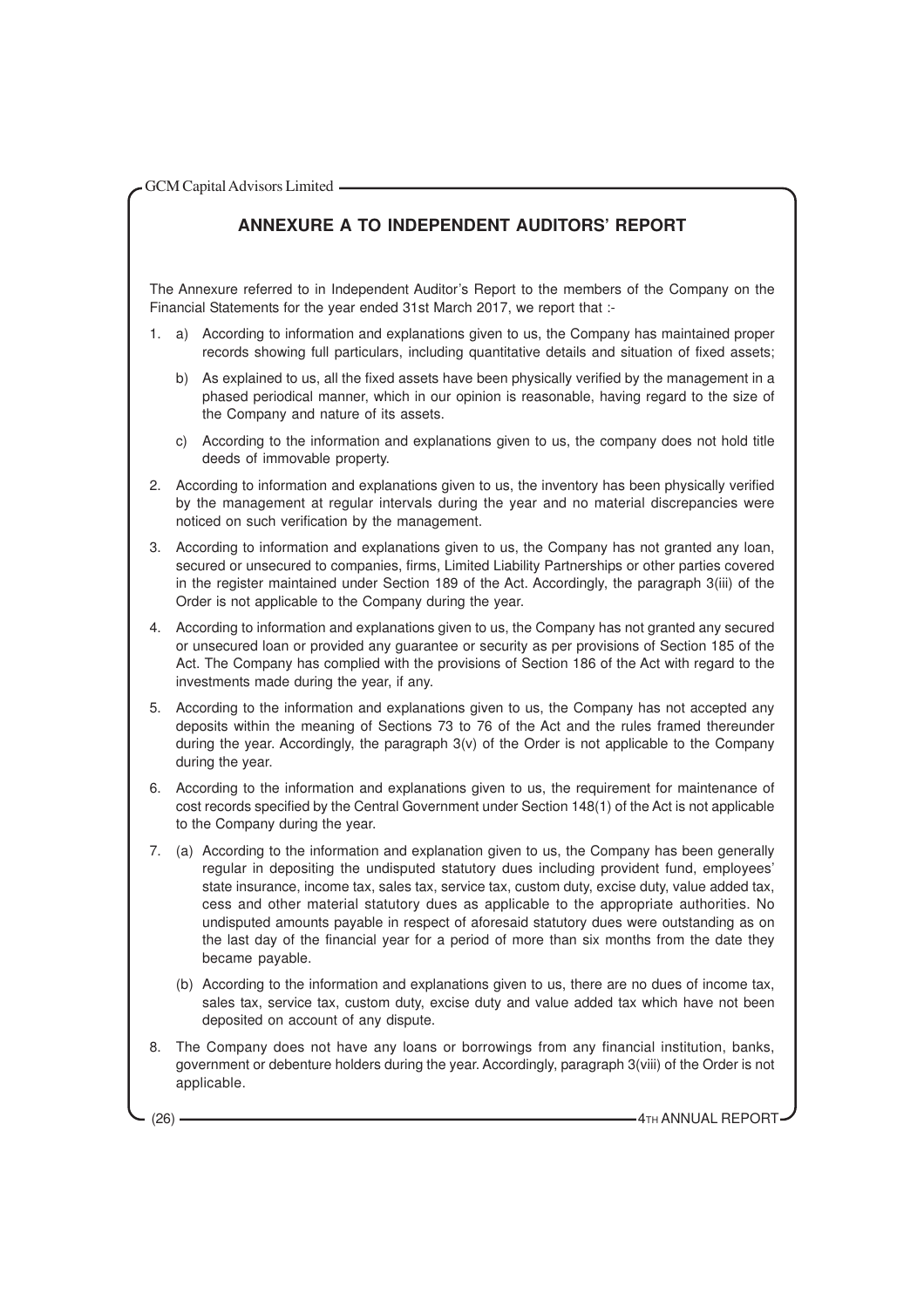- 9. According to the information and explanation given to us, term loans have been applied by the Company during the year for the purpose for which they were raised. The Company has not raised moneys by way of initial public offer or further public offer (including debt instruments) during the year
- 10. According to the information and explanations given to us, no material fraud by the Company or on the Company by its officers or employees has been noticed or reported during the course of our audit.
- 11. In our opinion and according to the information and explanations given to us, the Company has paid/ provided managerial remuneration in accordance with the requisite approvals mandated by the provisions of Section 197 read with Schedule V to the Companies Act, 2013.
- 12. In our opinion and according to the information and explanations given to us, the Company is not a nidhi company. Accordingly, paragraph 3(xii) of the Order is not applicable.
- 13. In our opinion and according to the information and explanations given to us, the Company is in compliance with Sections 177 and 188 of the Companies Act, 2013, where applicable, for all transactions with the related parties and the details of related party transactions have been disclosed in the financial statements etc. as required by the applicable accounting standards.
- 14. According to the information and explanations give to us and based on our examination of the records of the Company, the Company has not made any preferential allotment or private placement of shares or fully or partly convertible debentures during the year. Accordingly, paragraph 3(xiv) of the Order is not applicable.
- 15. According to the information and explanations given to us and based on our examination of the records of the Company, the Company has not entered into non-cash transactions with directors or persons connected with him. Accordingly, paragraph 3(xv) of the Order is not applicable.
- 16. The Company is not required to be registered under section 45-IA of the Reserve Bank of India Act 1934.

Place: - Mumbai (Partner)

For **Maheshwari & Co** Chartered Accountants Firm Registration No - 105834W **K. K. Maloo** Date: 30th May, 2017 Membership No - 075872

4TH ANNUAL REPORT (27)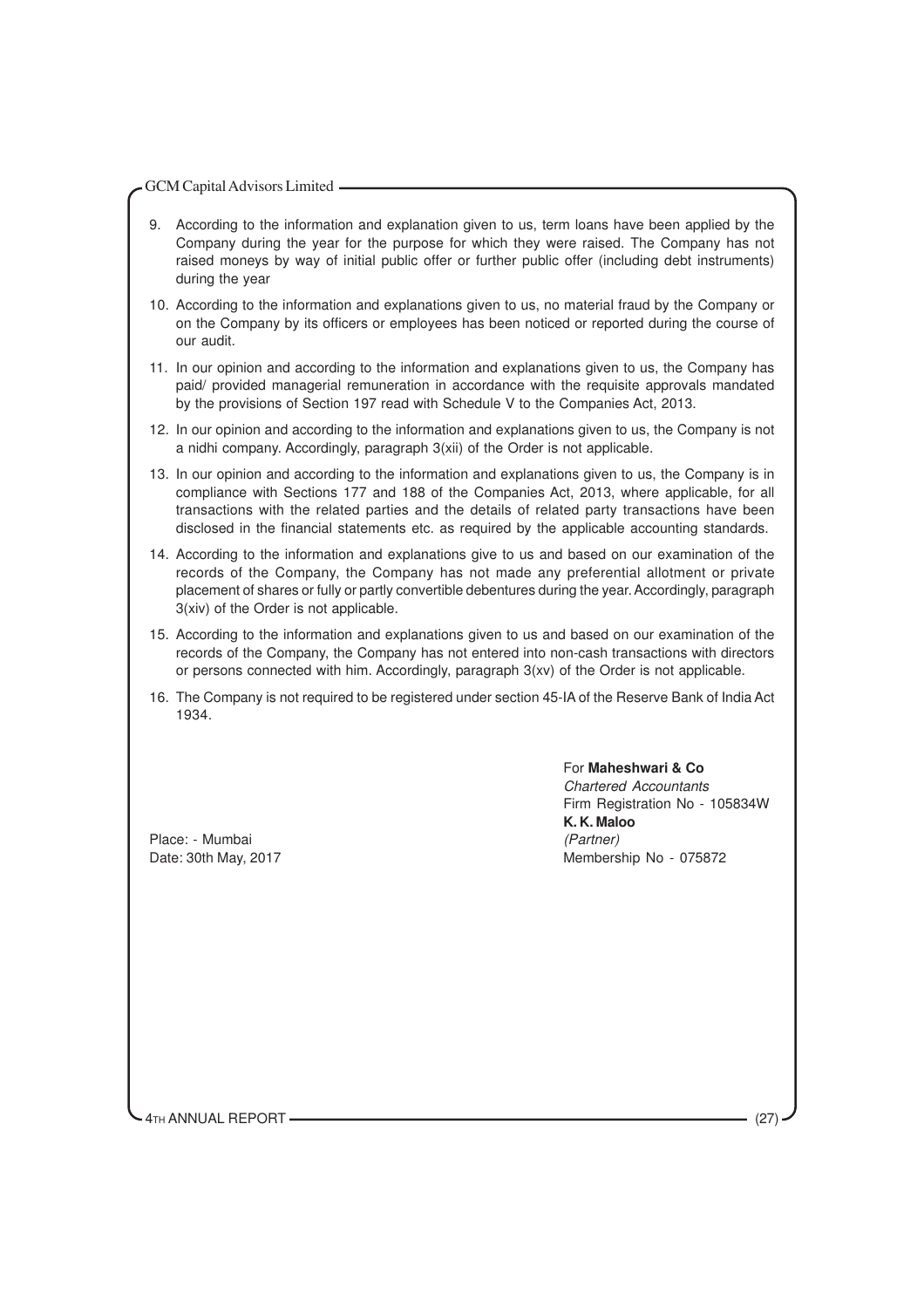## **ANNEXURE B TO INDEPENDENT AUDITORS' REPORT**

Referred to in paragraph 2(f) of the Independent Auditors' Report of even date to the members of GCM Capital Advisors Limited on the standalone financial statements for the year ended March 31, 2017.

#### **Report on the Internal Financial Controls under Clause (i) of Sub-section 3 of Section 143 of the Act**

We have audited the internal financial controls over financial reporting of GCM Capital AdvisorsLimited ("the Company") as of March 31,2017 in conjunction with our audit of the standalone financial statements of the Company for the year ended on that date.

#### **Management's Responsibility for Internal Financial Controls**

The Company's management is responsible for establishing and maintaining internal financial controls based on the internalcontrol over financial reporting criteria established by the Company considering the essential components of internal in the Guidance Note on Audit of Internal Financial Controls over Financial Reporting issued by the Institute of Chartered Accountants of India (ICAI). These responsibilities include the design, implementation and maintenance of adequate internal financial controls that were operating effectively for ensuring the orderly and efficient conduct of its business, including adherence to company's policies, the safeguarding of its assets, the prevention and detection of frauds and errors, the accuracy and completeness of the accounting records, and the timely preparation of reliable financial information, as required under the Act.

#### **Auditors' Responsibility**

Our responsibility is to express an opinion on the Company's internal financial controls over financial reporting based on ouraudit. We conducted our audit in accordance with the Guidance Note on Audit of Internal Financial Controls Over FinancialReporting (the "Guidance Note") and the Standards on Auditing deemed to be prescribed under section 143(10) of the Act to the extent applicable to an audit of internal financial controls, both applicable to an audit of internal financial controls and both issued by the ICAI. Those Standards and the Guidance Note require that we comply with ethical requirements and plan andperform the audit to obtain reasonable assurance about whether adequate internal financial controls over financial established and maintained and if such controls operated effectively in all material respects.

Our audit involves performing procedures to obtain audit evidence about the adequacy of the internal financial control system over financial reporting and their operating effectiveness. Our audit of internal financial controls over financial obtaining an understanding of internal financial controls over financial reporting, assessing the risk that a material weakness exists, and testing and evaluating the design and operating effectiveness of internal control based on the assessed risk. The procedures selected depend on the auditor's judgment, including the assessment of the risks of material misstatement of the financial statements, whether due to fraud or error.

We believe that the audit evidence we have obtained is sufficient and appropriate to provide a basis for our audit opinion onthe Company's internal financial controls system over financial reporting.

#### **Meaning of Internal Financial Controls over Financial Reporting**

A company's internal financial control over financial reporting is a process designed to provide reasonable assurance regarding the reliability of financial reporting and the preparation of financial statements for external purposes in accordance withgenerally accepted accounting principles. A company's internal financial control over financial reporting includes those policies and procedures that: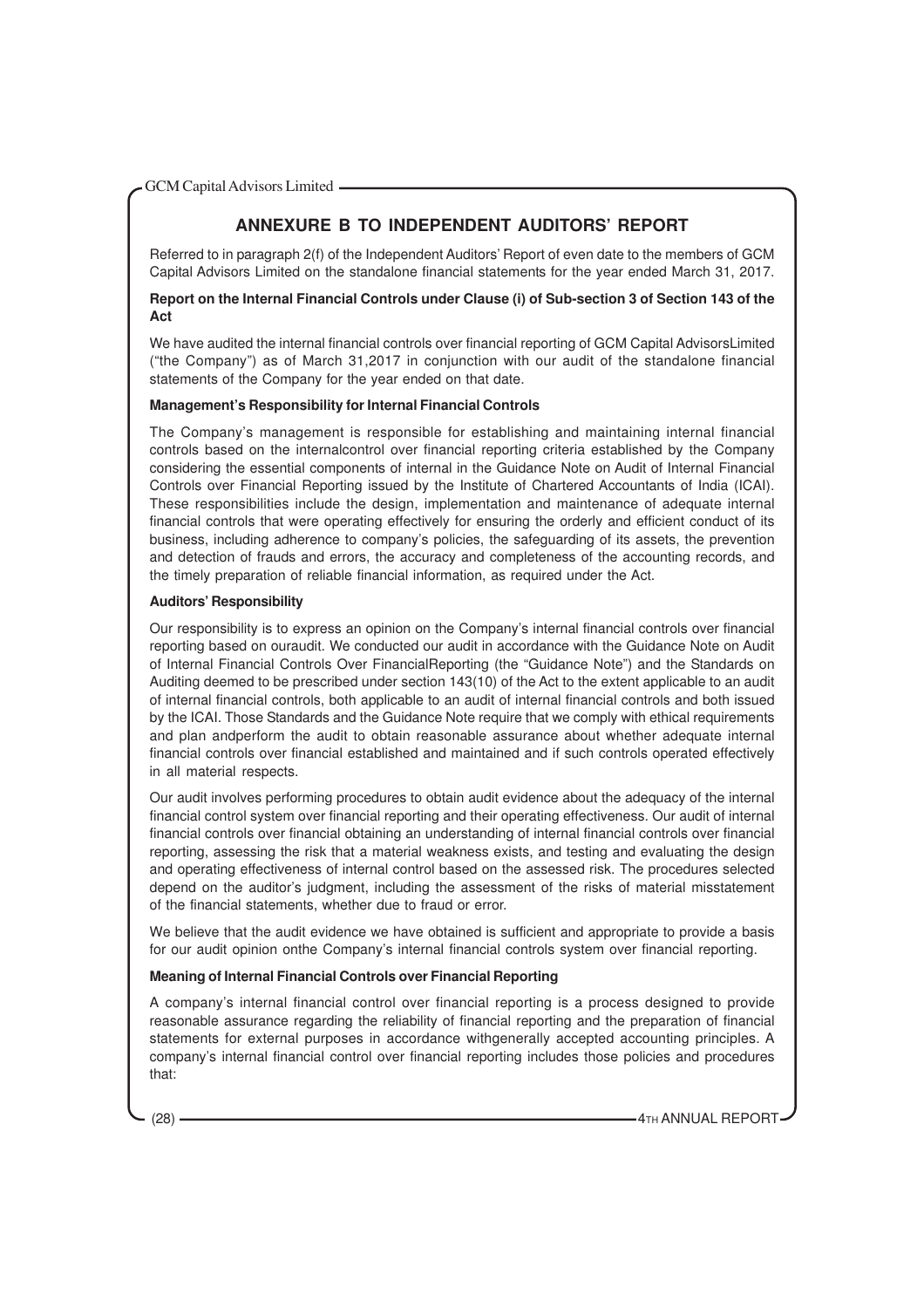- 1) Pertain to the maintenance of records that, in reasonable detail, accurately and fairly reflect thetransactions and dispositions of the assets of the company;
- 2) Provide reasonable assurance that transactions are recorded as necessary to permit preparation of financial statements in accordance with generally accepted accounting principles, and that receipts and expenditures of the company are being made only in accordance with authorizations of management and directors of the company; and
- 3) Provide reasonable assurance regarding prevention or timely detection of unauthorized acquisition, use, or disposition ofthe company's assets that could have a material effect on the financial statements.

#### **Inherent Limitations of Internal Financial Controls over Financial Reporting**

Because of the inherent limitations of internal financial controls over financial reporting, including the possibility of collusion or improper management override of controls, material misstatements due to error or fraud may occur and not be detected. Also, projections of any evaluation of the internal financial controls over financial reporting to future periods are subject to the risk that the internal financial control over financial reporting may become inadequate because of changes in conditions, or that the degree of compliance with the policies or procedures may deteriorate.

#### **Opinion**

In our opinion, the Company has, in all material respects, an adequate internal financial controls system over financial reporting and such internal financial controls over financial reporting were operating effectively as at March 31, 2017 based on theinternal control over financial reporting criteria established by the Company considering the essential components of internal control stated in the Guidance Note on Audit of Internal Financial Controls Over Financial Reporting issued by the Institute of Chartered Accountants of India.

Place: - Mumbai (Partner) Date: 30th May, 2017 Membership No - 075872

For **Maheshwari & Co** Chartered Accountants Firm Registration No - 105834W **K. K. Maloo**

4TH ANNUAL REPORT (29)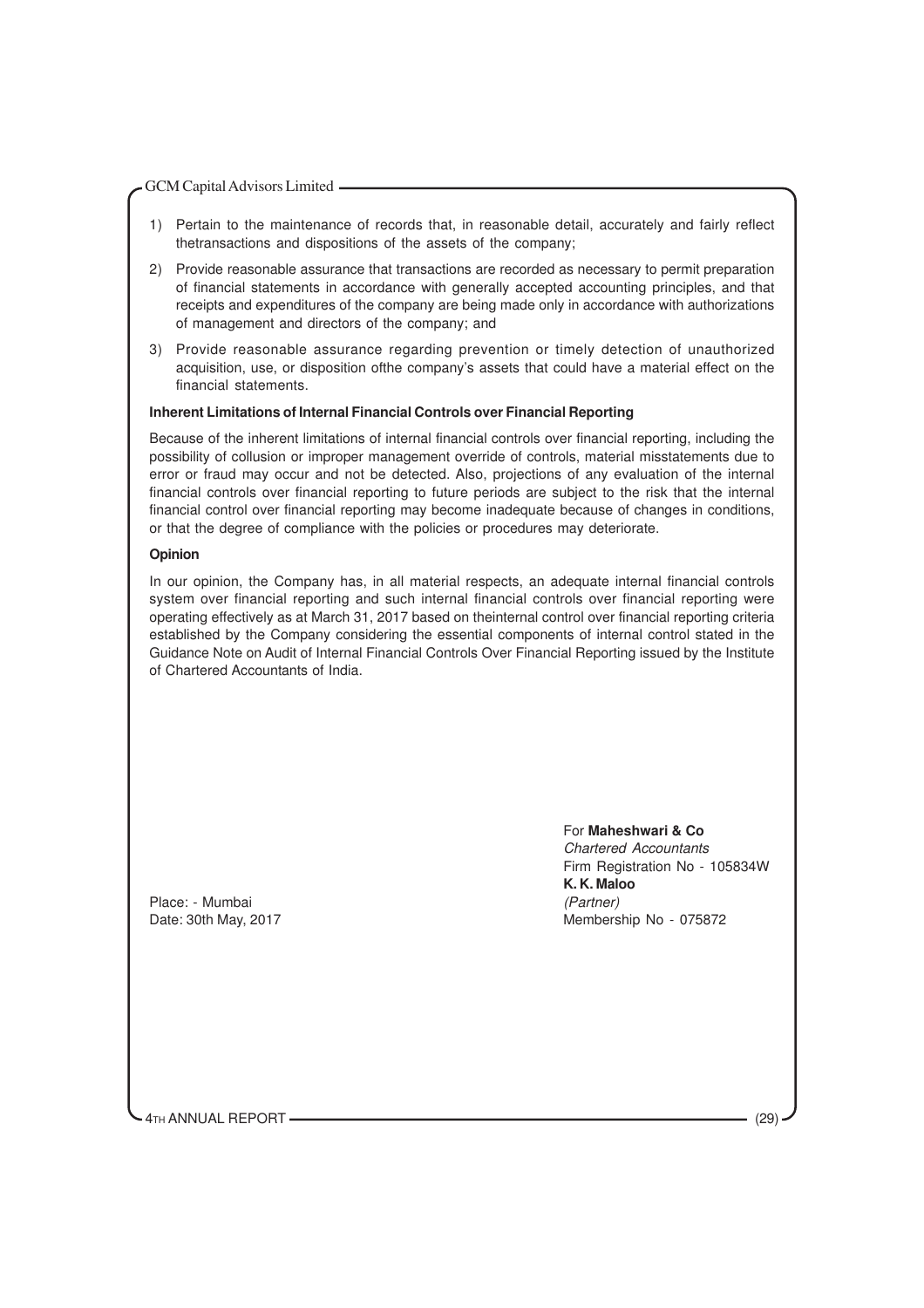## **Balance Sheet as at 31 March, 2017**

(Amount in INR)

| <b>Particulars</b>                                                 | Note                                       | As at                                          | As at                                 |
|--------------------------------------------------------------------|--------------------------------------------|------------------------------------------------|---------------------------------------|
|                                                                    | Nos.                                       | March 31, 2017                                 | March 31, 2016                        |
|                                                                    |                                            |                                                |                                       |
| <b>EQUITY AND LIABILITIES</b><br><b>Shareholders' Funds</b>        |                                            |                                                |                                       |
| Share Capital                                                      | 3                                          | 16,94,00,000                                   | 16,94,00,000                          |
| Reserves and Surplus                                               | $\overline{\mathbf{4}}$                    | 17,38,21,312                                   | 17,35,86,739                          |
|                                                                    |                                            | 34, 32, 21, 312                                | 34,29,86,739                          |
| <b>Non-Current Liabilities</b>                                     |                                            |                                                |                                       |
| Long-Term Borrowings                                               | 5                                          | 33, 31, 375                                    | 6,73,552                              |
|                                                                    |                                            | 33, 31, 375                                    | 6,73,552                              |
| <b>Current Liabilities</b>                                         |                                            |                                                |                                       |
| <b>Trade Payables</b>                                              | 6                                          | 13,04,80,700                                   | 38,32,250                             |
| <b>Other Current Liabilties</b>                                    | $\overline{7}$                             | 11,79,447                                      | 3,06,671                              |
| <b>Short-Term Provisions</b>                                       | 8                                          | 4,83,659                                       | 22,02,427                             |
|                                                                    |                                            | 13,21,43,806                                   | 63,41,348                             |
| <b>TOTAL</b>                                                       |                                            | 47,86,96,493                                   | 35,00,01,639                          |
|                                                                    |                                            |                                                |                                       |
| <b>ASSETS</b>                                                      |                                            |                                                |                                       |
| <b>Non-Current Assets</b>                                          |                                            |                                                |                                       |
| <b>Fixed Assets-Tangible</b>                                       | 9                                          | 58,63,282                                      | 14,41,927                             |
| Non-current Investments                                            | 10                                         | 3,83,09,451                                    | 2,99,19,944                           |
| Deffered Tax Asset (Net)                                           | 11                                         | 2,90,469                                       | 39,284                                |
| Long Term Loans & Advances                                         | 12                                         | 16,77,97,704                                   | 8,10,20,488                           |
| <b>Current Assets</b>                                              |                                            |                                                |                                       |
| Inventories                                                        | 13                                         | 25,67,586                                      | 1,05,84,000                           |
| <b>Trade Receivables</b>                                           | 14                                         | 8,59,35,235                                    | 7,54,49,496                           |
| Cash and Bank Balances                                             | 15                                         | 1,70,64,257                                    | 17,89,067                             |
| Short Term Loans & Advances                                        | 16                                         | 15,81,84,994                                   | 14,80,23,148                          |
| <b>Other Current Assets</b>                                        | 17                                         | 26,83,515                                      | 17,34,285                             |
|                                                                    |                                            | 26,64,35,587                                   | 23,75,79,996                          |
| <b>TOTAL</b>                                                       |                                            | 47,86,96,493                                   | 35,00,01,639                          |
| Significant Accounting Policies & Notes<br>on Financial Statements | 1 to 27                                    |                                                |                                       |
| As per our Report of even date attached                            |                                            |                                                |                                       |
|                                                                    |                                            |                                                |                                       |
| For Maheshwari and Co.                                             |                                            | For and on behalf of the Board of              |                                       |
| <b>Chartered Accountants</b>                                       |                                            | <b>GCM Capital Advisors Limited</b>            |                                       |
| Firm No: 105834W                                                   |                                            |                                                |                                       |
| <b>KK Maloo</b>                                                    | <b>Samir Baid</b><br><b>Director</b>       |                                                | <b>Shilpa Baid</b><br><b>Director</b> |
| Partner<br>Membership No.: 075872                                  |                                            |                                                |                                       |
| Place: Mumbai<br>Dated: May 30, 2017                               | <b>Supratim Roychowdhury</b><br><b>CFO</b> | <b>Gaurav Mody</b><br><b>Company Secretary</b> |                                       |

 $-$  (30)  $4<sub>TH</sub>$  ANNUAL REPORT -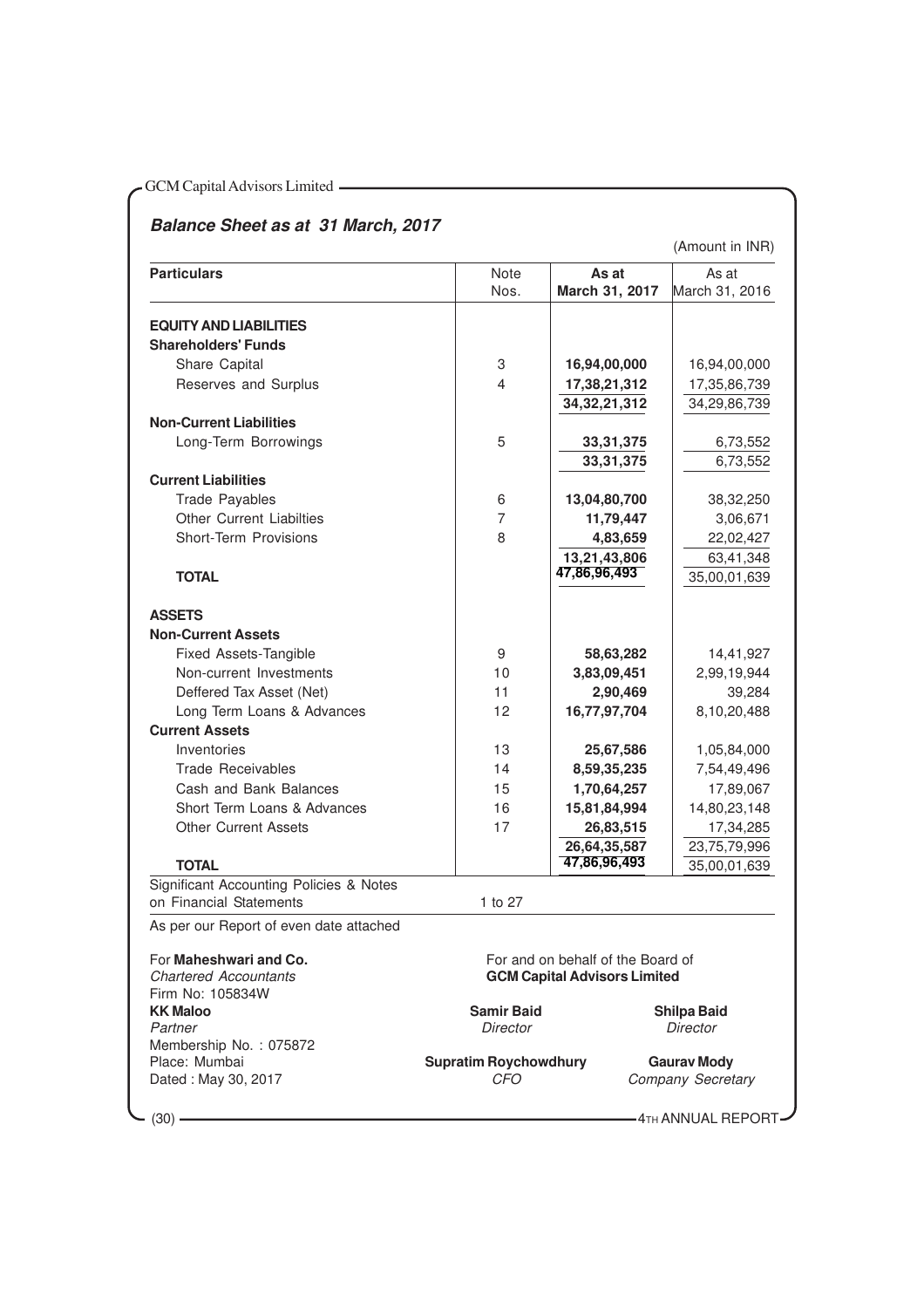## **Statement of Profit and loss for the year ended on 31st March 2017**

|                                                                               |                              |                                     | (Amount in INR)    |
|-------------------------------------------------------------------------------|------------------------------|-------------------------------------|--------------------|
| <b>Particulars</b>                                                            | <b>Note</b>                  | For the year                        | For the year       |
|                                                                               |                              | ended as on                         | ended as on        |
|                                                                               |                              | March 31, 2017                      | March 31, 2016     |
| Revenue from Operations                                                       | 18                           | 6,86,28,615                         | 3,89,25,582        |
| Other Income                                                                  | 19                           | 30,41,651                           | 24,65,185          |
| <b>Total Revenue (A)</b>                                                      |                              | 7,16,70,266                         | 4,13,90,767        |
| <b>Expenses</b>                                                               |                              |                                     |                    |
| Purchase of Stock in Trade                                                    | 20                           | 5,50,54,813                         | 3,95,66,500        |
| Changes in inventories of Stock-in-Trade                                      | 21                           | 80,16,414                           | (1,05,84,000)      |
| Employees' benefit expense                                                    | 22                           | 30,34,884                           | 44,17,100          |
| <b>Finance Costs</b>                                                          | 23                           | 2,34,600                            | 1,03,273           |
| Depreciation and amortisation expenses                                        | 9                            | 11, 13, 187                         | 6,64,034           |
|                                                                               |                              |                                     |                    |
| Other Expenses                                                                | 24                           | 41,70,981                           | 62,87,302          |
| <b>Total Expenses</b>                                                         |                              | 7, 16, 24, 877                      | 4,04,54,209        |
| <b>Profit Before tax</b>                                                      |                              | 45,388                              | 9,36,558           |
| <b>Tax Expenses:</b>                                                          |                              |                                     |                    |
| <b>Current tax</b>                                                            |                              | 91,161                              | 3,00,200           |
| <b>MAT Credit Entitlement</b>                                                 |                              | (29, 161)                           |                    |
|                                                                               |                              |                                     |                    |
| Deferred tax benefit / (expense)                                              |                              | (2,51,185)                          | 1,00,473           |
| Net Tax Benefit/(expense)                                                     |                              | (1,89,185)                          | 4,00,673           |
| Profit for the year                                                           |                              | 2,34,573                            | 5,35,885           |
| <b>Earning per Equity Share of</b><br>face value of Rs. 10 each               |                              |                                     |                    |
| Basic (in INR)                                                                |                              | 0.01                                | 0.04               |
| Diluted (in INR)                                                              |                              |                                     |                    |
| <b>Significant Accounting Policies &amp;</b><br>Notes on Financial Statements | 1 to 27                      |                                     |                    |
| As per our Report of even date attached                                       |                              |                                     |                    |
| For Maheshwari and Co.                                                        |                              | For and on behalf of the Board of   |                    |
| <b>Chartered Accountants</b>                                                  |                              | <b>GCM Capital Advisors Limited</b> |                    |
| Firm No: 105834W                                                              |                              |                                     |                    |
| <b>KK Maloo</b>                                                               | <b>Samir Baid</b>            |                                     | <b>Shilpa Baid</b> |
| Partner<br>Membership No.: 075872                                             | Director                     |                                     | Director           |
| Place: Mumbai                                                                 | <b>Supratim Roychowdhury</b> |                                     | <b>Gaurav Mody</b> |
|                                                                               |                              |                                     |                    |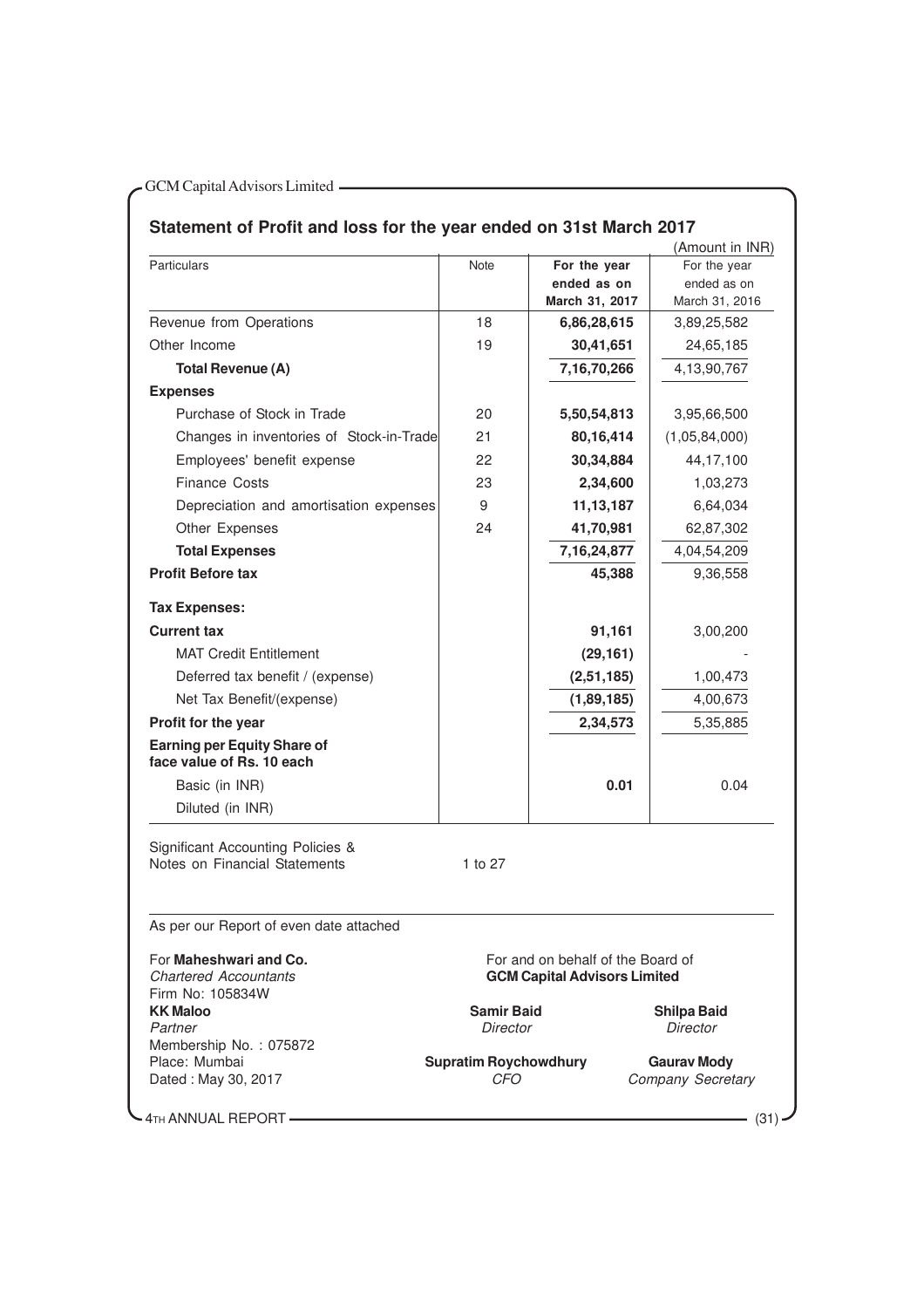### **Cash Flow Statement for the Period ended 31st March 2017**

| Period ended<br><b>Particulars</b><br>Period ended<br>March 31 2017<br>March 31 2016<br><b>Cash Flow from Operating Activities</b><br>45,388<br>Profit before Tax from Operations<br>9,36,558<br>45,388<br>Profit before Tax<br>9,36,558<br>Non-cash Adjustment to reconcile Profit before<br>Tax to Net Cash Flows<br>- Depreciation and Amortisation Expense<br>11, 13, 187<br>6,64,034<br>- Net Gain on sale of Investments<br>(2,74,554)<br>- Profit on Sale of Fixed Assets<br>- Interest Expense<br>2,34,600<br>1,03,273<br>- Interest/ Dividend Income<br>(28,06,297)<br>53,050<br>17,56,915<br><b>Operating Profit before Working Capital Changes</b><br>(16, 87, 675)<br><b>Movements in Working Capital:</b><br>- Increase / (Decrease) in Short-Term Provisions<br>(17, 18, 768)<br>- Increase / (Decrease) in Short-Term Borrowing<br>- Increase / (Decrease) in Trade Payables<br>12,66,48,450<br>18,83,592<br>- Increase / (Decrease) in Other Current Liabilities<br>8,72,776<br>18,97,271<br>- (Increase) / Decrease in Inventories<br>80,16,414<br>(1,05,84,000)<br>- (Increase) / Decrease in Trade Receivables<br>(1,04,85,739)<br>57,872<br>- (Increase) / Decrease in Short Term Loans and Advances<br>4,28,39,712<br>(1,01,61,846)<br>- (Increase) / Decrease in Long Term Loans and Advances<br>(8,83,84,279)<br>(3,74,18,594)<br>- (Increase) / Decrease in other Assets<br>18,17,867<br>(1,90,477)<br><b>Direct Taxes</b><br>15,45,563<br>(3,00,200)<br>2,81,49,938<br>(17, 91, 806)<br>2,64,62,262<br>Net Cash Flows from/ (used in) Operating Activities (A)<br>(34, 891)<br><b>Cash Flow from Investing Activities</b><br>Interest/Dividend Received<br>39,200<br>(53,050)<br>(Purchase) / Sale of fixed Assets<br>(55, 34, 542)<br>(34,200)<br>(Purchase) of Current Investments<br>(2, 15, 30, 022)<br>(1, 13, 89, 507)<br>Sale of Current Investments<br>30,00,000<br>Purchase of Investmetn(Mutual Fund)<br>(2,06,50,000)<br>Sale of Investmetn (Mutual Fund)<br>2,09,24,554<br>Net Cash Flows from/ (used in) Investing Activities (B)<br>(1, 36, 10, 295)<br>(2, 16, 17, 272)<br>Cash Flow from Financing Activities<br>Proceeds from Long Term Borrowings<br>26,57,823<br>(2, 44, 345)<br>Proceeds from Short Term Borrowings<br>(15, 55, 639)<br>Repayment of loan<br>Proceeds from Issue of Share Capital (including premium)<br><b>Finance Cost</b><br>(2,34,600)<br>(1,03,273)<br>Net Cash Flows from/ (used in) Financing Activities (C)<br>24,23,223<br>(19,03,257)<br>Net Increase/(Decrease) in cash and Cash Equivalents ( $A + B + C$ )<br>(2,35,55,420)<br>1,52,75,190<br>2,53,44,487<br>Cash & Cash Equivalents at the beginning of the year<br>17,89,067<br>Cash & Cash Equivalents at the end of the year<br>1,70,64,257<br>17,89,067<br><b>Components of Cash &amp; Cash Equivalents</b><br>Cash on Hand<br>6,16,917<br>62,370<br>With Banks - On Current Accounts<br>1,64,47,340<br>17,26,697<br>With Banks - Fixed Deposits<br>1,70,64,257<br>17,89,067<br>Total Cash & Cash Equivalents<br>As per our Report of even date attached<br>For Maheshwari and Co.<br>For and on behalf of the Board of<br><b>Chartered Accountants</b><br><b>GCM Capital Advisors Limited</b><br>Firm No: 105834W<br><b>KK Maloo</b><br><b>Samir Baid</b><br>Shilpa Baid |         |          | (Amount in INR) |
|----------------------------------------------------------------------------------------------------------------------------------------------------------------------------------------------------------------------------------------------------------------------------------------------------------------------------------------------------------------------------------------------------------------------------------------------------------------------------------------------------------------------------------------------------------------------------------------------------------------------------------------------------------------------------------------------------------------------------------------------------------------------------------------------------------------------------------------------------------------------------------------------------------------------------------------------------------------------------------------------------------------------------------------------------------------------------------------------------------------------------------------------------------------------------------------------------------------------------------------------------------------------------------------------------------------------------------------------------------------------------------------------------------------------------------------------------------------------------------------------------------------------------------------------------------------------------------------------------------------------------------------------------------------------------------------------------------------------------------------------------------------------------------------------------------------------------------------------------------------------------------------------------------------------------------------------------------------------------------------------------------------------------------------------------------------------------------------------------------------------------------------------------------------------------------------------------------------------------------------------------------------------------------------------------------------------------------------------------------------------------------------------------------------------------------------------------------------------------------------------------------------------------------------------------------------------------------------------------------------------------------------------------------------------------------------------------------------------------------------------------------------------------------------------------------------------------------------------------------------------------------------------------------------------------------------------------------------------------------------------------------------------------------------------------------------------------------------------------------------------------------------------------------------------------------------------------------------------------------------------------------------------------------------------------------|---------|----------|-----------------|
|                                                                                                                                                                                                                                                                                                                                                                                                                                                                                                                                                                                                                                                                                                                                                                                                                                                                                                                                                                                                                                                                                                                                                                                                                                                                                                                                                                                                                                                                                                                                                                                                                                                                                                                                                                                                                                                                                                                                                                                                                                                                                                                                                                                                                                                                                                                                                                                                                                                                                                                                                                                                                                                                                                                                                                                                                                                                                                                                                                                                                                                                                                                                                                                                                                                                                                          |         |          |                 |
|                                                                                                                                                                                                                                                                                                                                                                                                                                                                                                                                                                                                                                                                                                                                                                                                                                                                                                                                                                                                                                                                                                                                                                                                                                                                                                                                                                                                                                                                                                                                                                                                                                                                                                                                                                                                                                                                                                                                                                                                                                                                                                                                                                                                                                                                                                                                                                                                                                                                                                                                                                                                                                                                                                                                                                                                                                                                                                                                                                                                                                                                                                                                                                                                                                                                                                          |         |          |                 |
|                                                                                                                                                                                                                                                                                                                                                                                                                                                                                                                                                                                                                                                                                                                                                                                                                                                                                                                                                                                                                                                                                                                                                                                                                                                                                                                                                                                                                                                                                                                                                                                                                                                                                                                                                                                                                                                                                                                                                                                                                                                                                                                                                                                                                                                                                                                                                                                                                                                                                                                                                                                                                                                                                                                                                                                                                                                                                                                                                                                                                                                                                                                                                                                                                                                                                                          |         |          |                 |
|                                                                                                                                                                                                                                                                                                                                                                                                                                                                                                                                                                                                                                                                                                                                                                                                                                                                                                                                                                                                                                                                                                                                                                                                                                                                                                                                                                                                                                                                                                                                                                                                                                                                                                                                                                                                                                                                                                                                                                                                                                                                                                                                                                                                                                                                                                                                                                                                                                                                                                                                                                                                                                                                                                                                                                                                                                                                                                                                                                                                                                                                                                                                                                                                                                                                                                          |         |          |                 |
|                                                                                                                                                                                                                                                                                                                                                                                                                                                                                                                                                                                                                                                                                                                                                                                                                                                                                                                                                                                                                                                                                                                                                                                                                                                                                                                                                                                                                                                                                                                                                                                                                                                                                                                                                                                                                                                                                                                                                                                                                                                                                                                                                                                                                                                                                                                                                                                                                                                                                                                                                                                                                                                                                                                                                                                                                                                                                                                                                                                                                                                                                                                                                                                                                                                                                                          |         |          |                 |
|                                                                                                                                                                                                                                                                                                                                                                                                                                                                                                                                                                                                                                                                                                                                                                                                                                                                                                                                                                                                                                                                                                                                                                                                                                                                                                                                                                                                                                                                                                                                                                                                                                                                                                                                                                                                                                                                                                                                                                                                                                                                                                                                                                                                                                                                                                                                                                                                                                                                                                                                                                                                                                                                                                                                                                                                                                                                                                                                                                                                                                                                                                                                                                                                                                                                                                          |         |          |                 |
|                                                                                                                                                                                                                                                                                                                                                                                                                                                                                                                                                                                                                                                                                                                                                                                                                                                                                                                                                                                                                                                                                                                                                                                                                                                                                                                                                                                                                                                                                                                                                                                                                                                                                                                                                                                                                                                                                                                                                                                                                                                                                                                                                                                                                                                                                                                                                                                                                                                                                                                                                                                                                                                                                                                                                                                                                                                                                                                                                                                                                                                                                                                                                                                                                                                                                                          |         |          |                 |
|                                                                                                                                                                                                                                                                                                                                                                                                                                                                                                                                                                                                                                                                                                                                                                                                                                                                                                                                                                                                                                                                                                                                                                                                                                                                                                                                                                                                                                                                                                                                                                                                                                                                                                                                                                                                                                                                                                                                                                                                                                                                                                                                                                                                                                                                                                                                                                                                                                                                                                                                                                                                                                                                                                                                                                                                                                                                                                                                                                                                                                                                                                                                                                                                                                                                                                          |         |          |                 |
|                                                                                                                                                                                                                                                                                                                                                                                                                                                                                                                                                                                                                                                                                                                                                                                                                                                                                                                                                                                                                                                                                                                                                                                                                                                                                                                                                                                                                                                                                                                                                                                                                                                                                                                                                                                                                                                                                                                                                                                                                                                                                                                                                                                                                                                                                                                                                                                                                                                                                                                                                                                                                                                                                                                                                                                                                                                                                                                                                                                                                                                                                                                                                                                                                                                                                                          |         |          |                 |
|                                                                                                                                                                                                                                                                                                                                                                                                                                                                                                                                                                                                                                                                                                                                                                                                                                                                                                                                                                                                                                                                                                                                                                                                                                                                                                                                                                                                                                                                                                                                                                                                                                                                                                                                                                                                                                                                                                                                                                                                                                                                                                                                                                                                                                                                                                                                                                                                                                                                                                                                                                                                                                                                                                                                                                                                                                                                                                                                                                                                                                                                                                                                                                                                                                                                                                          |         |          |                 |
|                                                                                                                                                                                                                                                                                                                                                                                                                                                                                                                                                                                                                                                                                                                                                                                                                                                                                                                                                                                                                                                                                                                                                                                                                                                                                                                                                                                                                                                                                                                                                                                                                                                                                                                                                                                                                                                                                                                                                                                                                                                                                                                                                                                                                                                                                                                                                                                                                                                                                                                                                                                                                                                                                                                                                                                                                                                                                                                                                                                                                                                                                                                                                                                                                                                                                                          |         |          |                 |
|                                                                                                                                                                                                                                                                                                                                                                                                                                                                                                                                                                                                                                                                                                                                                                                                                                                                                                                                                                                                                                                                                                                                                                                                                                                                                                                                                                                                                                                                                                                                                                                                                                                                                                                                                                                                                                                                                                                                                                                                                                                                                                                                                                                                                                                                                                                                                                                                                                                                                                                                                                                                                                                                                                                                                                                                                                                                                                                                                                                                                                                                                                                                                                                                                                                                                                          |         |          |                 |
|                                                                                                                                                                                                                                                                                                                                                                                                                                                                                                                                                                                                                                                                                                                                                                                                                                                                                                                                                                                                                                                                                                                                                                                                                                                                                                                                                                                                                                                                                                                                                                                                                                                                                                                                                                                                                                                                                                                                                                                                                                                                                                                                                                                                                                                                                                                                                                                                                                                                                                                                                                                                                                                                                                                                                                                                                                                                                                                                                                                                                                                                                                                                                                                                                                                                                                          |         |          |                 |
|                                                                                                                                                                                                                                                                                                                                                                                                                                                                                                                                                                                                                                                                                                                                                                                                                                                                                                                                                                                                                                                                                                                                                                                                                                                                                                                                                                                                                                                                                                                                                                                                                                                                                                                                                                                                                                                                                                                                                                                                                                                                                                                                                                                                                                                                                                                                                                                                                                                                                                                                                                                                                                                                                                                                                                                                                                                                                                                                                                                                                                                                                                                                                                                                                                                                                                          |         |          |                 |
|                                                                                                                                                                                                                                                                                                                                                                                                                                                                                                                                                                                                                                                                                                                                                                                                                                                                                                                                                                                                                                                                                                                                                                                                                                                                                                                                                                                                                                                                                                                                                                                                                                                                                                                                                                                                                                                                                                                                                                                                                                                                                                                                                                                                                                                                                                                                                                                                                                                                                                                                                                                                                                                                                                                                                                                                                                                                                                                                                                                                                                                                                                                                                                                                                                                                                                          |         |          |                 |
|                                                                                                                                                                                                                                                                                                                                                                                                                                                                                                                                                                                                                                                                                                                                                                                                                                                                                                                                                                                                                                                                                                                                                                                                                                                                                                                                                                                                                                                                                                                                                                                                                                                                                                                                                                                                                                                                                                                                                                                                                                                                                                                                                                                                                                                                                                                                                                                                                                                                                                                                                                                                                                                                                                                                                                                                                                                                                                                                                                                                                                                                                                                                                                                                                                                                                                          |         |          |                 |
|                                                                                                                                                                                                                                                                                                                                                                                                                                                                                                                                                                                                                                                                                                                                                                                                                                                                                                                                                                                                                                                                                                                                                                                                                                                                                                                                                                                                                                                                                                                                                                                                                                                                                                                                                                                                                                                                                                                                                                                                                                                                                                                                                                                                                                                                                                                                                                                                                                                                                                                                                                                                                                                                                                                                                                                                                                                                                                                                                                                                                                                                                                                                                                                                                                                                                                          |         |          |                 |
|                                                                                                                                                                                                                                                                                                                                                                                                                                                                                                                                                                                                                                                                                                                                                                                                                                                                                                                                                                                                                                                                                                                                                                                                                                                                                                                                                                                                                                                                                                                                                                                                                                                                                                                                                                                                                                                                                                                                                                                                                                                                                                                                                                                                                                                                                                                                                                                                                                                                                                                                                                                                                                                                                                                                                                                                                                                                                                                                                                                                                                                                                                                                                                                                                                                                                                          |         |          |                 |
|                                                                                                                                                                                                                                                                                                                                                                                                                                                                                                                                                                                                                                                                                                                                                                                                                                                                                                                                                                                                                                                                                                                                                                                                                                                                                                                                                                                                                                                                                                                                                                                                                                                                                                                                                                                                                                                                                                                                                                                                                                                                                                                                                                                                                                                                                                                                                                                                                                                                                                                                                                                                                                                                                                                                                                                                                                                                                                                                                                                                                                                                                                                                                                                                                                                                                                          |         |          |                 |
|                                                                                                                                                                                                                                                                                                                                                                                                                                                                                                                                                                                                                                                                                                                                                                                                                                                                                                                                                                                                                                                                                                                                                                                                                                                                                                                                                                                                                                                                                                                                                                                                                                                                                                                                                                                                                                                                                                                                                                                                                                                                                                                                                                                                                                                                                                                                                                                                                                                                                                                                                                                                                                                                                                                                                                                                                                                                                                                                                                                                                                                                                                                                                                                                                                                                                                          |         |          |                 |
|                                                                                                                                                                                                                                                                                                                                                                                                                                                                                                                                                                                                                                                                                                                                                                                                                                                                                                                                                                                                                                                                                                                                                                                                                                                                                                                                                                                                                                                                                                                                                                                                                                                                                                                                                                                                                                                                                                                                                                                                                                                                                                                                                                                                                                                                                                                                                                                                                                                                                                                                                                                                                                                                                                                                                                                                                                                                                                                                                                                                                                                                                                                                                                                                                                                                                                          |         |          |                 |
|                                                                                                                                                                                                                                                                                                                                                                                                                                                                                                                                                                                                                                                                                                                                                                                                                                                                                                                                                                                                                                                                                                                                                                                                                                                                                                                                                                                                                                                                                                                                                                                                                                                                                                                                                                                                                                                                                                                                                                                                                                                                                                                                                                                                                                                                                                                                                                                                                                                                                                                                                                                                                                                                                                                                                                                                                                                                                                                                                                                                                                                                                                                                                                                                                                                                                                          |         |          |                 |
|                                                                                                                                                                                                                                                                                                                                                                                                                                                                                                                                                                                                                                                                                                                                                                                                                                                                                                                                                                                                                                                                                                                                                                                                                                                                                                                                                                                                                                                                                                                                                                                                                                                                                                                                                                                                                                                                                                                                                                                                                                                                                                                                                                                                                                                                                                                                                                                                                                                                                                                                                                                                                                                                                                                                                                                                                                                                                                                                                                                                                                                                                                                                                                                                                                                                                                          |         |          |                 |
|                                                                                                                                                                                                                                                                                                                                                                                                                                                                                                                                                                                                                                                                                                                                                                                                                                                                                                                                                                                                                                                                                                                                                                                                                                                                                                                                                                                                                                                                                                                                                                                                                                                                                                                                                                                                                                                                                                                                                                                                                                                                                                                                                                                                                                                                                                                                                                                                                                                                                                                                                                                                                                                                                                                                                                                                                                                                                                                                                                                                                                                                                                                                                                                                                                                                                                          |         |          |                 |
|                                                                                                                                                                                                                                                                                                                                                                                                                                                                                                                                                                                                                                                                                                                                                                                                                                                                                                                                                                                                                                                                                                                                                                                                                                                                                                                                                                                                                                                                                                                                                                                                                                                                                                                                                                                                                                                                                                                                                                                                                                                                                                                                                                                                                                                                                                                                                                                                                                                                                                                                                                                                                                                                                                                                                                                                                                                                                                                                                                                                                                                                                                                                                                                                                                                                                                          |         |          |                 |
|                                                                                                                                                                                                                                                                                                                                                                                                                                                                                                                                                                                                                                                                                                                                                                                                                                                                                                                                                                                                                                                                                                                                                                                                                                                                                                                                                                                                                                                                                                                                                                                                                                                                                                                                                                                                                                                                                                                                                                                                                                                                                                                                                                                                                                                                                                                                                                                                                                                                                                                                                                                                                                                                                                                                                                                                                                                                                                                                                                                                                                                                                                                                                                                                                                                                                                          |         |          |                 |
|                                                                                                                                                                                                                                                                                                                                                                                                                                                                                                                                                                                                                                                                                                                                                                                                                                                                                                                                                                                                                                                                                                                                                                                                                                                                                                                                                                                                                                                                                                                                                                                                                                                                                                                                                                                                                                                                                                                                                                                                                                                                                                                                                                                                                                                                                                                                                                                                                                                                                                                                                                                                                                                                                                                                                                                                                                                                                                                                                                                                                                                                                                                                                                                                                                                                                                          |         |          |                 |
|                                                                                                                                                                                                                                                                                                                                                                                                                                                                                                                                                                                                                                                                                                                                                                                                                                                                                                                                                                                                                                                                                                                                                                                                                                                                                                                                                                                                                                                                                                                                                                                                                                                                                                                                                                                                                                                                                                                                                                                                                                                                                                                                                                                                                                                                                                                                                                                                                                                                                                                                                                                                                                                                                                                                                                                                                                                                                                                                                                                                                                                                                                                                                                                                                                                                                                          |         |          |                 |
|                                                                                                                                                                                                                                                                                                                                                                                                                                                                                                                                                                                                                                                                                                                                                                                                                                                                                                                                                                                                                                                                                                                                                                                                                                                                                                                                                                                                                                                                                                                                                                                                                                                                                                                                                                                                                                                                                                                                                                                                                                                                                                                                                                                                                                                                                                                                                                                                                                                                                                                                                                                                                                                                                                                                                                                                                                                                                                                                                                                                                                                                                                                                                                                                                                                                                                          |         |          |                 |
|                                                                                                                                                                                                                                                                                                                                                                                                                                                                                                                                                                                                                                                                                                                                                                                                                                                                                                                                                                                                                                                                                                                                                                                                                                                                                                                                                                                                                                                                                                                                                                                                                                                                                                                                                                                                                                                                                                                                                                                                                                                                                                                                                                                                                                                                                                                                                                                                                                                                                                                                                                                                                                                                                                                                                                                                                                                                                                                                                                                                                                                                                                                                                                                                                                                                                                          |         |          |                 |
|                                                                                                                                                                                                                                                                                                                                                                                                                                                                                                                                                                                                                                                                                                                                                                                                                                                                                                                                                                                                                                                                                                                                                                                                                                                                                                                                                                                                                                                                                                                                                                                                                                                                                                                                                                                                                                                                                                                                                                                                                                                                                                                                                                                                                                                                                                                                                                                                                                                                                                                                                                                                                                                                                                                                                                                                                                                                                                                                                                                                                                                                                                                                                                                                                                                                                                          |         |          |                 |
|                                                                                                                                                                                                                                                                                                                                                                                                                                                                                                                                                                                                                                                                                                                                                                                                                                                                                                                                                                                                                                                                                                                                                                                                                                                                                                                                                                                                                                                                                                                                                                                                                                                                                                                                                                                                                                                                                                                                                                                                                                                                                                                                                                                                                                                                                                                                                                                                                                                                                                                                                                                                                                                                                                                                                                                                                                                                                                                                                                                                                                                                                                                                                                                                                                                                                                          |         |          |                 |
|                                                                                                                                                                                                                                                                                                                                                                                                                                                                                                                                                                                                                                                                                                                                                                                                                                                                                                                                                                                                                                                                                                                                                                                                                                                                                                                                                                                                                                                                                                                                                                                                                                                                                                                                                                                                                                                                                                                                                                                                                                                                                                                                                                                                                                                                                                                                                                                                                                                                                                                                                                                                                                                                                                                                                                                                                                                                                                                                                                                                                                                                                                                                                                                                                                                                                                          |         |          |                 |
|                                                                                                                                                                                                                                                                                                                                                                                                                                                                                                                                                                                                                                                                                                                                                                                                                                                                                                                                                                                                                                                                                                                                                                                                                                                                                                                                                                                                                                                                                                                                                                                                                                                                                                                                                                                                                                                                                                                                                                                                                                                                                                                                                                                                                                                                                                                                                                                                                                                                                                                                                                                                                                                                                                                                                                                                                                                                                                                                                                                                                                                                                                                                                                                                                                                                                                          |         |          |                 |
|                                                                                                                                                                                                                                                                                                                                                                                                                                                                                                                                                                                                                                                                                                                                                                                                                                                                                                                                                                                                                                                                                                                                                                                                                                                                                                                                                                                                                                                                                                                                                                                                                                                                                                                                                                                                                                                                                                                                                                                                                                                                                                                                                                                                                                                                                                                                                                                                                                                                                                                                                                                                                                                                                                                                                                                                                                                                                                                                                                                                                                                                                                                                                                                                                                                                                                          |         |          |                 |
|                                                                                                                                                                                                                                                                                                                                                                                                                                                                                                                                                                                                                                                                                                                                                                                                                                                                                                                                                                                                                                                                                                                                                                                                                                                                                                                                                                                                                                                                                                                                                                                                                                                                                                                                                                                                                                                                                                                                                                                                                                                                                                                                                                                                                                                                                                                                                                                                                                                                                                                                                                                                                                                                                                                                                                                                                                                                                                                                                                                                                                                                                                                                                                                                                                                                                                          |         |          |                 |
|                                                                                                                                                                                                                                                                                                                                                                                                                                                                                                                                                                                                                                                                                                                                                                                                                                                                                                                                                                                                                                                                                                                                                                                                                                                                                                                                                                                                                                                                                                                                                                                                                                                                                                                                                                                                                                                                                                                                                                                                                                                                                                                                                                                                                                                                                                                                                                                                                                                                                                                                                                                                                                                                                                                                                                                                                                                                                                                                                                                                                                                                                                                                                                                                                                                                                                          |         |          |                 |
|                                                                                                                                                                                                                                                                                                                                                                                                                                                                                                                                                                                                                                                                                                                                                                                                                                                                                                                                                                                                                                                                                                                                                                                                                                                                                                                                                                                                                                                                                                                                                                                                                                                                                                                                                                                                                                                                                                                                                                                                                                                                                                                                                                                                                                                                                                                                                                                                                                                                                                                                                                                                                                                                                                                                                                                                                                                                                                                                                                                                                                                                                                                                                                                                                                                                                                          |         |          |                 |
|                                                                                                                                                                                                                                                                                                                                                                                                                                                                                                                                                                                                                                                                                                                                                                                                                                                                                                                                                                                                                                                                                                                                                                                                                                                                                                                                                                                                                                                                                                                                                                                                                                                                                                                                                                                                                                                                                                                                                                                                                                                                                                                                                                                                                                                                                                                                                                                                                                                                                                                                                                                                                                                                                                                                                                                                                                                                                                                                                                                                                                                                                                                                                                                                                                                                                                          |         |          |                 |
|                                                                                                                                                                                                                                                                                                                                                                                                                                                                                                                                                                                                                                                                                                                                                                                                                                                                                                                                                                                                                                                                                                                                                                                                                                                                                                                                                                                                                                                                                                                                                                                                                                                                                                                                                                                                                                                                                                                                                                                                                                                                                                                                                                                                                                                                                                                                                                                                                                                                                                                                                                                                                                                                                                                                                                                                                                                                                                                                                                                                                                                                                                                                                                                                                                                                                                          |         |          |                 |
|                                                                                                                                                                                                                                                                                                                                                                                                                                                                                                                                                                                                                                                                                                                                                                                                                                                                                                                                                                                                                                                                                                                                                                                                                                                                                                                                                                                                                                                                                                                                                                                                                                                                                                                                                                                                                                                                                                                                                                                                                                                                                                                                                                                                                                                                                                                                                                                                                                                                                                                                                                                                                                                                                                                                                                                                                                                                                                                                                                                                                                                                                                                                                                                                                                                                                                          |         |          |                 |
|                                                                                                                                                                                                                                                                                                                                                                                                                                                                                                                                                                                                                                                                                                                                                                                                                                                                                                                                                                                                                                                                                                                                                                                                                                                                                                                                                                                                                                                                                                                                                                                                                                                                                                                                                                                                                                                                                                                                                                                                                                                                                                                                                                                                                                                                                                                                                                                                                                                                                                                                                                                                                                                                                                                                                                                                                                                                                                                                                                                                                                                                                                                                                                                                                                                                                                          |         |          |                 |
|                                                                                                                                                                                                                                                                                                                                                                                                                                                                                                                                                                                                                                                                                                                                                                                                                                                                                                                                                                                                                                                                                                                                                                                                                                                                                                                                                                                                                                                                                                                                                                                                                                                                                                                                                                                                                                                                                                                                                                                                                                                                                                                                                                                                                                                                                                                                                                                                                                                                                                                                                                                                                                                                                                                                                                                                                                                                                                                                                                                                                                                                                                                                                                                                                                                                                                          |         |          |                 |
|                                                                                                                                                                                                                                                                                                                                                                                                                                                                                                                                                                                                                                                                                                                                                                                                                                                                                                                                                                                                                                                                                                                                                                                                                                                                                                                                                                                                                                                                                                                                                                                                                                                                                                                                                                                                                                                                                                                                                                                                                                                                                                                                                                                                                                                                                                                                                                                                                                                                                                                                                                                                                                                                                                                                                                                                                                                                                                                                                                                                                                                                                                                                                                                                                                                                                                          |         |          |                 |
|                                                                                                                                                                                                                                                                                                                                                                                                                                                                                                                                                                                                                                                                                                                                                                                                                                                                                                                                                                                                                                                                                                                                                                                                                                                                                                                                                                                                                                                                                                                                                                                                                                                                                                                                                                                                                                                                                                                                                                                                                                                                                                                                                                                                                                                                                                                                                                                                                                                                                                                                                                                                                                                                                                                                                                                                                                                                                                                                                                                                                                                                                                                                                                                                                                                                                                          |         |          |                 |
|                                                                                                                                                                                                                                                                                                                                                                                                                                                                                                                                                                                                                                                                                                                                                                                                                                                                                                                                                                                                                                                                                                                                                                                                                                                                                                                                                                                                                                                                                                                                                                                                                                                                                                                                                                                                                                                                                                                                                                                                                                                                                                                                                                                                                                                                                                                                                                                                                                                                                                                                                                                                                                                                                                                                                                                                                                                                                                                                                                                                                                                                                                                                                                                                                                                                                                          |         |          |                 |
|                                                                                                                                                                                                                                                                                                                                                                                                                                                                                                                                                                                                                                                                                                                                                                                                                                                                                                                                                                                                                                                                                                                                                                                                                                                                                                                                                                                                                                                                                                                                                                                                                                                                                                                                                                                                                                                                                                                                                                                                                                                                                                                                                                                                                                                                                                                                                                                                                                                                                                                                                                                                                                                                                                                                                                                                                                                                                                                                                                                                                                                                                                                                                                                                                                                                                                          |         |          |                 |
|                                                                                                                                                                                                                                                                                                                                                                                                                                                                                                                                                                                                                                                                                                                                                                                                                                                                                                                                                                                                                                                                                                                                                                                                                                                                                                                                                                                                                                                                                                                                                                                                                                                                                                                                                                                                                                                                                                                                                                                                                                                                                                                                                                                                                                                                                                                                                                                                                                                                                                                                                                                                                                                                                                                                                                                                                                                                                                                                                                                                                                                                                                                                                                                                                                                                                                          |         |          |                 |
|                                                                                                                                                                                                                                                                                                                                                                                                                                                                                                                                                                                                                                                                                                                                                                                                                                                                                                                                                                                                                                                                                                                                                                                                                                                                                                                                                                                                                                                                                                                                                                                                                                                                                                                                                                                                                                                                                                                                                                                                                                                                                                                                                                                                                                                                                                                                                                                                                                                                                                                                                                                                                                                                                                                                                                                                                                                                                                                                                                                                                                                                                                                                                                                                                                                                                                          |         |          |                 |
|                                                                                                                                                                                                                                                                                                                                                                                                                                                                                                                                                                                                                                                                                                                                                                                                                                                                                                                                                                                                                                                                                                                                                                                                                                                                                                                                                                                                                                                                                                                                                                                                                                                                                                                                                                                                                                                                                                                                                                                                                                                                                                                                                                                                                                                                                                                                                                                                                                                                                                                                                                                                                                                                                                                                                                                                                                                                                                                                                                                                                                                                                                                                                                                                                                                                                                          |         |          |                 |
|                                                                                                                                                                                                                                                                                                                                                                                                                                                                                                                                                                                                                                                                                                                                                                                                                                                                                                                                                                                                                                                                                                                                                                                                                                                                                                                                                                                                                                                                                                                                                                                                                                                                                                                                                                                                                                                                                                                                                                                                                                                                                                                                                                                                                                                                                                                                                                                                                                                                                                                                                                                                                                                                                                                                                                                                                                                                                                                                                                                                                                                                                                                                                                                                                                                                                                          |         |          |                 |
|                                                                                                                                                                                                                                                                                                                                                                                                                                                                                                                                                                                                                                                                                                                                                                                                                                                                                                                                                                                                                                                                                                                                                                                                                                                                                                                                                                                                                                                                                                                                                                                                                                                                                                                                                                                                                                                                                                                                                                                                                                                                                                                                                                                                                                                                                                                                                                                                                                                                                                                                                                                                                                                                                                                                                                                                                                                                                                                                                                                                                                                                                                                                                                                                                                                                                                          |         |          |                 |
|                                                                                                                                                                                                                                                                                                                                                                                                                                                                                                                                                                                                                                                                                                                                                                                                                                                                                                                                                                                                                                                                                                                                                                                                                                                                                                                                                                                                                                                                                                                                                                                                                                                                                                                                                                                                                                                                                                                                                                                                                                                                                                                                                                                                                                                                                                                                                                                                                                                                                                                                                                                                                                                                                                                                                                                                                                                                                                                                                                                                                                                                                                                                                                                                                                                                                                          |         |          |                 |
|                                                                                                                                                                                                                                                                                                                                                                                                                                                                                                                                                                                                                                                                                                                                                                                                                                                                                                                                                                                                                                                                                                                                                                                                                                                                                                                                                                                                                                                                                                                                                                                                                                                                                                                                                                                                                                                                                                                                                                                                                                                                                                                                                                                                                                                                                                                                                                                                                                                                                                                                                                                                                                                                                                                                                                                                                                                                                                                                                                                                                                                                                                                                                                                                                                                                                                          | Partner | Director | Director        |

Membership No. : 075872

Place: Mumbai **Supratim Roychowdhury Gaurav Mody** Dated : May 30, 2017 CFO Company Secretary

(32) 4TH ANNUAL REPORT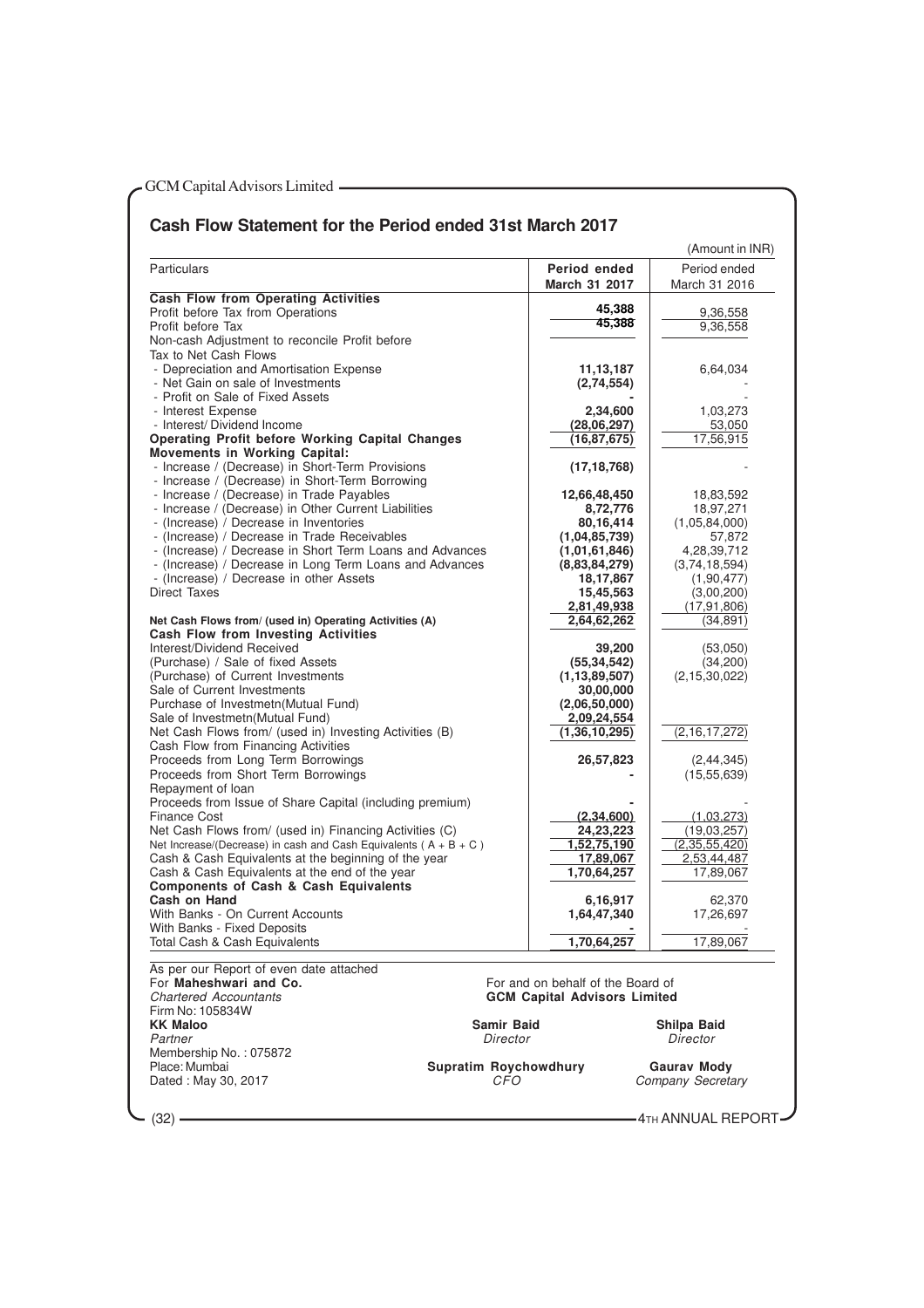#### **Notes on Financial Statements for the Period ended 31st March 2017**

(All amounts in Rs, except share data and unless otherwise stated)

#### **Note 1 COMPANY INFORMATION & ACCOUNTING POLICIES**

#### **CORPORATE INFORMATION**

The company is incorporated on May 9, 2013 vide CIN U65923MH2013PLC243163 having registered office at 805, Raheja Center, 214, Free Press Journal Marg, Nariman Point, Mumbai-400021. It is a Public limited company by its shares. The company provided the Financial advisory and Consultancy Services and engaged in treasury operations by providing funding solutions to clients both in the form of Debts & Equity and Investment activities.

#### **SIGNIFICANT ACCOUNTING POLICY**

#### **BASIS OF PREPARATION OF FINANCIAL STATEMENTS**

These financial statements have been prepared to comply in all material aspects with applicable accounting principles in India, the applicable Accounting Standards prescribed under Section 133 of the Companies Act, 2013 ('Act') read with Rule 3 of the Companies (Indian Accounting Standards) Rules, 2015, the provisions of the Act (to the extent notified) and other accounting principles generally accepted in India, to the extent applicable.

All assets and liabilities have been classified as current or non-current as per the Company's normal operating cycle and other criteria set out in the Schedule III to the Companies Act, 2013. Based on the nature of products and the time between acquisition of assets for processing and their realisation in cash and cash equivalents, the Company has ascertained its operating cycle as 12 months for the purpose of current/non-current classification of assets and liabilities.

#### **USE OF ESTIMATES**

The preparation of the financial statements in conformity with the generally accepted principles requires the management to make estimates and assumptions that effect the reported amount of assets, liabilities, revenues and expenses and disclosure of contingent assets and liabilities. The estimates and assumptions used in the accompanying financial statements are based upon management's evaluation of the relevant facts and circumstances as of the date of the financial statements. Actual results may differ from that estimates and assumptions used in preparing the accompanying financial statements. Any differences of actual results to such estimates are recognized in the period in which the results are known / materialized.

#### **INVENTORIES/STOCK-IN-TRADE**

Inventories (Shares) are valued at the lower of cost (on FIFO) and the net realisable value (Market value). Cost includes all charges in bringing the goods to the point of sale, including levies and receiving charges. The comparision of cost and market value is done separately for each category of shares.

Units of Mutual Funds are valued at cost or market value whichever is lower. Net asset value of units declared by mutual funds is considered as market value for non-exchange traded Mutual Funds.

#### **CASH AND CASH EQUIVALENTS (FOR PURPOSES OF CASH FLOW STATEMENT)**

Cash comprises cash on hand, balance with bank and demand deposits with banks. Cash equivalents are short-term balances (with an maturity of one year or less from the date of acquisition), highly liquid investments that are readily convertible into known amounts of cash and which are subject to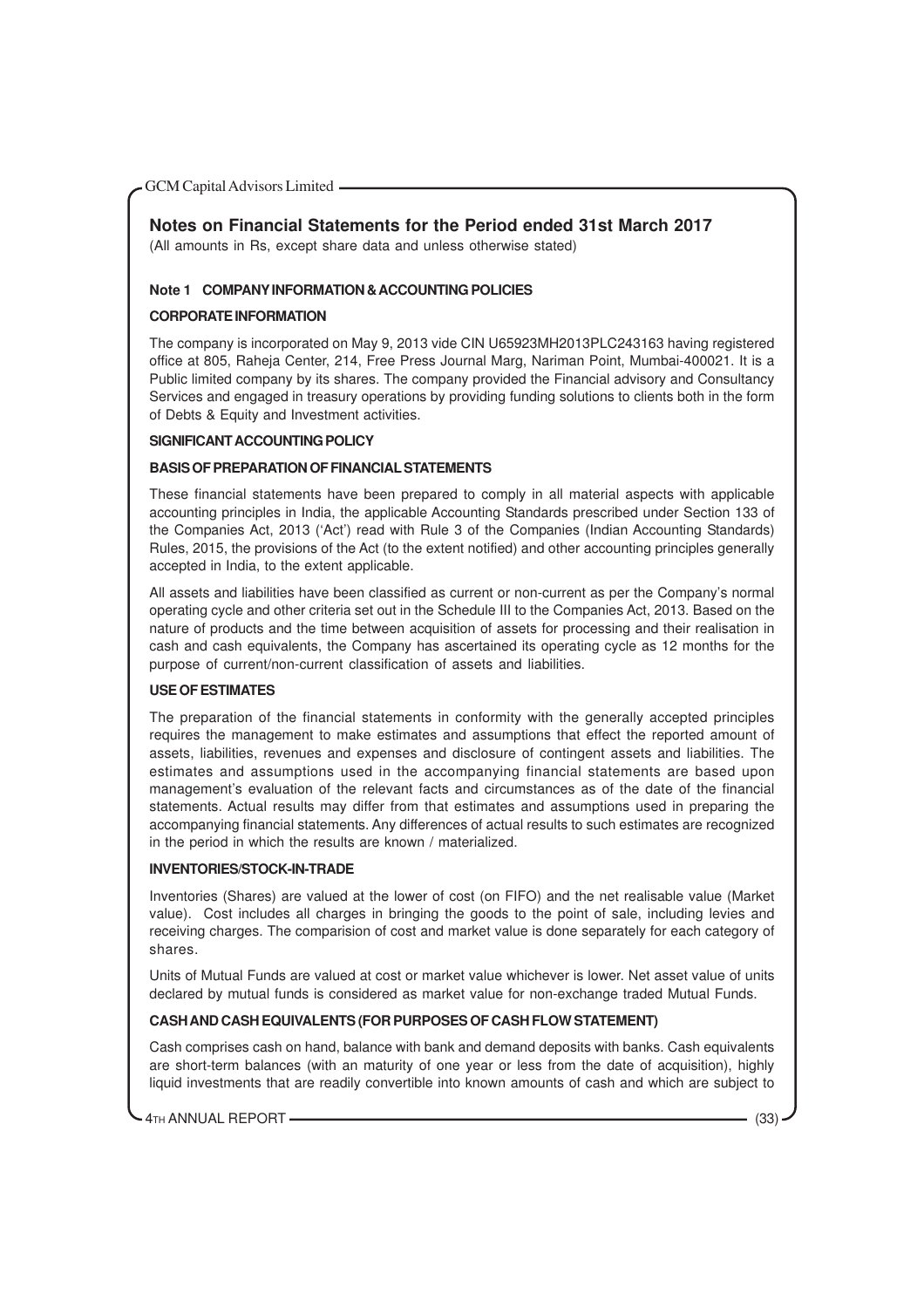insignificant risk of changes in value.

#### **CASH FLOW STATEMENT**

Cash flows are reported using the indirect method, whereby profit / (loss) before extraordinary items and tax is adjusted for the effects of transactions of non-cash nature and any deferrals or accruals of past or future cash receipts or payments. The cash flows from operating, investing and financing activities of the Company are segregated based on the available information.

#### **FIXED ASSETS & DEPRECIATION & IMPAIRMENT:**

#### **TANGIBLE ASSETS & DEPRECIATION**

Tangible assets are stated at acquisition cost, net of accumulated depreciation and accumulated impairment losses, if any. Subsequent expenditures related to an item of tangible asset are added to its book value only if they increase the future benefits from the existing asset beyond its previously assessed standard of performance.

Items of fixed assets that have been retired from active use and are held for disposal are stated at the lower of their book value and net realisable value and are shown separately in the financial statements under Other Current Assets. Losses arising from the retirement of, and gains or losses arising from disposal of fixed assets which are carried at cost are recognised in the profit and loss account.

Depreciation is provided on a pro-rata basis on the Written Down Value method at the rates or for the useful life prescribed under Schedule II to the Companies Act, 2013.

#### **INTENGIBLE ASSETS & AMORTISATION**

Intangibles assets are stated at cost less accumulated amortisation. These are being amortised over the estimated useful life, as determined by the management. Leasehold land is amortised over the primary period of the lease.

#### **IMPAIRMENT OF ASSETS**

An asset is treated as impaired when the carrying cost of assets exceeds its recoverable value. An impairment loss is charged to Statement of Profit and Loss in the year in which an asset is identified as impaired. The impairment loss recognized in prior accounting period is reversed if there is a change in the estimated recoverable value.

#### **INVESTMENTS:**

Current investments are stated at the lower of cost and fair value. Long-term investments are stated at cost. A provision for diminution is made to recognise a decline, other than temporary, in the value of long-term investments. Investments are classified into current and long-term investments.

Investments that are readily realisable and are intended to be held for not more than one year from the date on which such investments are made, are classified as current investments. All other investments are classified as non current investments.

#### **REVENUE RECOGNITION:**

Revenue is recognized to the extent it is probable that the economic benefits will flow to the Company and the revenue can be reliably measured. The following specific recognition criteria must also be met before revenue is recognized.

- a) Revenue/Income from advisory services is recognised accrual basis.
- b) Interest on investments and Loan/deposits is recongnised on the time propostion basis taking

(34)  $\longrightarrow$  4TH ANNUAL REPORT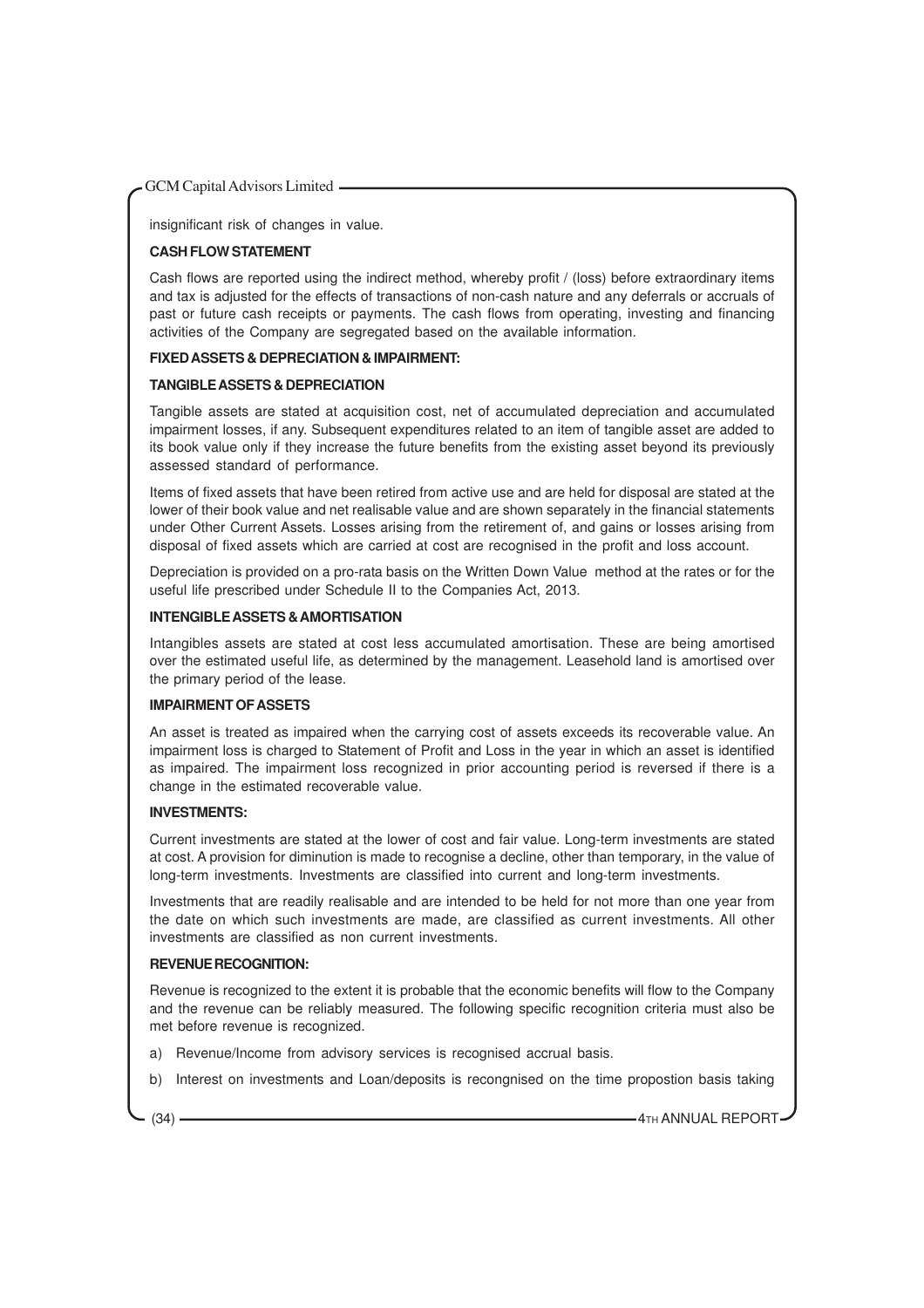into account the amounts invested and the rate of interest..

- c) Dividnd income is recognized when the right to receive payment is established.
- d) Revenue from sale of goods (Shares, Fruits and Spices) is recognized when significant risk and rewards in respect to ownership of product are transferred to customers. Revenue from domestic sale of products is recognized on dispatch of products. Revenue from export sales is recognized on shipment of product.

#### **PURCHASE:**

Purchase of Shares is recognized on passing of ownership in share based on broker's purchase note.

#### **EXPENDITURE:**

Expenses are accounted for on accrual basis and provision is made for all known losses and liabilities.

#### **TAXES:**

- a) Current tax is determined based on the amount of tax payable in respect of taxable income for the year.
- b) Provision for Taxation for the year is ascertained on the basis of assessable profit computed in accordance with the provisions of the Income Tax Act, 1961.
- c) Deffered tax is recognized, subject to the consideration of prudence in respect of deferred tax assets, on timing difference, being the difference between taxable incomes and accounting income that originate in one period and are capable of reversal in one or more subsequent periods is recognized using tax rate and tax laws that have been enacted or subsequently enacted. Deferred tax asset in respect of unabsorbed depreciation and carry forward losses are not recognized unless there is sufficient assurance that there will be sufficient future taxable income available to realize such losses.

Deferred tax assets and liabilities are offset when there is a legally enforceable rights to set off assets against liabilities representing the current tax and where the deferred tax and liabilities relate to taxes on income levied by the same governing taxation laws. Deferred Tax Assets are recognised and carried forward only to the extent that there is resonable certainty that sufficiant future taxable income will be available against which such deferred tax assets can be realised.

#### **RELATED PERTY TRANSACTIONS**

#### **EARNINGS PER SHARE:**

| Sr.<br>No. | <b>Particulars</b>                                                             | <b>Current Year</b><br>2016-2017 | Previous Year<br>2015-2016 |
|------------|--------------------------------------------------------------------------------|----------------------------------|----------------------------|
| (a)        | Net Profit/(loss) after tax as per statement<br>of profit and loss (Rs.)       | 2,34,573                         | 5,35,884                   |
| (b)        | Weighted average number of equity shares<br>outstanding during the year (Nos.) | 1,69,40,000                      | 1,69,40,000                |
| (c)        | Basic earnings per share (Rs.) [(a) / (b)]                                     | 0.01                             | 0.03                       |
| (f)        | Nominal value of share (Rs.)                                                   | 0.01                             | 0.03                       |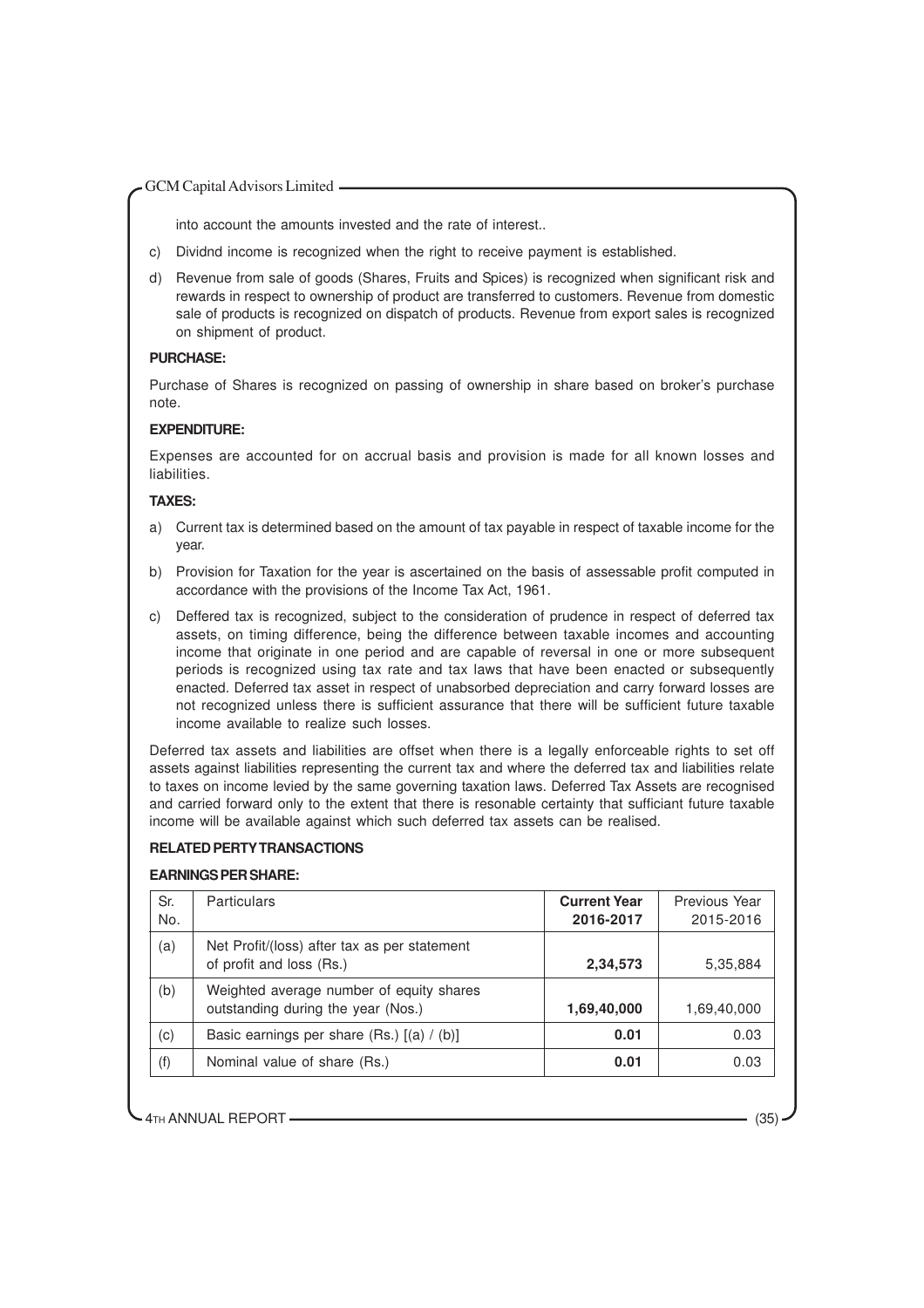| GCM Capital Advisors Limited - |           |                                                                                                                                                                                                                                                                                                                                                       |            |                    |                                     |                                |                                                                         |
|--------------------------------|-----------|-------------------------------------------------------------------------------------------------------------------------------------------------------------------------------------------------------------------------------------------------------------------------------------------------------------------------------------------------------|------------|--------------------|-------------------------------------|--------------------------------|-------------------------------------------------------------------------|
|                                |           | (a) RELATED PARTY DISCLOSURES                                                                                                                                                                                                                                                                                                                         |            |                    |                                     |                                |                                                                         |
| i.                             |           | Related party and their relationships:                                                                                                                                                                                                                                                                                                                |            |                    |                                     |                                |                                                                         |
|                                |           | <b>Key Managerial Personal</b>                                                                                                                                                                                                                                                                                                                        |            |                    |                                     |                                |                                                                         |
|                                | a.        | Samir Baid<br>i.                                                                                                                                                                                                                                                                                                                                      |            |                    |                                     | <b>Managing Director</b>       |                                                                         |
|                                |           | ii.<br>Shilpa Baid                                                                                                                                                                                                                                                                                                                                    |            |                    |                                     | Director                       |                                                                         |
|                                |           | Gaurav Mody<br>iii.                                                                                                                                                                                                                                                                                                                                   |            |                    |                                     | Company Secretary              |                                                                         |
|                                |           | Supratim Roy Chowdhury<br>iv.                                                                                                                                                                                                                                                                                                                         |            |                    |                                     | <b>Chief Financial Officer</b> |                                                                         |
|                                |           | b. Promoter of Company                                                                                                                                                                                                                                                                                                                                |            |                    |                                     |                                |                                                                         |
|                                |           | <b>GCM Securities Limited</b><br>i.                                                                                                                                                                                                                                                                                                                   |            |                    |                                     |                                |                                                                         |
|                                | c.        | Other Enterprises over which KMP and relatives of such personnel exercise significant                                                                                                                                                                                                                                                                 |            |                    |                                     |                                |                                                                         |
|                                |           | influence/Director/KMP                                                                                                                                                                                                                                                                                                                                |            |                    |                                     |                                |                                                                         |
|                                |           | <b>GCM Commodity and Derivatives Limited</b><br>i.<br>ii.                                                                                                                                                                                                                                                                                             |            |                    |                                     |                                |                                                                         |
|                                |           | Global Capital Markets Limited                                                                                                                                                                                                                                                                                                                        |            |                    |                                     |                                |                                                                         |
| ii.                            |           | Material Transactions with Related Parties during the year ended 31st March 2017                                                                                                                                                                                                                                                                      |            |                    |                                     |                                |                                                                         |
|                                |           | Nature of Transactions                                                                                                                                                                                                                                                                                                                                | <b>KMP</b> | Promoters          | Relatives                           | <b>Others</b>                  | Total                                                                   |
|                                |           |                                                                                                                                                                                                                                                                                                                                                       |            |                    | of KMP                              |                                |                                                                         |
|                                |           | Managerial Remuneration Paid                                                                                                                                                                                                                                                                                                                          | 300000/-   | <b>NIL</b>         | NIL                                 | <b>NIL</b>                     | $3,00,000/-$                                                            |
|                                |           | <b>Remuneration Paid to KMP</b>                                                                                                                                                                                                                                                                                                                       |            |                    |                                     |                                |                                                                         |
|                                | 1. CS     |                                                                                                                                                                                                                                                                                                                                                       | 4,00,000/- | <b>NIL</b>         | NIL                                 | NIL                            | 4,00,000/-                                                              |
|                                | 2. CFO    |                                                                                                                                                                                                                                                                                                                                                       | 1,80,000/- | <b>NIL</b>         | NIL                                 | <b>NIL</b>                     | 1,80,000/-                                                              |
|                                |           | Unsecured Loan Given /Taken                                                                                                                                                                                                                                                                                                                           | <b>NIL</b> | <b>NIL</b>         | <b>NIL</b>                          | <b>NIL</b>                     | <b>NIL</b>                                                              |
| iii.                           |           | Disclosure of Balance of with Related Parties having Material Transaction                                                                                                                                                                                                                                                                             |            |                    |                                     |                                |                                                                         |
|                                |           | <b>Particulars</b>                                                                                                                                                                                                                                                                                                                                    |            | Closing Balance as |                                     | Closing Balance as             |                                                                         |
|                                |           |                                                                                                                                                                                                                                                                                                                                                       |            |                    |                                     |                                |                                                                         |
|                                |           |                                                                                                                                                                                                                                                                                                                                                       |            | on March 31, 2017  |                                     | on March 31, 2016              |                                                                         |
| Notes:<br>1.                   |           | Amount Given /Taken<br>The related party relationships have been determined by the management on the basis of the requirements of<br>the Accounting Standard (AS) - 18 'Related Party Disclosures' and the same have been relied upon by the                                                                                                          |            | <b>NIL</b>         |                                     | <b>NIL</b>                     |                                                                         |
| 2.                             | auditors. | The relationships as mentioned above pertain to those related parties with whom transactions have taken<br>place during the year, except where control exists in which case the relationships have been mentioned<br>irrespective of the transactions with the related parties.<br><b>CALCULATION OF REMUNERATION CEILING LIMIT FOR MD &amp; WTD:</b> |            |                    |                                     |                                |                                                                         |
|                                |           | Managerial Remuneration under Section 197 of the Companies Act 2013 read with Schedule V of the Act                                                                                                                                                                                                                                                   |            |                    |                                     |                                |                                                                         |
|                                | Sr. No.   | Particulars                                                                                                                                                                                                                                                                                                                                           |            |                    |                                     |                                |                                                                         |
| i.                             |           | Net profit for the year as per profit and loss accounts for FY 2016-17                                                                                                                                                                                                                                                                                |            |                    |                                     |                                |                                                                         |
| ii.                            |           | 11% of the Net Profit                                                                                                                                                                                                                                                                                                                                 |            |                    |                                     |                                |                                                                         |
| iii.                           |           | Actual Remuneration Paid to MD                                                                                                                                                                                                                                                                                                                        |            |                    |                                     |                                |                                                                         |
| iv.                            |           | <b>Actual Remuneration Paid to WTD</b>                                                                                                                                                                                                                                                                                                                |            |                    |                                     |                                |                                                                         |
| ν.                             |           | Total Remuneration Paid to MD & WTD                                                                                                                                                                                                                                                                                                                   |            |                    |                                     |                                | Amount in INR<br>$2,34,573/-$<br>25,803/-<br>$3,00,000/-$<br><b>NIL</b> |
|                                |           |                                                                                                                                                                                                                                                                                                                                                       |            |                    |                                     |                                |                                                                         |
|                                |           | Previous year's figures have been regrouped and rearranged wherever necessary to conform<br>the current year's presentation.<br>As per our Report of even date attached<br>For Maheshwari and Co.                                                                                                                                                     |            |                    | For and on behalf of the Board of   |                                | $3,00,000/-$                                                            |
|                                |           | <b>Chartered Accountants</b><br>Firm No: 105834W                                                                                                                                                                                                                                                                                                      |            |                    | <b>GCM Capital Advisors Limited</b> |                                |                                                                         |
| <b>KK Maloo</b>                |           |                                                                                                                                                                                                                                                                                                                                                       |            | <b>Samir Baid</b>  |                                     |                                | Shilpa Baid                                                             |
| Partner                        |           | Membership No.: 075872                                                                                                                                                                                                                                                                                                                                |            | Director           |                                     |                                | Director                                                                |

 $\sim$  (36)  $\sim$   $4$ TH ANNUAL REPORT –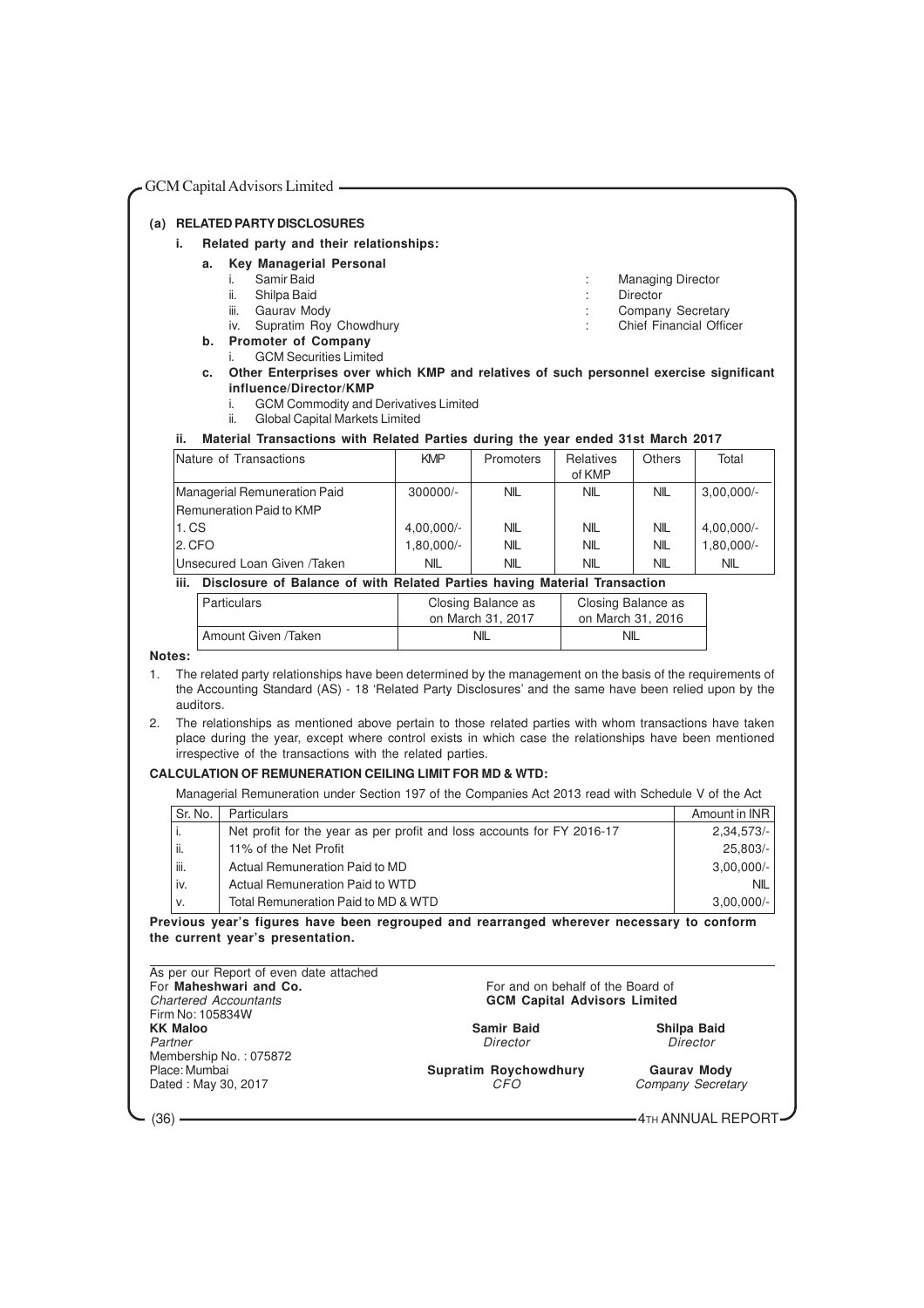### **Notes on Financial Statement for the Year ended 31 March 2017**

(Amount in INR)

#### **NOTE 3 : SHARE CAPITAL**

|                                                       | As at<br>31st March, 2017 31st March, 2016 | As at        |
|-------------------------------------------------------|--------------------------------------------|--------------|
| <b>Authorised Share Capital</b>                       |                                            |              |
| 1,80,00,000 (1,25,000,00) Equity Shares of Rs 10 each | 18,00,00,000                               | 18,00,00,000 |
|                                                       | 18,00,00,000                               | 18,00,00,000 |
| <b>Issued, Subscribed and Paid-up</b>                 |                                            |              |
| 1,69,40,000 (1,24,40,000) Equity shares of Rs 10 each |                                            |              |
| fully paid- up                                        | 16,94,00,000                               | 16,94,00,000 |
| <b>Total</b>                                          | 16,94,00,000                               | 16,94,00,000 |

#### **a. Reconciliation of the share outstanding at the beginning and at the end of the reporting period**

| <b>Particulars</b>                         |               | 2016-2017    |             | 2015-2016    |
|--------------------------------------------|---------------|--------------|-------------|--------------|
| <b>Equity Shares</b>                       | <b>Number</b> | (Rs)         | Number      | (Rs.)        |
| Outstanding at the beginning of the Period | 1,69,40,000   | 16,94,00,000 | 1,69,40,000 | 16,94,00,000 |
| Issued during the Year                     |               |              |             |              |
| Outstanding at the end of the Period       | 1,69,40,000   | 1,69,40,000  | 1,69,40,000 | 1,69,40,000  |

b. Terms and Rights attached to Equity Shares

The company has only one class of equity shares having a par value of Rs 10 per share. Each holder of equity shares is entitled to one vote per share. The dividend proposed (if any) by the Board of Directors is subject to approval of the shareholders in the ensuing Annual General Meeting

In the event of the liquidation of the Company, the holder of equity shares will be entitled to receive remaining assets of the Company, after distribution of all preferential amounts, if any. The distribution will be in proportion to the number of equity shares held by the shareholders.

#### **c. Details of shareholders holding more than 5% shares in the Company:**

| Name of shareholder           |                       | As at 31/03/2017 |                        | As at 31/03/2016 |
|-------------------------------|-----------------------|------------------|------------------------|------------------|
|                               | No. of<br>shares held | % of Holding     | No. of<br> shares held | % of Holding     |
| <b>GCM Securities Limited</b> | 60,90,000             | 36%              | 60,90,000              | 36%              |

**d. The Company has only one class of shares referred to as equity shares having par value of Rs. 10 each.**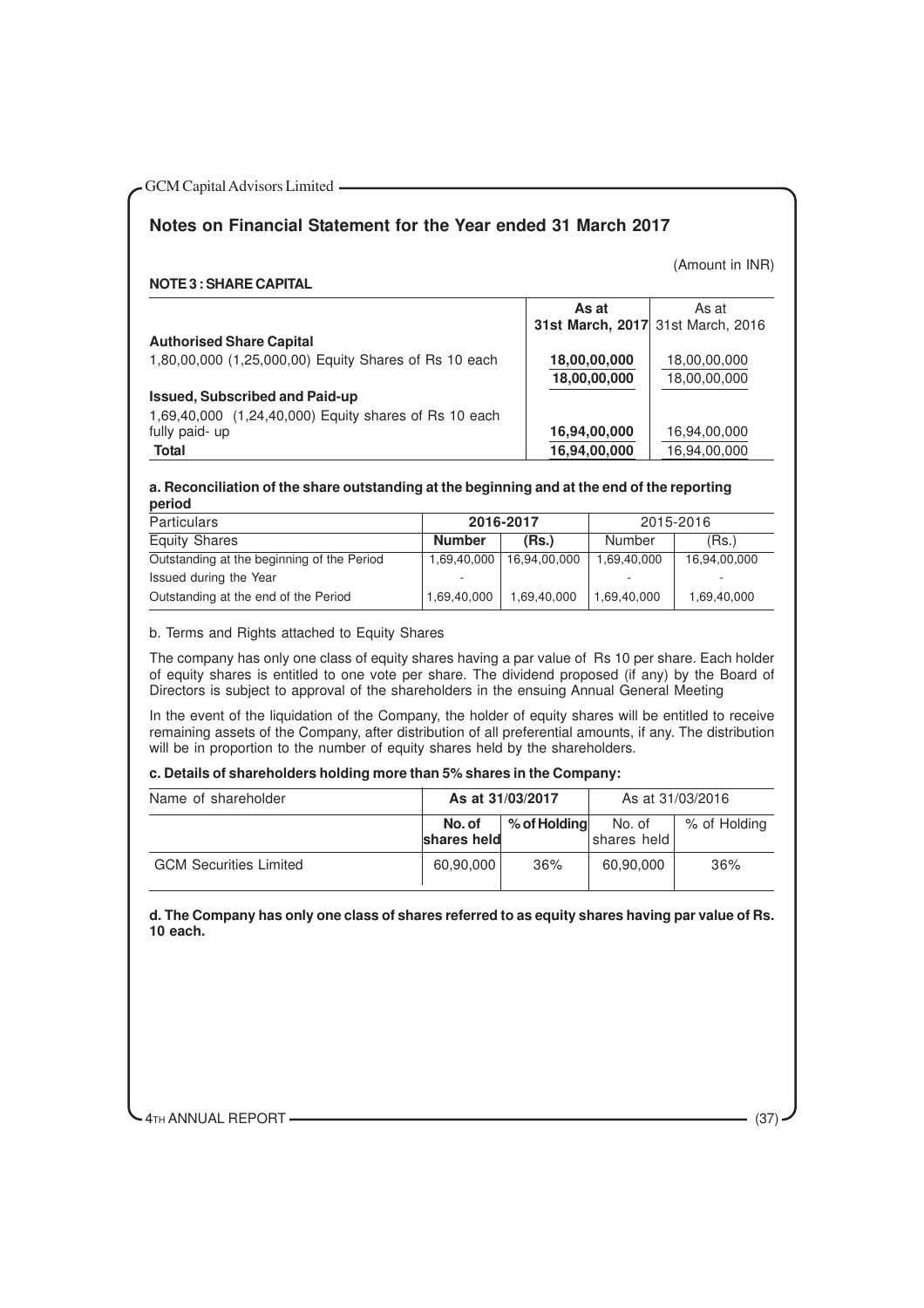|                                              |              | (Amount in INR)                     |
|----------------------------------------------|--------------|-------------------------------------|
| <b>Particulars</b>                           |              | As at 31/03/2017   As at 31/03/2016 |
| <b>Securities Premium Reserve</b>            |              |                                     |
| Opening Balance                              | 16,88,00,000 | 16,88,00,000                        |
| Add: Issued During The Year                  |              |                                     |
| Closing Balance (A)                          | 16,88,00,000 | 16,88,00,000                        |
| Surplus in the statement of profit and loss: |              |                                     |
| Opening balance                              | 47,86,739    | 42,50,854                           |
| Add: Profit / (Loss) for the year            | 2,34,573     | 5,35,885                            |
| <b>Closing Balance (B)</b>                   | 50,21,312    | 47,86,739                           |
| Total $(A + B)$                              | 17,38,21,312 | 17,35,86,739                        |

#### **Note 5 : LONG-TERM BORROWINGS**

|                                                                                                                                                                         |                                   | (Amount in INR) |
|-------------------------------------------------------------------------------------------------------------------------------------------------------------------------|-----------------------------------|-----------------|
| <b>Particulars</b>                                                                                                                                                      | As at 31/03/2017 As at 31/03/2016 |                 |
| <b>Term Loans-others</b>                                                                                                                                                |                                   |                 |
| <b>Secured</b>                                                                                                                                                          |                                   |                 |
| Kotak Mahindra Prime Limited                                                                                                                                            | 4,03,799                          | 6,73,552        |
| (Secured against hypothecation of Vehicle,<br>repayable in 59 installments and carries<br>an interest rate $\omega$ 9.93% per annum)<br>BMW India finance Services Ltd. | 29,27,576                         |                 |
| (Secured against hypothecation of Vehicle,<br>repayable in 60 installments and carries an<br>interest rate $@$ 10.25% per annum)                                        |                                   |                 |
| Total                                                                                                                                                                   | 33, 31, 375                       | 6,73,552        |

#### **Note 6 : TRADE PAYABLES**

(Amount in INR)

| <b>Particulars</b>    | As at 31/03/2017 As at 31/03/2016 |           |
|-----------------------|-----------------------------------|-----------|
| Trade Payables-others | 13,04,80,700                      | 38,32,250 |
| Total                 | 13,04,80,700                      | 38,32,250 |

#### **Note:**

The Company has not received any information from its suppliers regarding their registration under the 'Micro, Small and Medium Enterprises Development Act, 2006'. Hence, interest if any, payable as required under the Act has not been provided and the information required to be given in accordance with Section 22 of the said Act, is not ascertainable and hence, not disclosed.

(38) **4TH ANNUAL REPORT**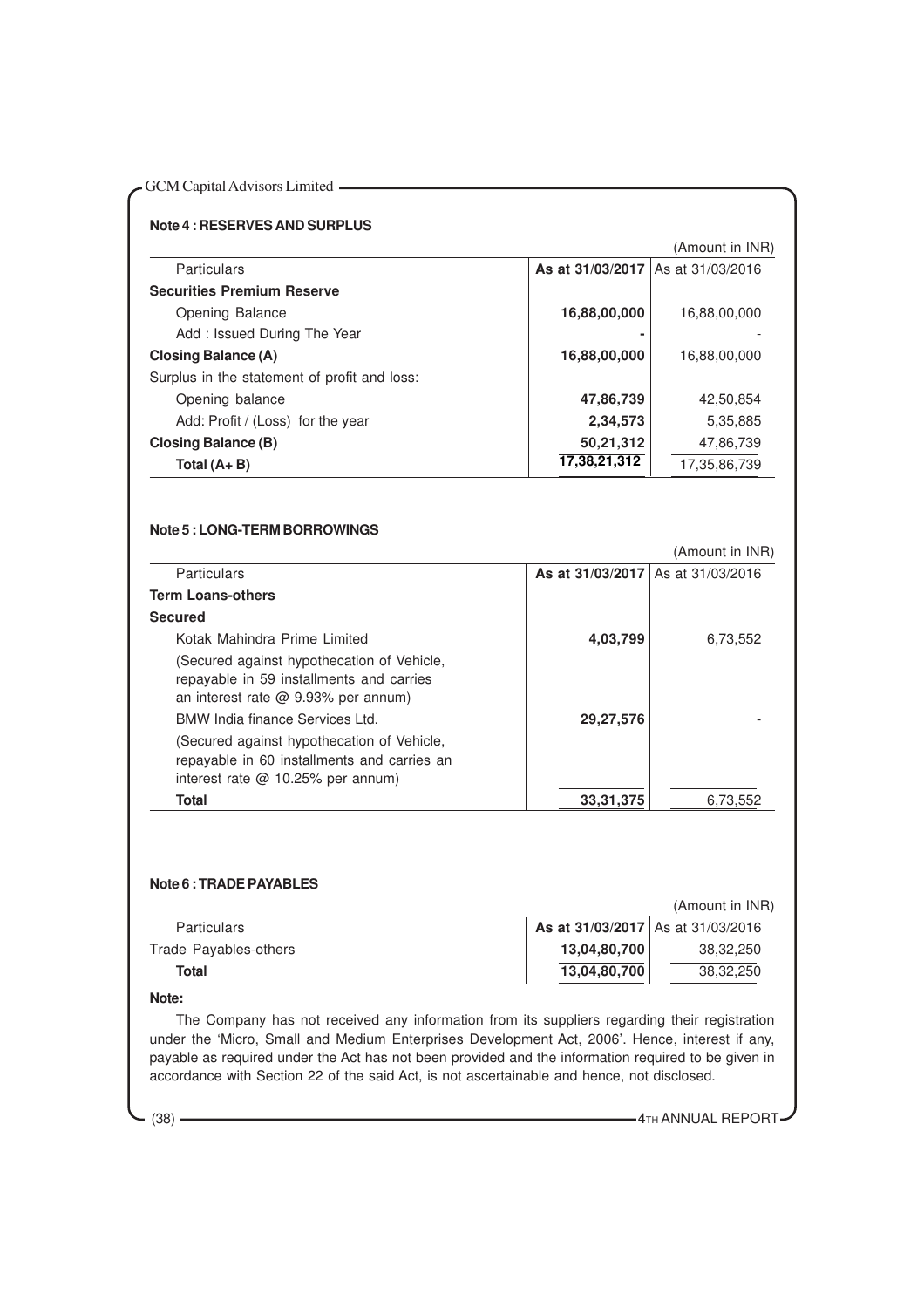| - GCM Capital Advisors Limited |  |
|--------------------------------|--|
|--------------------------------|--|

#### **Note 7 : OTHER CURRENT LIABILITIES**

|                                                           |                                   | (Amount in INR) |
|-----------------------------------------------------------|-----------------------------------|-----------------|
| <b>Particulars</b>                                        | As at 31/03/2017 As at 31/03/2016 |                 |
| Current Maturities of Long-Term Borrowings (Refer Note 5) | 9,96,428                          | 2.44.345        |
| <b>Statutory Dues</b>                                     | 1,83,019                          | 62.326          |
| Total                                                     | 11,79,447                         | 3,06,671        |

#### **Note 8 : SHORT-TERM PROVISIONS**

|                        |                                   | (Amount in INR) |
|------------------------|-----------------------------------|-----------------|
| <b>Particulars</b>     | As at 31/03/2017 As at 31/03/2016 |                 |
| Provision For Expenses | 4,83,659                          | 22.02.427       |
| Total                  | 4,83,659                          | 22.02.427       |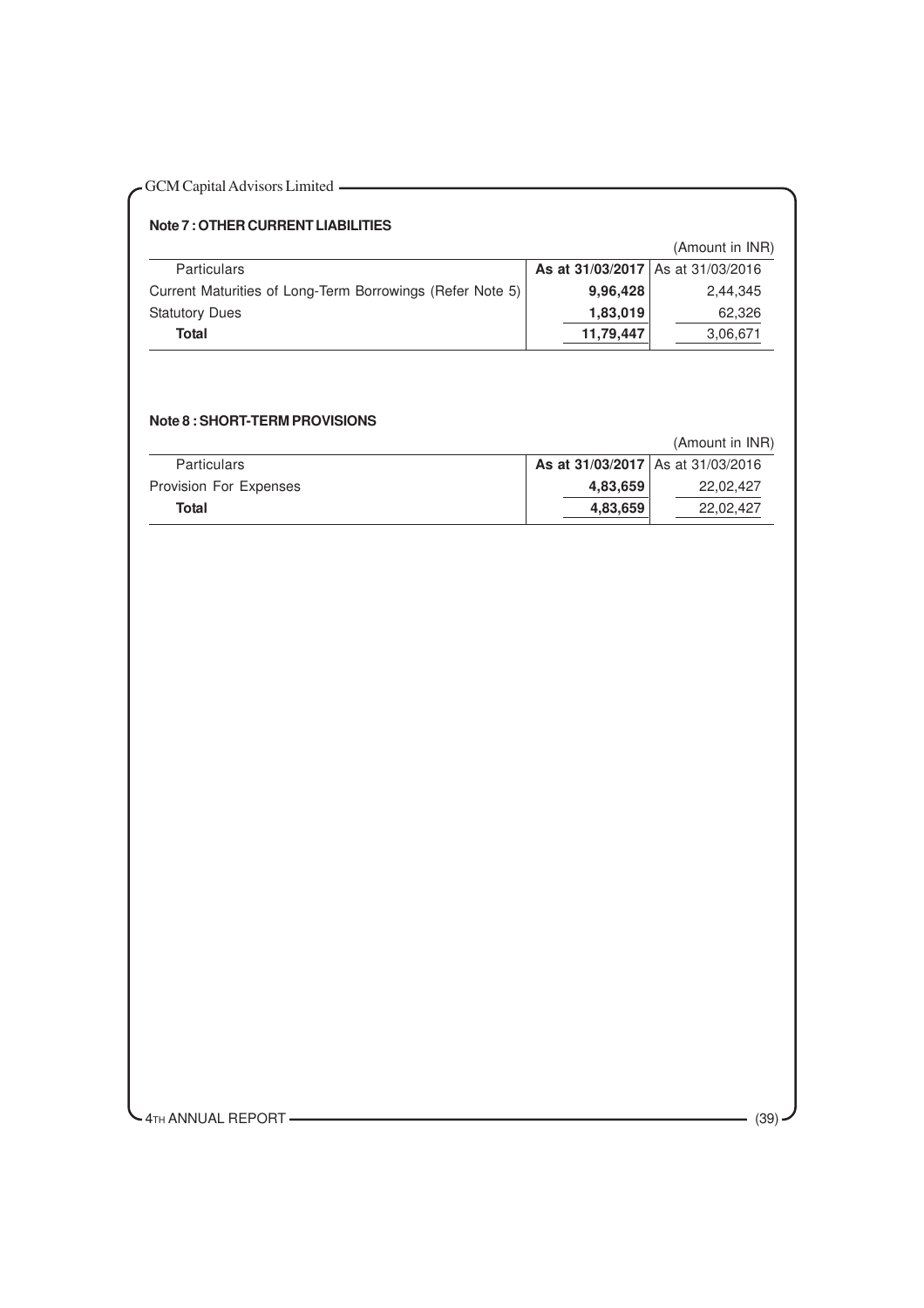| (i) Tangible Assets    |                |                       |              |            |            |                           | (Amount in INR) |            |
|------------------------|----------------|-----------------------|--------------|------------|------------|---------------------------|-----------------|------------|
| Description of Assets  |                | GROSS BLOCK (AT COST) |              |            |            | DEPRECIATION/AMORTISATION |                 | NET BLOCK  |
|                        | As at          | Additions             | Deductions   | As at      | Upto       | For the Year              | Upto            | As at      |
|                        | 1/04/2016<br>5 |                       |              | 31/03/2017 | 31/03/2016 |                           | 31/03/2017      | 31/03/2017 |
| <b>TANGIBLE ASSETS</b> |                |                       |              |            |            |                           |                 |            |
| Plant and Machineries  |                | 7,03,450              |              | 7,03,450   |            |                           |                 | 7,03,450   |
| Office Equipment       | 5,58,563       |                       |              | 5,58,563   | 3,96,603   | 72,995                    | 4,69,598        | 88,965     |
| Furniture & Fixture    | 6,62,362       | 40,200                |              | 7,02,562   | 3,45,259   | 85,976                    | 4,31,235        | 2,71,327   |
| Vehicles               | 6,53,163       | 47,60,067             |              | 64,13,230  | 6,97,211   | 9,33,899                  | 16,31,110       | 47,82,120  |
| Computers              | 94,616         | 30,825                | t,           | 1,25,441   | 87,704     | 20,317                    | 1,08,021        | 17,420     |
| <b>Total</b>           | 29,68,704      | 55,34,542             | $\mathbf{r}$ | 85,03,246  | 15,26,777  | 11, 13, 187               | 26,39,964       | 58,63,282  |
| Description of Assets  |                | GROSS BLOCK (AT COST) |              |            |            | DEPRECIATION/AMORTISATION |                 | NET BLOCK  |
|                        | As at          | Additions             | Deductions   | As at      | Upto       | For the Year              | Upto            | As at      |
|                        | 1/04/2015<br>5 |                       |              | 31/03/2016 | 31/03/2016 |                           | 31/03/2016      | 31/03/2016 |
| <b>TANGIBLE ASSETS</b> |                |                       |              |            |            |                           |                 |            |
| Office Equipment       | 5,24,363       | 34,200                | I.           | 5,58,563   | 2,89,317   | 1,07,286                  | 3,96,603        | 1,61,960   |
| Furniture & Fixture    | 6,62,362       |                       |              | 6,62,362   | 2,34,480   | 1,10,779                  | 3,45,259        | 3,17,103   |
| Vehicles               | 6,53,163       |                       |              | 16,53,163  | 2,63,092   | 4,34,119                  | 6,97,211        | 9,55,952   |
| Computers              | 94,616         |                       |              | 94,616     | 75,854     | 11,850                    | 87,704          | 6,912      |
| Total                  | 29,34,504      | 34,200                |              | 29,68,704  | 8,62,743   | 6,64,034                  | 15,26,777       | 14,41,927  |

 $-$  (40)  $-$ 

4TH ANNUAL REPOR T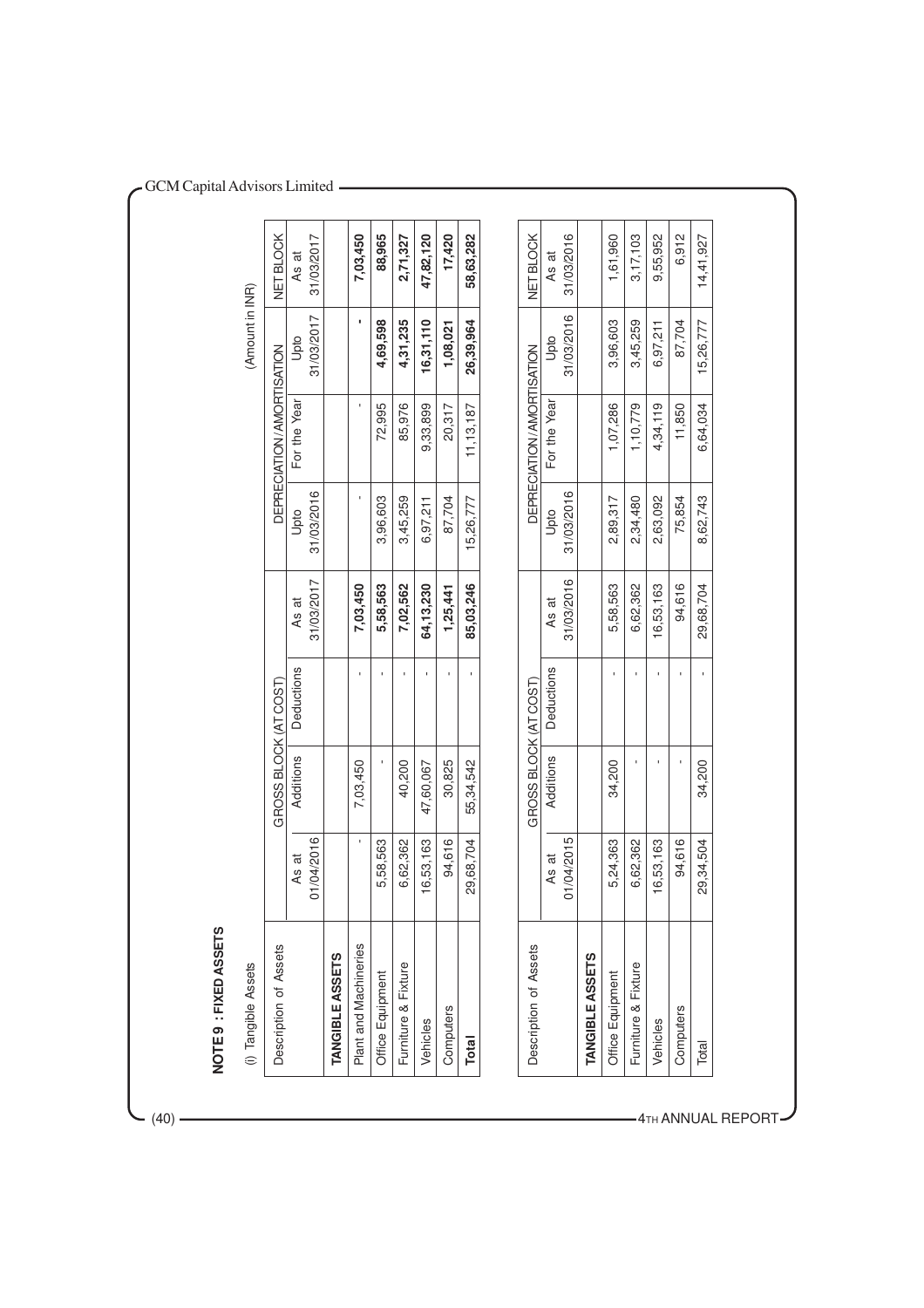| <b>Note 10: NON-CURRENT INVESTMENTS</b>                                                                                                                      |                  |                  |
|--------------------------------------------------------------------------------------------------------------------------------------------------------------|------------------|------------------|
|                                                                                                                                                              |                  | (Amount in INR)  |
| <b>Particulars</b>                                                                                                                                           | As at 31/03/2017 | As at 31/03/2016 |
| Trade (At Cost)<br><b>Investment in Other Entities (Quoted)</b>                                                                                              |                  |                  |
| Investment in Equity Instruments                                                                                                                             |                  |                  |
| Asian Paint Limited                                                                                                                                          |                  |                  |
| 1000 (as at 31 March 2016 : 1000) equity shares<br>of Re. 1/- each in Asian Paints Ltd fully paid up                                                         | 5,94,455         | 5,94,455         |
| Colgate-Palmolive (India) Ltd,<br>1000 (as at 31 March 2016 : 1000) equity shares<br>of Re. 1/- each in Colgate-Palmolive (India) Limited<br>fully paid up   | 8,36,160         | 8,36,160         |
| Dabur India<br>2000 (as at 31 March 2016 : 2000) equity shares<br>of Re. 1/- each in Dabur India fully paid up                                               | 3,87,634         | 3,87,634         |
| Multi Commodity Exchange of India<br>2500 (as at 31 March 2015: 2500) equity shares<br>of Re. 10 each in Mcx fully paid up                                   | 17,38,767        | 17,38,767        |
| NCL Research & Financial Ltd.<br>212500 (as at 31 March 2016 : 212500) equity<br>shares of Rs. 2/- each in NCL Research &<br>Financial Limited fully paid up | 35,00,406        | 35,00,406        |
| Pidilite Industries<br>1000 (as at 31 March 2016 : 1000) equity shares<br>of Re. 1/- each in Pidilite Industries fully paid up                               | 3,32,500         | 3,32,500         |
|                                                                                                                                                              | 73,89,922        | 73,89,922        |
| <b>Investment in Bonds</b>                                                                                                                                   |                  |                  |
| SBI Bond<br>2697 (as at 31 March 2016: 1743) units of<br>Rs. 10,000 each in SBI Bond - (SBIBIVR) fully paid up                                               | 3,09,19,529      | 1,95,30,022      |
|                                                                                                                                                              | 3,09,19,529      | 1,95,30,022      |
| Investment in other entities (Unquoted)                                                                                                                      |                  |                  |
| Global Mercantile Pvt. Ltd.<br>Nil (as at 31 March 2016 : 300000) equity shares of<br>Rs. 10/- each in Global Mercantile Private Limited<br>fully paid up    |                  | 30,00,000        |
| <b>Total</b>                                                                                                                                                 | 3,83,09,451      | 2,99,19,944      |
| Particulars                                                                                                                                                  | As at 31/03/2017 | As at 31/03/2016 |
| Aggregate amount of unquoted investments                                                                                                                     |                  | 30,00,000        |
| Aggregate amount of quoted investments                                                                                                                       | 3,83,09,451      | 2,69,19,944      |
| Aggregate market value of quoted investments                                                                                                                 | 3,95,47,485      | 26,55,930        |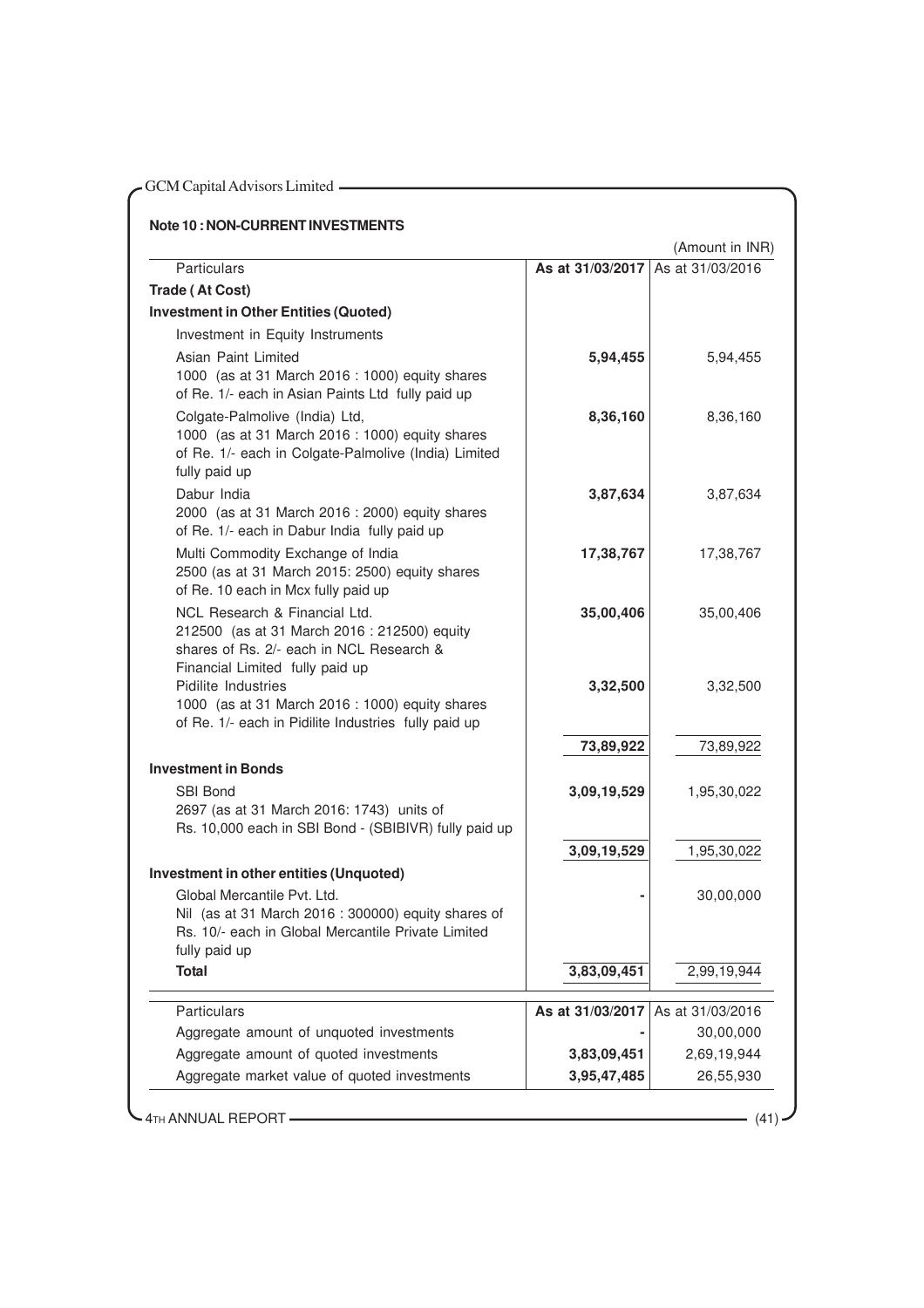#### **Note 11 : DEFFERED TAX ASSET (NET)**

(Amount in INR)

| <b>Particulars</b>                     | <b>As at 31/03/2017</b> As at 31/03/2016 |        |
|----------------------------------------|------------------------------------------|--------|
| On Difference Between Book Balance and |                                          |        |
| Tax Balance of Fixed Assets            | 2.90.469                                 | 39.284 |
| Total                                  | 2,90,469                                 | 39,284 |

#### **Note 12 : Long Term Loans and Advances**

|                                                                                                                        |                                   | (Amount in INR) |
|------------------------------------------------------------------------------------------------------------------------|-----------------------------------|-----------------|
| Particulars                                                                                                            | As at 31/03/2017 As at 31/03/2016 |                 |
| (Unsecured, considered good)                                                                                           |                                   |                 |
| Loans and Advances to Corporates<br>(ICD's Given to Corporate Entities which recoverable<br>in Due Course of Business) | 16,60,80,510                      | 7,76,95,731     |
| <b>MAT Credit Entitlement</b>                                                                                          | 29,161                            |                 |
| Advance tax (net)                                                                                                      | 16,88,033                         | 33,24,757       |
| Total                                                                                                                  | 16,77,97,704                      | 8,10,20,488     |

#### **Note 13 : INVENTORIES**

|                            | (Amount in INR) |                                   |
|----------------------------|-----------------|-----------------------------------|
| Particulars                |                 | As at 31/03/2017 As at 31/03/2016 |
| Finished goods:            |                 |                                   |
| - Spices                   | 2,17,573        |                                   |
| - Apples                   | 23,50,013       |                                   |
| <b>Inventory of Shares</b> | $\blacksquare$  | 1,05,84,000                       |
| Total                      | 25,67,586       | 1,05,84,000                       |

#### **Note 14 : TRADE RECEIVABLES**

|                                                                                                |                                   | (Amount in INR) |
|------------------------------------------------------------------------------------------------|-----------------------------------|-----------------|
| <b>Particulars</b>                                                                             | As at 31/03/2017 As at 31/03/2016 |                 |
| (Unsecured, Considered Good)                                                                   |                                   |                 |
| Debts outstanding for a period exceeding six<br>months from the dates they are due for payment | 7,52,80,956                       | 7,54,49,496     |
| Other Debts                                                                                    | 1,06,54,279                       |                 |
| Total                                                                                          | 8,59,35,235                       | 7,54,49,496     |

(42) **4TH ANNUAL REPORT**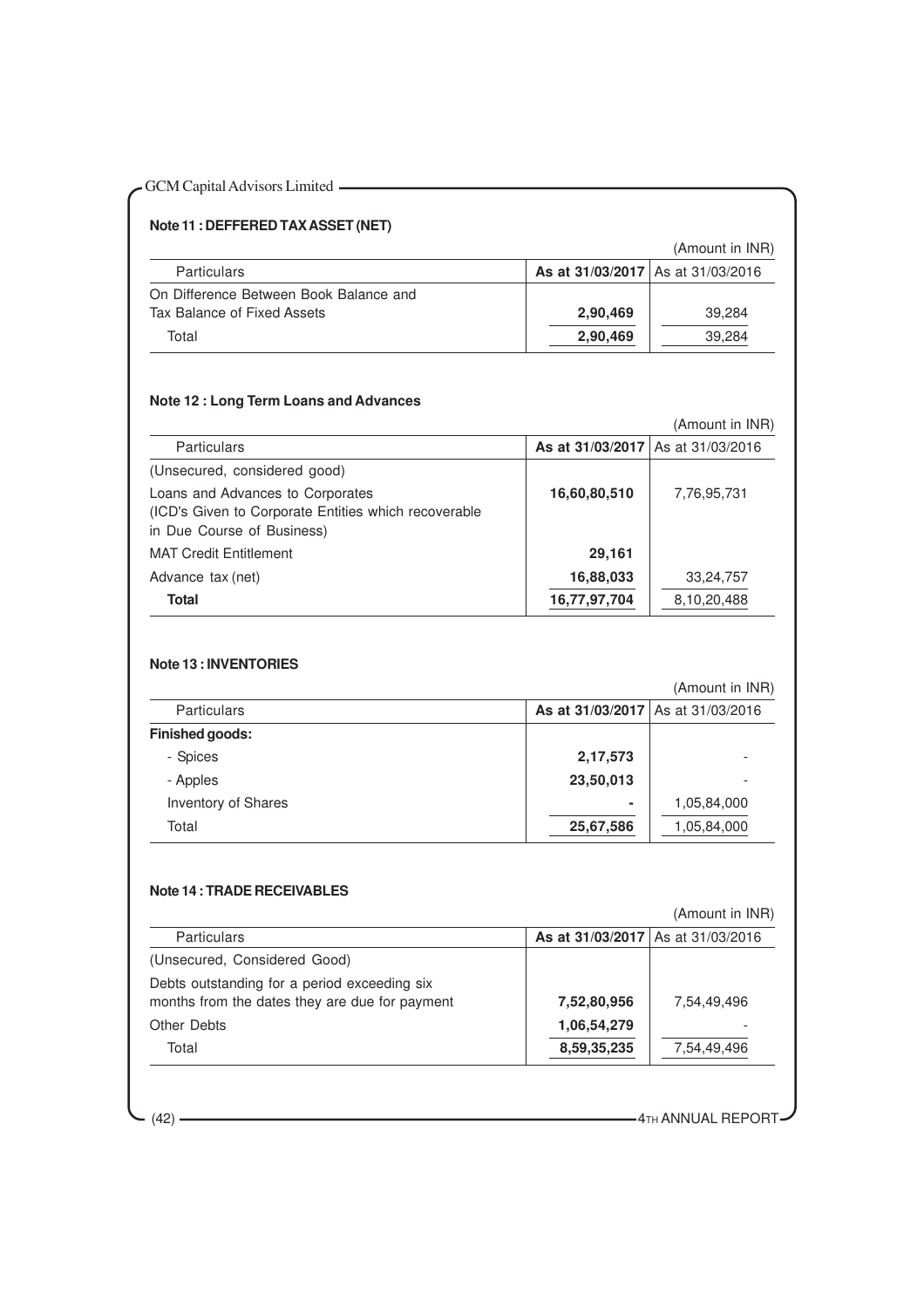#### **Note 15 : CASH & CASH EQUIVALENTS**

|             | (Amount in INR)                   |
|-------------|-----------------------------------|
|             |                                   |
| 6,16,917    | 62.370                            |
|             |                                   |
| 1,64,47,340 | 17,26,697                         |
| 1,70,64,257 | 17,89,067                         |
|             | As at 31/03/2017 As at 31/03/2016 |

#### **Note 16 : SHORT TERM LOANS AND ADVANCES**

|                                                                                                                |              | (Amount in INR)                   |
|----------------------------------------------------------------------------------------------------------------|--------------|-----------------------------------|
| <b>Particulars</b>                                                                                             |              | As at 31/03/2017 As at 31/03/2016 |
| (Unsecured, Considered Good)                                                                                   |              |                                   |
| <b>Security Deposits</b>                                                                                       | 14,00,000    | 9,00,000                          |
| Loans and Advances to Corporates                                                                               | 50,000       |                                   |
| Others                                                                                                         | 15,67,34,994 | 14,71,23,148                      |
| (Interest Bearing Loans Given to Non Corporate Entities<br>which is recoverable during the Course of Business) |              |                                   |
| <b>Total</b>                                                                                                   |              |                                   |
|                                                                                                                | 15,81,84,994 | 14,80,23,148                      |

#### **Note 17 : OTHER CURRENT ASSETS**

### (Amount in INR)

| <b>Particulars</b> | As at 31/03/2017 As at 31/03/2016 |           |
|--------------------|-----------------------------------|-----------|
| Accrued Interest   | 26,83,515                         | 17.34.285 |
| Total              | 26,83,515                         | 17,34,285 |

#### **Note 18 : REVENUE FROM OPERATION**

#### (Amount in INR)

| <b>Particulars</b>               | 2016-2017   | 2015-2016   |
|----------------------------------|-------------|-------------|
| Sale of Shares                   | 65,91,661   | 2,00,00,000 |
| Sale of Spices                   | 4,22,550    |             |
| Sale of Apples                   | 3,53,85,789 |             |
| Professional & Advisory Services | 5,00,000    | ٠           |
| Interest Income on ICD's         | 2,56,89,415 | 1,88,72,532 |
| Dividend                         | 39,200      | 53,050      |
| Total                            | 6,86,28,615 | 3,89,25,582 |

4TH ANNUAL REPORT (43)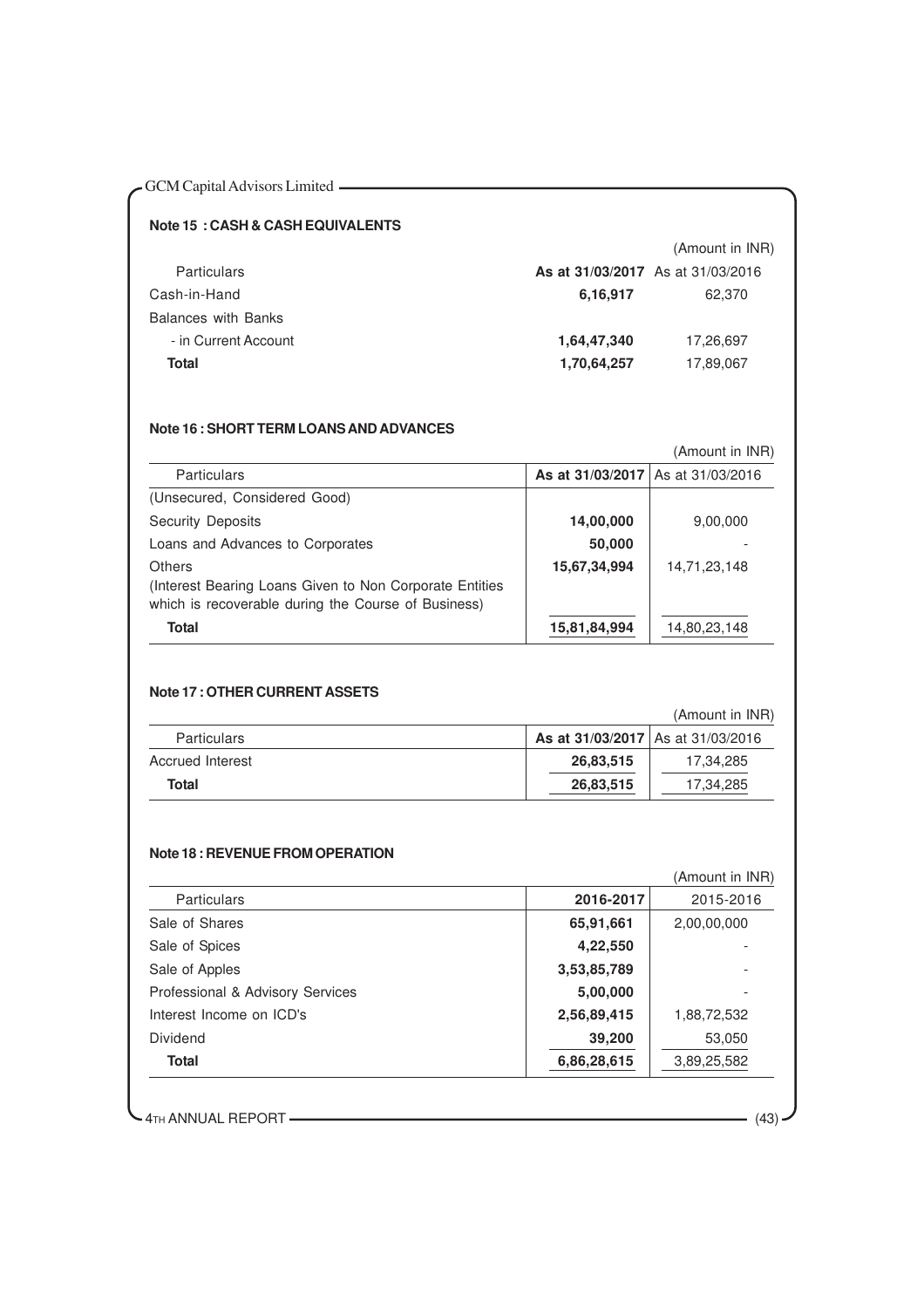## GCM Capital Advisors Limited ————————————————————

#### **Note 19 : OTHER INCOME**

(Amount in INR)

| <b>Particulars</b>            | 2016-2017 | 2015-2016 |
|-------------------------------|-----------|-----------|
| Interest on Fixed deposit     | 83.582    | 6,44,961  |
| Interest on Bond              | 26.83,515 | 18,20,224 |
| Profit in Sale of Investments | 2,74,554  |           |
| Total                         | 30,41,651 | 24,65,185 |

#### **Note 20 : PURCHASE OF STOCK IN TRADE**

(Amount in INR)

| <b>Particulars</b> | 2016-2017   | 2015-2016                |
|--------------------|-------------|--------------------------|
| Purchase of Shares | 6,00,000    | 3,95,66,500              |
| Purchase of Spices | 1,34,85,723 |                          |
| Purchase of Apples | 4,09,69,090 | $\overline{\phantom{a}}$ |
| Total              | 5,50,54,813 | 3,95,66,500              |

#### **Note 21 : CHANGES OF STOCK IN TRADE**

|                     |             | (Amount in INR) |
|---------------------|-------------|-----------------|
| <b>Particulars</b>  | 2016-2017   | 2015-2016       |
| Opening stock       | 1,05,84,000 |                 |
| Less: Closing stock | 25,67,586   | 1,05,84,000     |
| Total               | 80,16,414   | (1,05,84,000)   |

#### **Note 22 : EMPLOYEES' BENEFIT EXPENSE**

|                            |           | (Amount in INR) |
|----------------------------|-----------|-----------------|
| Particulars                | 2016-2017 | 2015-2016       |
| Salary, Bonus & Allowances | 25,90,483 | 35,05,995       |
| Directors Remuneration     | 3,00,000  | 3,00,000        |
| Staff welfare expenses     | 1,44,401  | 6,11,105        |
| Total                      | 30,34,884 | 44,17,100       |

Exchange & Depository Fees **3,00,481** 3,04,580

 $(44)$   $\overline{\phantom{241\,441}}$   $\overline{\phantom{241\,441}}$   $\overline{\phantom{241\,441}}$   $\overline{\phantom{241\,441}}$   $\overline{\phantom{241\,441}}$   $\overline{\phantom{241\,441}}$   $\overline{\phantom{241\,441}}$   $\overline{\phantom{241\,441}}$   $\overline{\phantom{241\,441}}$   $\overline{\phantom{241\,441}}$   $\overline{\phantom{241\,441}}$   $\overline{\$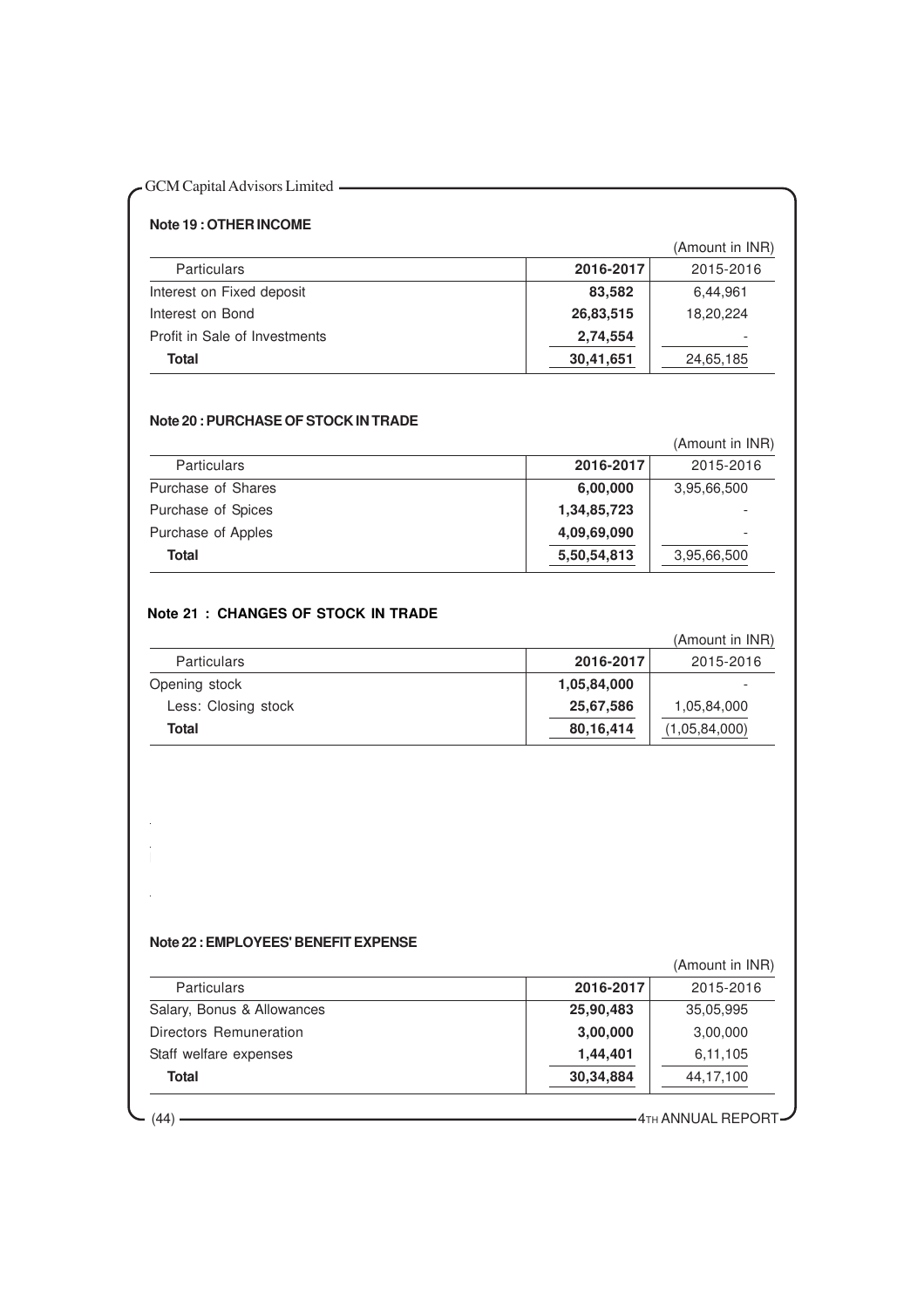### **Note 23 : FINANCE COST**

(Amount in INR)

| <b>Particulars</b> | 2016-2017 | 2015-2016 |
|--------------------|-----------|-----------|
| Interest Paid      | 2,34,600  | 1,03,273  |
| Total              | 2,34,600  | 1.03.273  |

#### **Note 24 : OTHER EXPENSES**

|                                            |           | (Amount in INR) |
|--------------------------------------------|-----------|-----------------|
| <b>Particulars</b>                         | 2016-2017 | 2015-2016       |
| <b>Electricity Expenses</b>                | 32,420    | 78,410          |
| Clearing and Forwarding Charges            | 14,69,094 |                 |
| Stock Exchange & Other Regulatory Expenses | 3,00,481  | 3,04,580        |
| Advertisment                               | 1,05,257  | 1,09,379        |
| Audit Fees & Expenses                      | 50,000    | 50,000          |
| <b>Bank Charges</b>                        | 67,491    | 8,624           |
| Book & Periodicals                         | 12,600    | 10,100          |
| <b>Business Promotion Expenses</b>         | 1,10,000  | 10,35,490       |
| Commission & Brokrage                      |           | 9,00,000        |
| Donation 80G                               | 1,00,000  |                 |
| Insurance Expenses                         | 39,526    | 44,150          |
| Internet & Website Expenses                | 1,04,000  | 1,48,100        |
| Labour Payment                             | 13,670    |                 |
| Misc. & General Expenses                   | 94,483    | 3,47,901        |
| <b>Office Rent</b>                         | 10,000    | 10,80,000       |
| Postage & Courier Expenses                 | 54,780    | 53,710          |
| <b>Printing &amp; Stationery</b>           | 1,69,605  | 1,88,929        |
| Professional & Legal Fees                  | 1,38,699  | 1,02,770        |
| Registrar's & Transfer Agent Fee           | 54,696    | 17,370          |
| R&M-Computers & Software                   | 3,600     | 64,627          |
| R&M - Others                               | 97,208    | 3,99,540        |
| Roc- Filling Fees & Expenses               | 8,230     |                 |
| Telephone & Mobile Expenses                | 71,894    | 1,13,936        |
| Travelling & Conveyance Expenses           | 10,71,476 | 12,29,686       |
| <b>Total</b>                               | 41,70,980 | 62,87,302       |

 $\sim$  4<sub>TH</sub> ANNUAL REPORT  $\overline{\phantom{a}}$  (45)  $\cdot$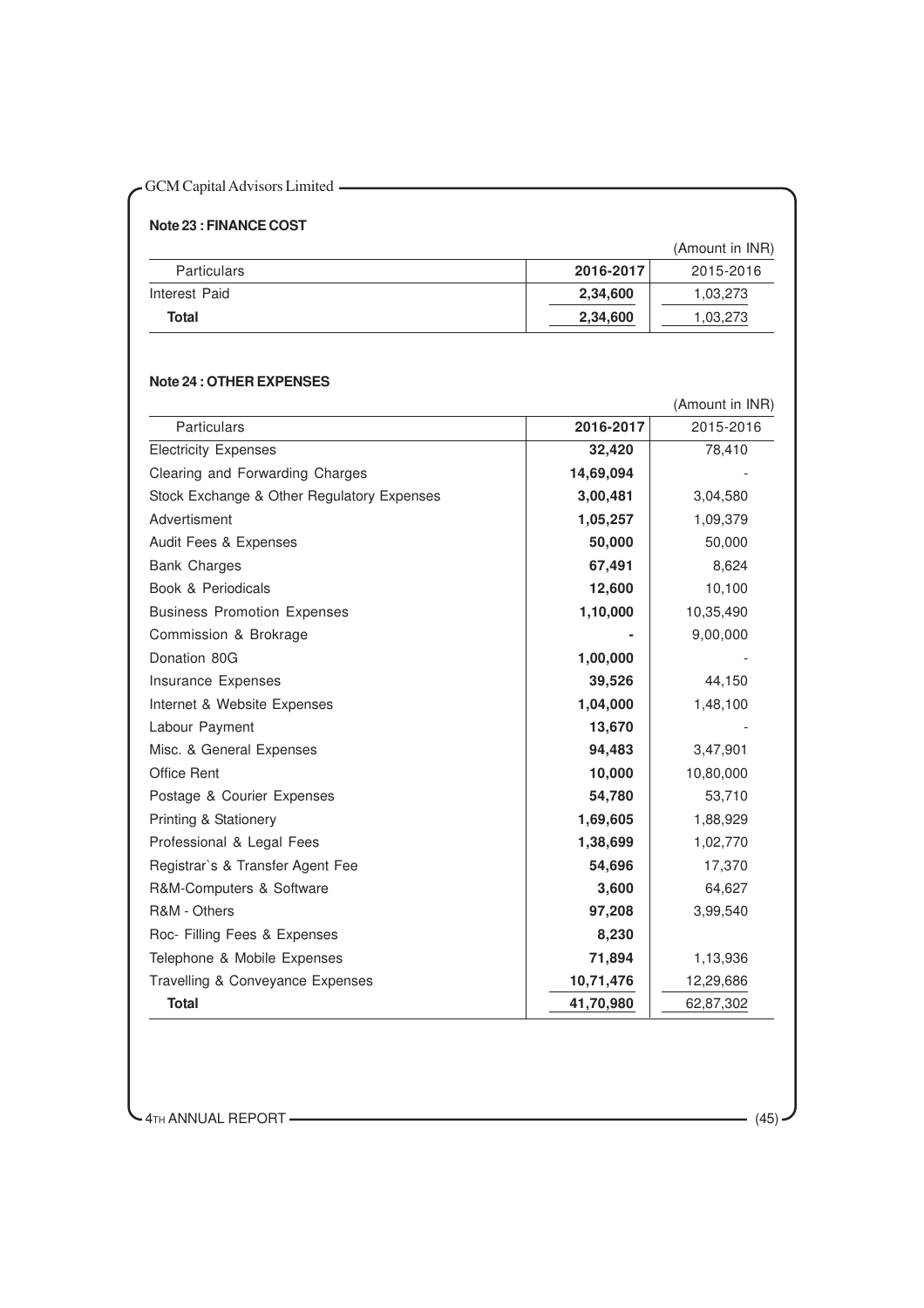#### **Note 24.1 : PAYMENT TO STATUTORY AUDITORS**

(Amount in INR)

| <b>Particulars</b>   | 2016-2017      | 42,460 |
|----------------------|----------------|--------|
| <b>Audit Fees</b>    | 50,000         | 50,000 |
| Service Tax on above | 7,500          | 7,250  |
| <b>Other Matters</b> | $\blacksquare$ |        |
| Total                | 57,500         | 57,250 |

25 Balances shown under Long Term Liabilities, Other Current Liabilities and Long Term Loans and Advances and Short Term Loans & Advances are subject to Confirmation, reconciliation and consequential adjustments, if any.

#### **26 Events Occurring after Balance Sheet Date**

No significant events which could effect the financial possition as on March 31, 2017, to a material extent have been reported by the management, after the balance sheet date till the signing of the report.

#### **27 Contingent Liabilities**

The Company does not have any pending litigations / disputed matters as at March 31, 2017 including Income Tax, Sales Tax and Other Taxes which will impact the financial possition in its financial statements as on March 31, 2017.

28. Details of specified bank notes (SBN) held and transacted during the period from 8 November 2016 to 30 December 2018.

| <b>Particulars</b>                    | <b>SBNs</b> | <b>Other Denominated Notes</b> | Total     |
|---------------------------------------|-------------|--------------------------------|-----------|
| Closing cash in hand as on 08.11.2016 | 47,55,500   | 5,96,166                       | 47,55,500 |
| (+) Permitted receipts                |             | 5,70,000                       |           |
| (-) Permitted payments                |             |                                |           |
| (-) Amount deposited in Banks         | 47,55,500   |                                | 47,55,500 |
| Closing cash in hand as on 30.11.2016 |             | 11,66,166                      |           |

#### As per our Report of even date attached

Firm No: 105834W<br>**KK Maloo** Partner Director Director Director Director Director Director Membership No.: 075872<br>Place: Mumbai Dated : May 30, 2017 CFO Company Secretary

For **Maheshwari and Co.** For and on behalf of the Board of Chartered Accountants **Formation Construction** GCM Capital Advisory Limited **GCM Capital Advisory Limited** 

**Kamir Baid Shilpa Baid** 

**Supratim Roychowdhury Gaurav Mody**<br>CFO Company Secret

(46) **4TH ANNUAL REPORT**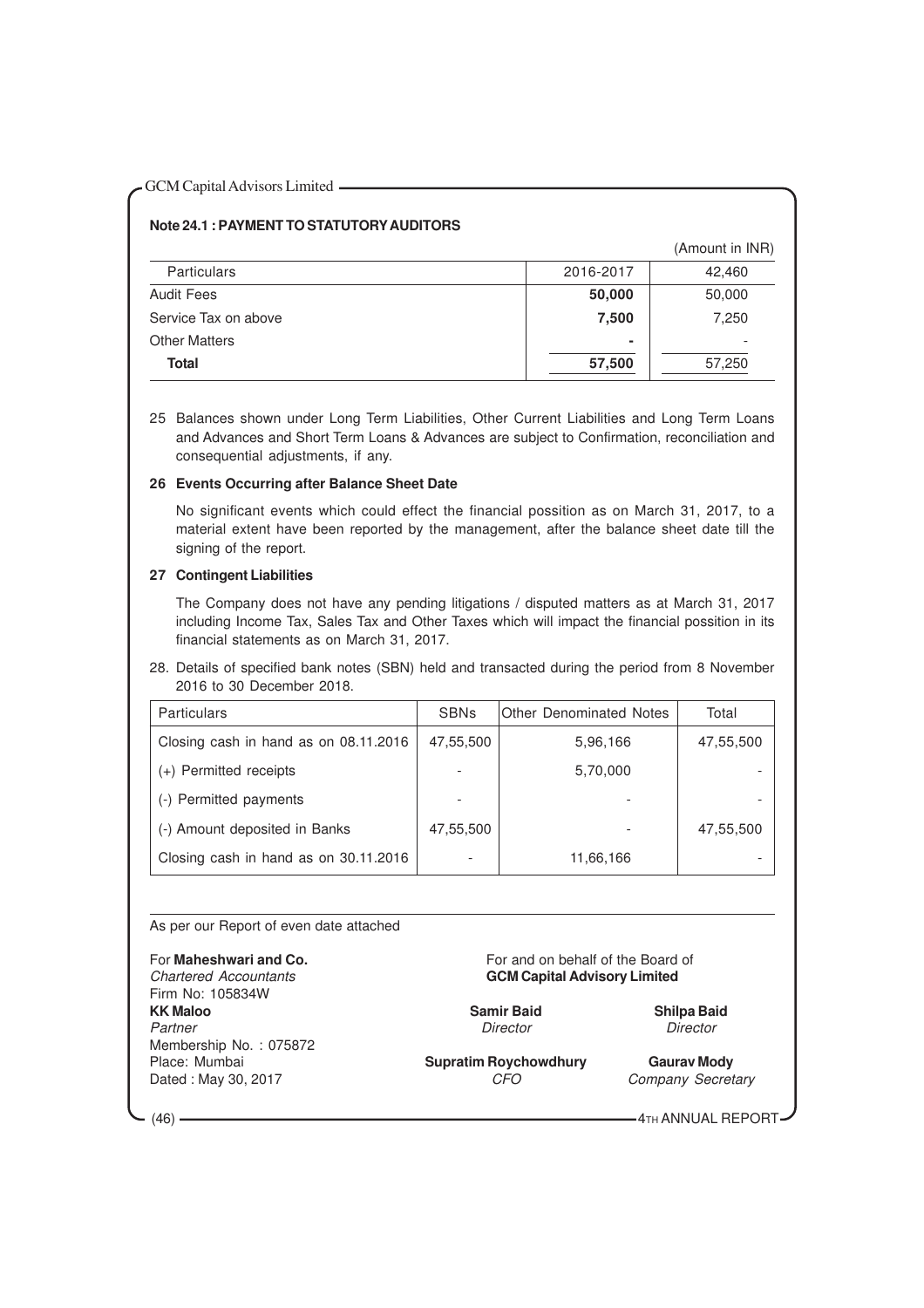CIN: L74110MH2013PLC243163

Registered Office: 805, Raheja Center, 214-Free Press Journal Marg, Nariman Point, Mumbai-400021 Maharashtra Tel: +91 22 2204 9995, Email: gcmcap@gmail.com , URL : www.gcmcap.com

#### **Form No. MGT – 11, PROXY FORM / BALLOT FORM**

(Pursuant to the section 105(6) of the Companies Act, 2013 and rule 19(3) of the Companies (Management and Administration), 2014)

| Name of the Member       |          |
|--------------------------|----------|
| Registered Address       |          |
| Folio No. / DP/Client ID | Email ID |

I/We, members of **GRI CAPT CAPTED Shares of GCM Capital Advisors Ltimited,** hereby appoint -

1. \_\_\_\_\_\_\_\_\_\_\_\_\_\_\_\_ having email Id \_\_\_\_\_\_\_\_\_\_\_\_\_\_\_\_ Signature \_\_\_\_\_\_\_\_\_\_\_\_\_\_\_\_\_\_ or failing him

2. \_\_\_\_\_\_\_\_\_\_\_\_\_\_\_\_ having email Id \_\_\_\_\_\_\_\_\_\_\_\_\_\_\_ Signature \_\_\_\_\_\_\_\_\_\_\_\_\_\_\_\_\_\_ or failing him 3. \_\_\_\_\_\_\_\_\_\_\_\_\_\_\_\_\_\_\_\_\_ having email Id \_\_\_\_\_\_\_\_\_\_\_\_\_\_\_\_\_ Signature

as my/our proxy to attend and vote for me/us on my/our behalf at the 04thAnnual General Meeting of the Company to be held on Thursday, the 28th day of September, 2017 at 11.30 A.M. and any adjournment thereof.

| <b>Ordinary Business:</b> |                                                                                                                                            |  | <b>Against</b> |
|---------------------------|--------------------------------------------------------------------------------------------------------------------------------------------|--|----------------|
|                           | Adoption of Financial Statements (Standalone and Consolidated) for the<br>year ended March 31, 2017, Appointment of Samir Baid as Director |  |                |
| 2.                        | Ratification of Appointment of M/s. Maheshwari & Co., Chartered<br>Accountants as Statutory Auditors and to fix their remuneration.        |  |                |
| <b>Special Business:</b>  |                                                                                                                                            |  |                |
| З.                        | Approval for Revision in Remuneration of Managing Director.                                                                                |  |                |

| Signed on this      | day of | 2017 |          |
|---------------------|--------|------|----------|
|                     |        |      | Affix    |
| Sign of Shareholder |        |      | Revenue  |
|                     |        |      | Stamp    |
| Signature of Proxy  |        |      | $Re 1/-$ |

#### **Notes :**

- 1. This Form of Proxy in order to be effective should be duly completed and deposited at the Registered Office of the Company, not less than 48 hours before the commencement of the Annual General Meeting.
- 2. For the Resolutions, Explanatory Statement and Notes, please refer to the Notice of the 04th Annual General Meeting.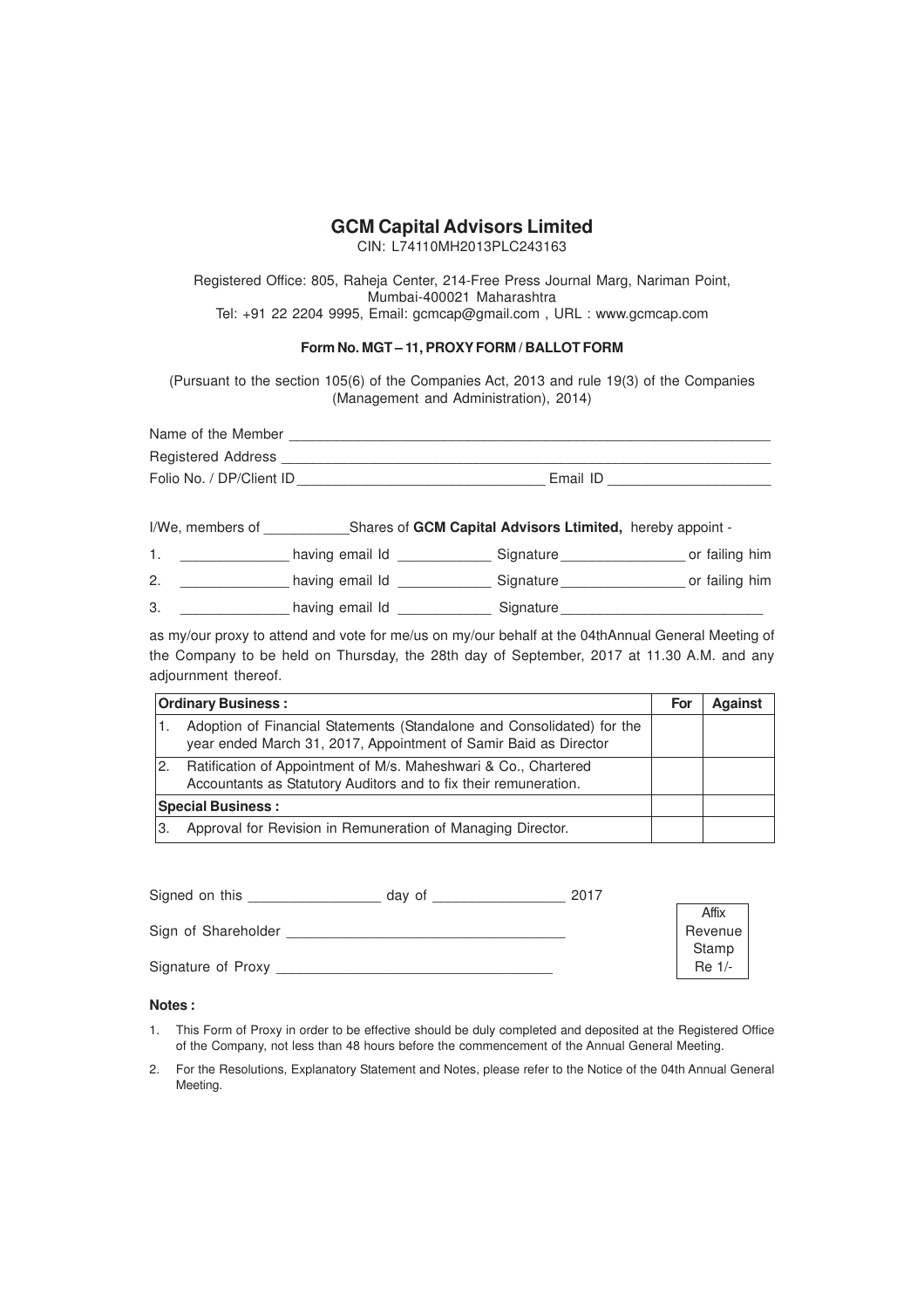CIN: L74110MH2013PLC243163 Registered Office: 805, Raheja Center, 214-Free Press Journal Marg, Nariman Point, Mumbai-400021 Maharashtra Tel: +91 22 2204 9995, Email: gcmcap@gmail.com , URL : www.gcmcap.com

#### **ATTENDANCE SLIP**

| Folio no. | DP ID | Client ID | No. of Shares |
|-----------|-------|-----------|---------------|
|           |       |           |               |

\* Applicable to Members holding shares in Electronic Form

I................................................................................(name of the Shareholder/Proxy) hereby record my presence at the 04th Annual General Meeting of the company at held on Thursday, 28th September, 2017 at 11:30 AM at the registered office of the company at 805, 8th Floor, 214-Free Press Journal Marg, Nariman Point, Mumbai-400021 Maharashtra.

Signature of Shareholders/Proxy

#### **Note:**

- 1. Please complete this attendance slip and hand it over at the entrance of the meeting hall.
- 2. Only shareholders of the company or their Proxies will be allowed to attend the meeting on production of the attendance slip dully completed and signed.